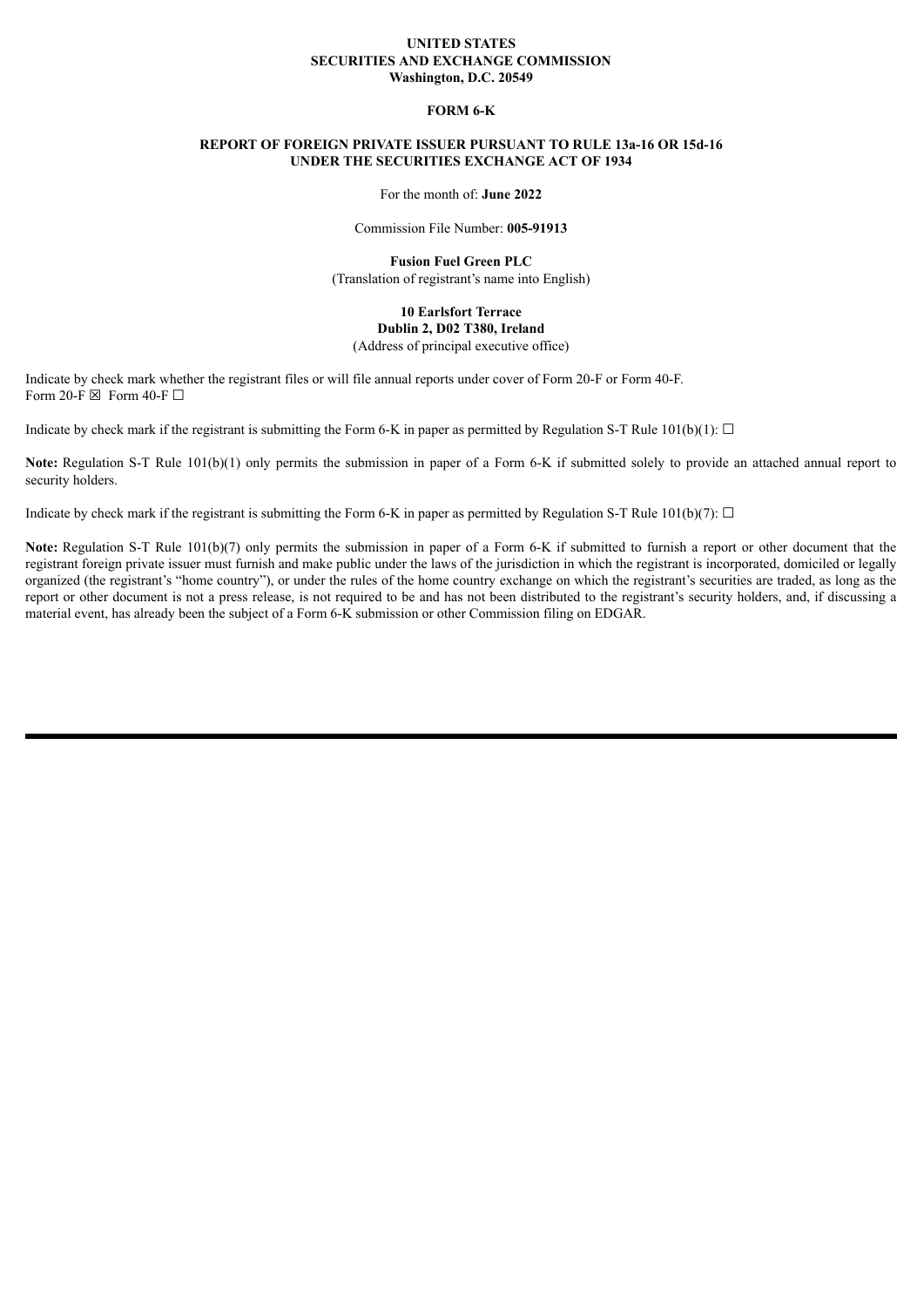The information contained in this Form 6-K, including the exhibits hereto, shall be incorporated by reference in the Company's registration *statement on Form F-3 (File No. 333-264714) and the prospectus and prospectus supplements included therein.*

#### **Item 1.01. Entry into a Material Definitive Agreement.**

On June 6, 2022, Fusion Fuel Green Plc (the "Company") entered into an At Market Issuance Sales Agreement (the "Agreement") with B. Riley Securities, Inc., Fearnley Securities Inc. and H.C. Wainwright & Co., LLC, as the sales agents (each, an "Agent," and together, the "Agents"), pursuant to which the Company may offer and sell, from time to time through or to the Agents, as sales agent or principal, its Class A ordinary shares (the "Shares") having an aggregate offering price of up to \$30,000,000 (the "Offering").

Under the Agreement, the Agents may sell Shares by any method permitted by law deemed to be an "at the market offering" as defined in Rule 415 promulgated under Securities Act of 1933, as amended (the "Securities Act").

The Company will pay the Agents a commission of 3.0% of the aggregate gross sales prices of the Shares. The Company will also reimburse the Agents for fees and disbursements of counsel to the Agents in an amount not to exceed \$60,000 in connection with the signing of the Agreement and \$5,000 per calendar quarter in connection with updates to the documentation provided under the Agreement. A.G.P./Alliance Global Partners is acting as the Company's financial advisor in connection with the Offering, for which the Company will pay A.G.P./Alliance Global Partners certain advisory fees. The Company will receive a rebate against the commissions payable under the Agreement in an amount equal to such advisory fees.

The Company intends to use the net proceeds from the Offering for working capital and general corporate purposes.

The Agreement contains customary representations and warranties, covenants and indemnification and contribution obligations, including indemnification and contribution for liabilities under the Securities Act. The Agreement may be terminated (i) by the Company at any time in its sole discretion by giving five business days' written notice to the Agents, (i) by an Agent, but solely with respect to such Agent's participation in the Offering, at any time in its sole discretion by giving notice to the Company if certain events have occurred, or (iii) by an Agent, but solely with respect to such Agent's participation in the Offering, at any time in its sole discretion by giving five business days' written notice to the Company.

The Shares are being offered and sold pursuant to the Company's effective shelf registration statement under the Securities Act on Form F-3 (File No. 333-264714), which was declared effective by the Securities and Exchange Commission (the "SEC") on May 13, 2022, and the prospectus supplement relating to the Shares, dated June 6, 2022, which the Company filed with the SEC pursuant to Rule 424(b)(5) under the Securities Act on June 6, 2022.

The Agreement is attached hereto as Exhibit 1.1 and is incorporated herein by reference. The foregoing description of the Agreement and the Offering does not purport to be complete and is qualified in its entirety by reference to such exhibit. The Agreement has been included to provide investors and security holders with information regarding its terms. The Agreement is not intended to provide any other factual information about the Company. The representations, warranties and covenants contained in the Agreement were made only for purposes of such agreements and as of specific dates, were solely for the benefit of the parties to such agreements, may in some cases be made solely for the allocation of risk between the parties and may be subject to limitations agreed upon by the contracting parties. A copy of the opinion of Arthur Cox LLP relating to the legality of the issuance and sale of the Shares is attached hereto as Exhibit 5.1.

This report shall not constitute an offer to sell or the solicitation of an offer to buy the Shares, nor shall there be any offer, solicitation, or sale of the Shares in any state in which such offer, solicitation or sale would be unlawful prior to registration or qualification under the securities laws of any such state.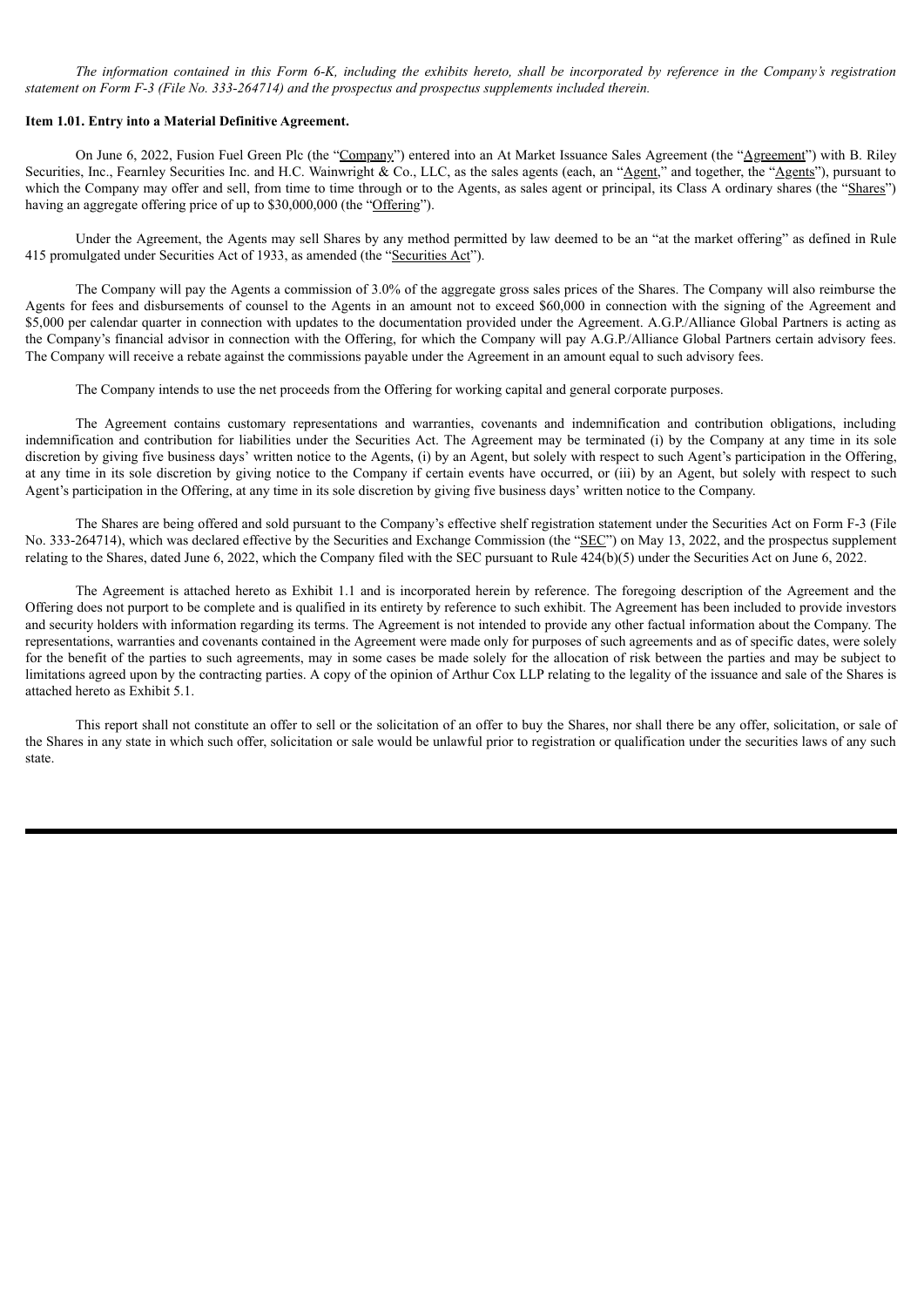# **Item 9.01. Financial Statement and Exhibits.**

(d) Exhibits:

| Exhibit    | <b>Description</b>                                                                                                                                                             |
|------------|--------------------------------------------------------------------------------------------------------------------------------------------------------------------------------|
|            |                                                                                                                                                                                |
| <u>1.1</u> | At Market Issuance Sales Agreement by and among the Company, B. Riley Securities, Inc., Fearnley Securities Inc. and H.C. Wainwright &<br><u>Co., LLC, dated June 6, 2022.</u> |
|            |                                                                                                                                                                                |
| 5.1        | <b>Legal opinion of Arthur Cox LLP.</b>                                                                                                                                        |
|            |                                                                                                                                                                                |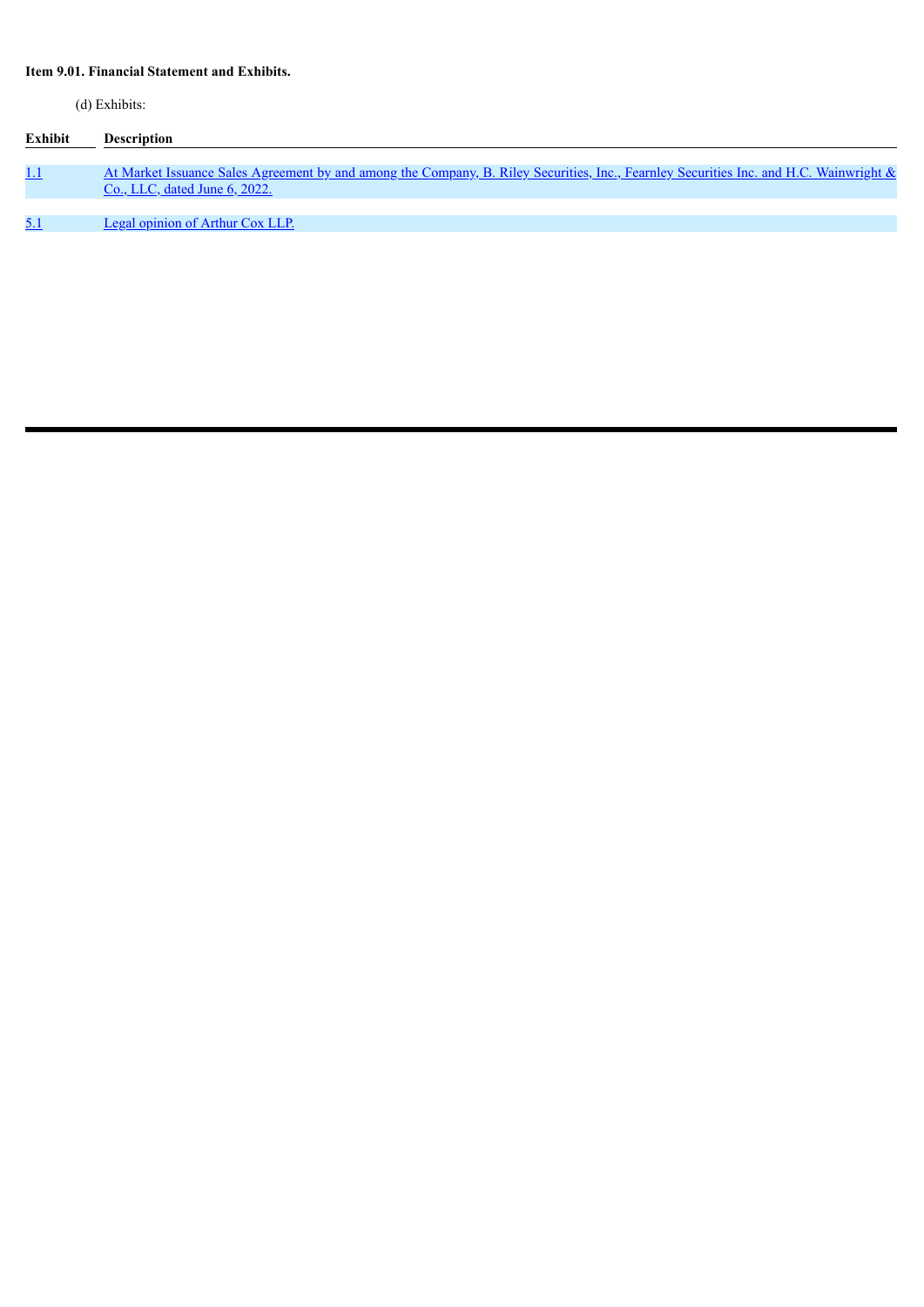# **SIGNATURES**

Pursuant to the requirements of the Securities Exchange Act of 1934, the registrant has duly caused this report to be signed on its behalf by the undersigned, thereunto duly authorized.

**Fusion Fuel Green PLC** (Registrant)

Date: June 6, 2022 /s/ Frederico Figueira de Chaves

Frederico Figueira de Chaves Chief Financial Officer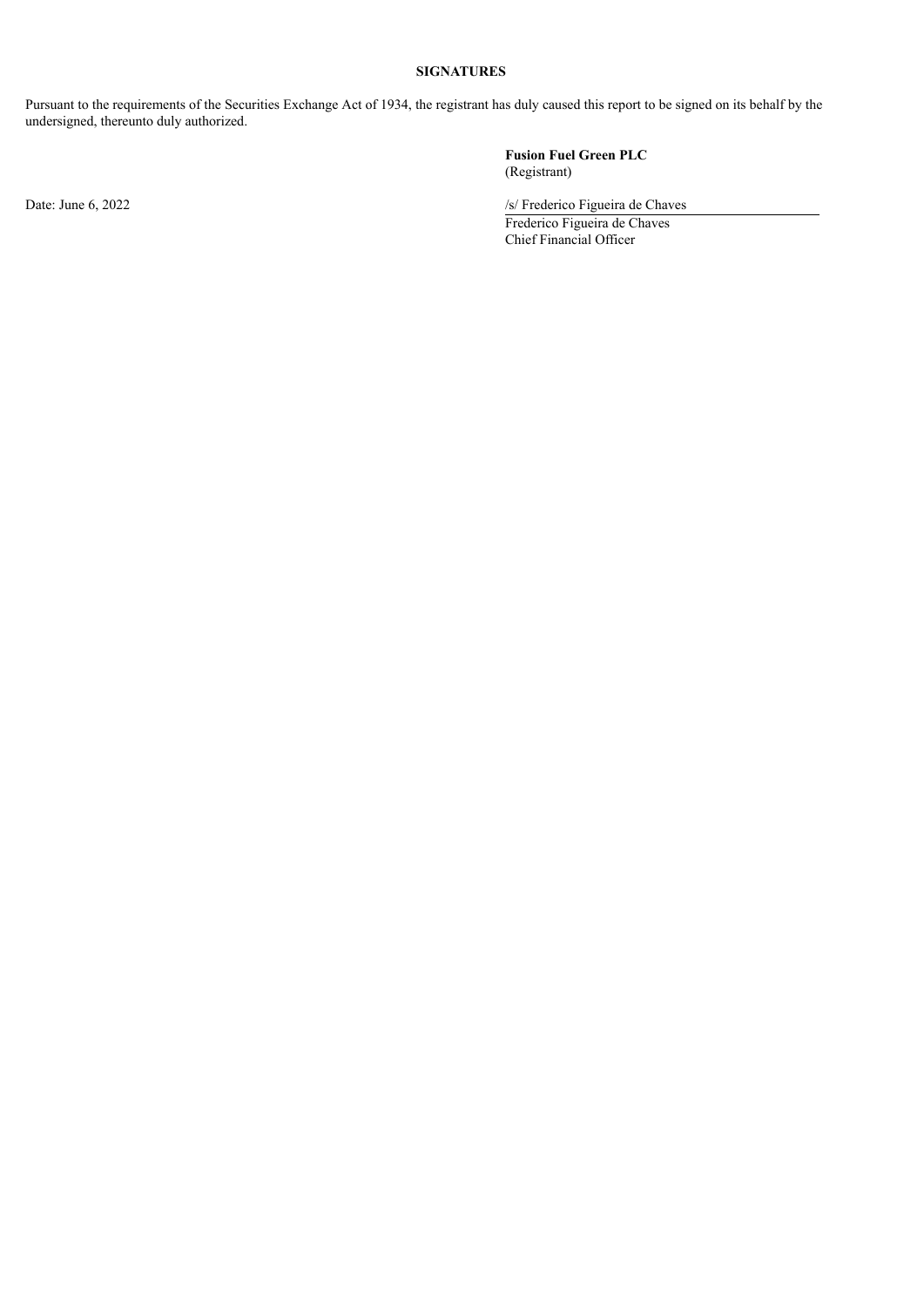## **FUSION FUEL GREEN PLC**

Class A Ordinary Shares (par value \$0.0001 per share)

#### **At Market Issuance Sales Agreement**

June 6, 2022

<span id="page-4-0"></span>B. Riley Securities, Inc. 299 Park Avenue, 21<sup>st</sup> Floor New York, NY 10171

Fearnley Securities Inc. 880 Third Avenue, 16th Floor New York, New York 10022

H.C. Wainwright & Co., LLC 430 Park Avenue New York, NY 10022

Ladies and Gentlemen:

Fusion Fuel Green plc, a public limited company incorporated in Ireland (the "Company"), confirms its agreement (this "Agreement") with B. Riley Securities, Inc. ("B. Riley Securities"), Fearnley Securities Inc. ("Fearnley") and H.C. Wainwright & Co., LLC ("HCW"; each of B. Riley Securities, Fearnley and HCW, individually an "Agent" and collectively, the "Agents" as follows:

1. Issuance and Sale of Shares. The Company agrees that, from time to time during the term of this Agreement, on the terms and subject to the conditions set forth herein, it may issue and sell through or to the Agents, as sales agent or principal, Class A ordinary shares, par value \$0.0001 per share (the "Ordinary Shares"), of the Company (the "Placement Shares"); *provided however,* that in no event shall the Company issue or sell through the Agents such number of Placement Shares that (a) exceeds the number of Ordinary Shares or dollar amount of Ordinary Shares registered on the effective Registration Statement (as defined below) pursuant to which the offering is being made or (b) exceeds the number of Ordinary Shares or dollar amount registered on the Prospectus Supplement (as defined below) (the lesser of (a) or (b), the "Maximum Amount") and *provided further, however,* that in no event shall the aggregate number of Placement Shares sold pursuant to this Agreement exceed the number of authorized but unissued and unreserved Ordinary Shares (other than Ordinary Shares reserved for issuance hereunder). Notwithstanding anything to the contrary contained herein, the parties hereto agree that compliance with the limitations set forth in this Section 1 on the number of Placement Shares issued and sold under this Agreement shall be the sole responsibility of the Company and that the Agents shall have no obligation in connection with such compliance. The issuance and sale of Placement Shares through the Agents will be effected pursuant to the Registration Statement (as defined below), although nothing in this Agreement shall be construed as requiring the Company to use the Registration Statement to issue any Placement Shares.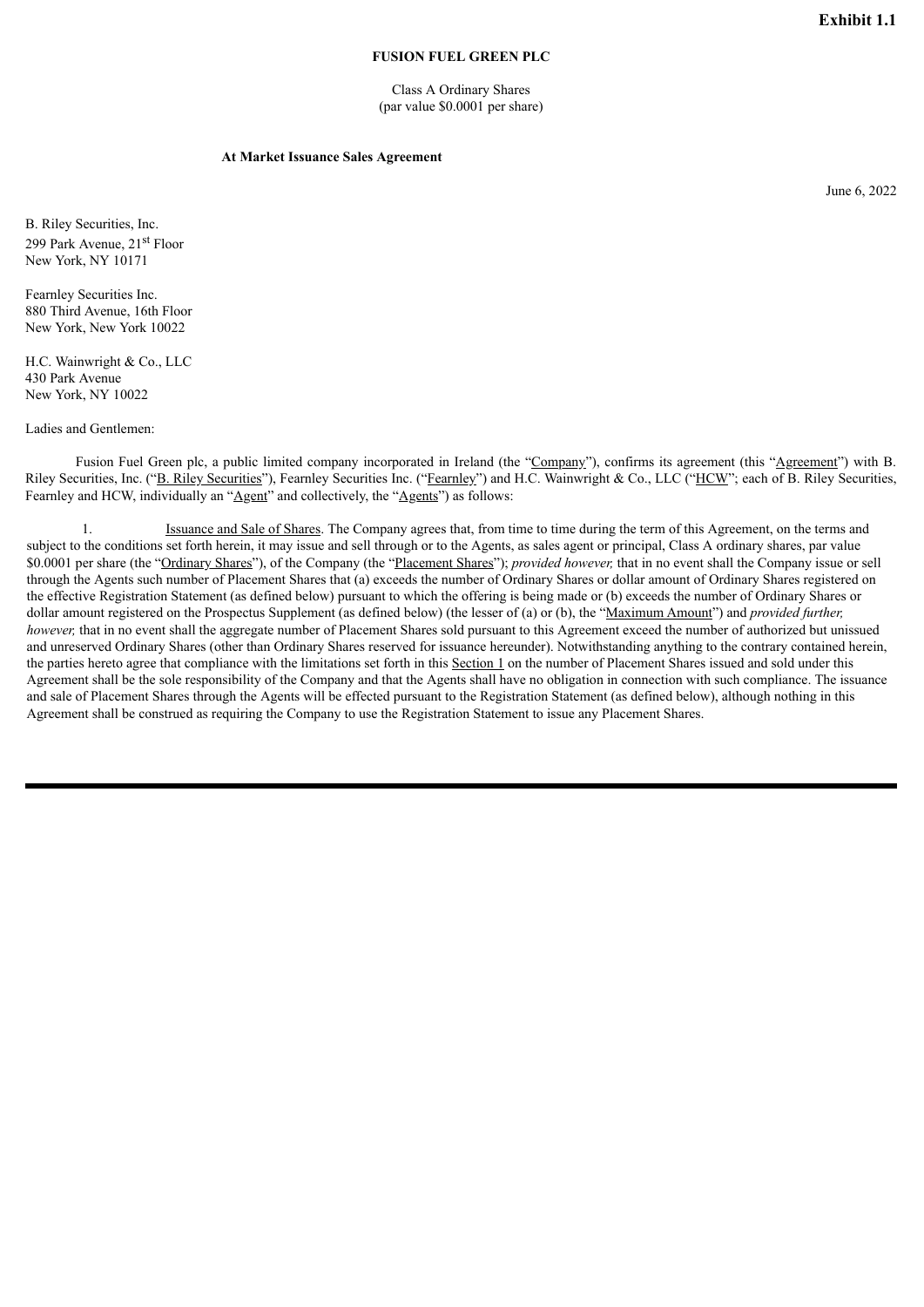The Company has filed, in accordance with the provisions of the Securities Act of 1933, as amended, and the rules and regulations thereunder (the "Securities Act"), with the Securities and Exchange Commission (the "Commission"), a registration statement on Form F-3 (File No. 333-264714), including a base prospectus, relating to certain securities including the Placement Shares to be issued from time to time by the Company, and which incorporates by reference documents that the Company has filed or will file in accordance with the provisions of the Securities Exchange Act of 1934, as amended and the rules and regulations thereunder (the "Exchange  $Act$ "). The Company has prepared a prospectus supplement to the base prospectus included as part of such registration statement specifically relating to the Placement Shares (the "Prospectus Supplement"). The Company will furnish to the Agents, for use by the Agents, copies of the base prospectus included as part of such registration statement, as supplemented by the Prospectus Supplement, relating to the Placement Shares. Except where the context otherwise requires, such registration statement, and any post-effective amendment thereto, including all documents filed as part thereof or incorporated by reference therein, and including any information contained in a Prospectus (as defined below) subsequently filed with the Commission pursuant to Rule 424(b) under the Securities Act or deemed to be a part of such registration statement pursuant to Rule 430B of the Securities Act or any subsequent registration statement on Form F-3 filed under the Securities Act by the Company to cover any Placement Shares, is herein called the "Registration Statement." The base prospectus, including all documents incorporated or deemed incorporated therein by reference to the extent such information has not been superseded or modified in accordance with Rule 412 under the Securities Act (as qualified by Rule 430B(g) of the Securities Act), included in the Registration Statement, as it may be supplemented by the Prospectus Supplement, in the form in which such base prospectus and/or Prospectus Supplement have most recently been filed by the Company with the Commission pursuant to Rule 424(b) under the Securities Act is herein called the "Prospectus." Any reference herein to the Registration Statement, the Prospectus or any amendment or supplement thereto shall be deemed to refer to and include the documents incorporated by reference therein, and any reference herein to the terms "amend," "amendment" or "supplement" with respect to the Registration Statement or the Prospectus shall be deemed to refer to and include the filing after the execution hereof of any document with the Commission incorporated by reference therein (the "Incorporated Documents").

For purposes of this Agreement, all references to the Registration Statement, the Prospectus or to any amendment or supplement thereto shall be deemed to include the most recent copy filed with the Commission pursuant to its Electronic Data Gathering Analysis and Retrieval System, or if applicable, the Interactive Data Electronic Application system when used by the Commission (collectively, "EDGAR").

2. Placements. Each time that the Company wishes to issue and sell Placement Shares hereunder (each, a "Placement"), it will notify an Agent (the "Designated Agent") by electronic mail (or other method mutually agreed to in writing by the parties) of the number of Placement Shares, the time period during which sales are requested to be made, any limitation on the number of Placement Shares that may be sold in any one day and any minimum price below which sales may not be made (a "Placement Notice"), the form of which is attached hereto as Schedule 1. The Placement Notice shall originate from any of the individuals from the Company set forth on Schedule 3 (with a copy to each of the other individuals from the Company listed on such schedule), and shall be addressed to each of the individuals from the Designated Agent set forth on Schedule 3, as such Schedule 3 may be amended from time to time. The Placement Notice shall be effective immediately upon receipt by the Designated Agent unless and until (i) the Designated Agent declines to accept the terms contained therein for any reason, in its sole discretion, (ii) the entire amount of the Placement Shares thereunder has been sold, (iii) the Company suspends or terminates the Placement Notice, which suspension and termination rights may be exercised by the Company in its sole discretion, or (iv) this Agreement has been terminated under the provisions of Section 13. The amount of any discount, commission or other compensation to be paid by the Company to the Designated Agent in connection with the sale of the Placement Shares shall be calculated in accordance with the terms set forth in Schedule 2. It is expressly acknowledged and agreed that neither the Company nor the Designated Agent will have any obligation whatsoever with respect to a Placement or any Placement Shares unless and until the Company delivers a Placement Notice to the Designated Agent and the Designated Agent does not decline such Placement Notice pursuant to the terms set forth above, and then only upon the terms specified therein and herein. In the event of a conflict between the terms of Sections 2 or 3 of this Agreement and the terms of a Placement Notice, the terms of the Placement Notice will control.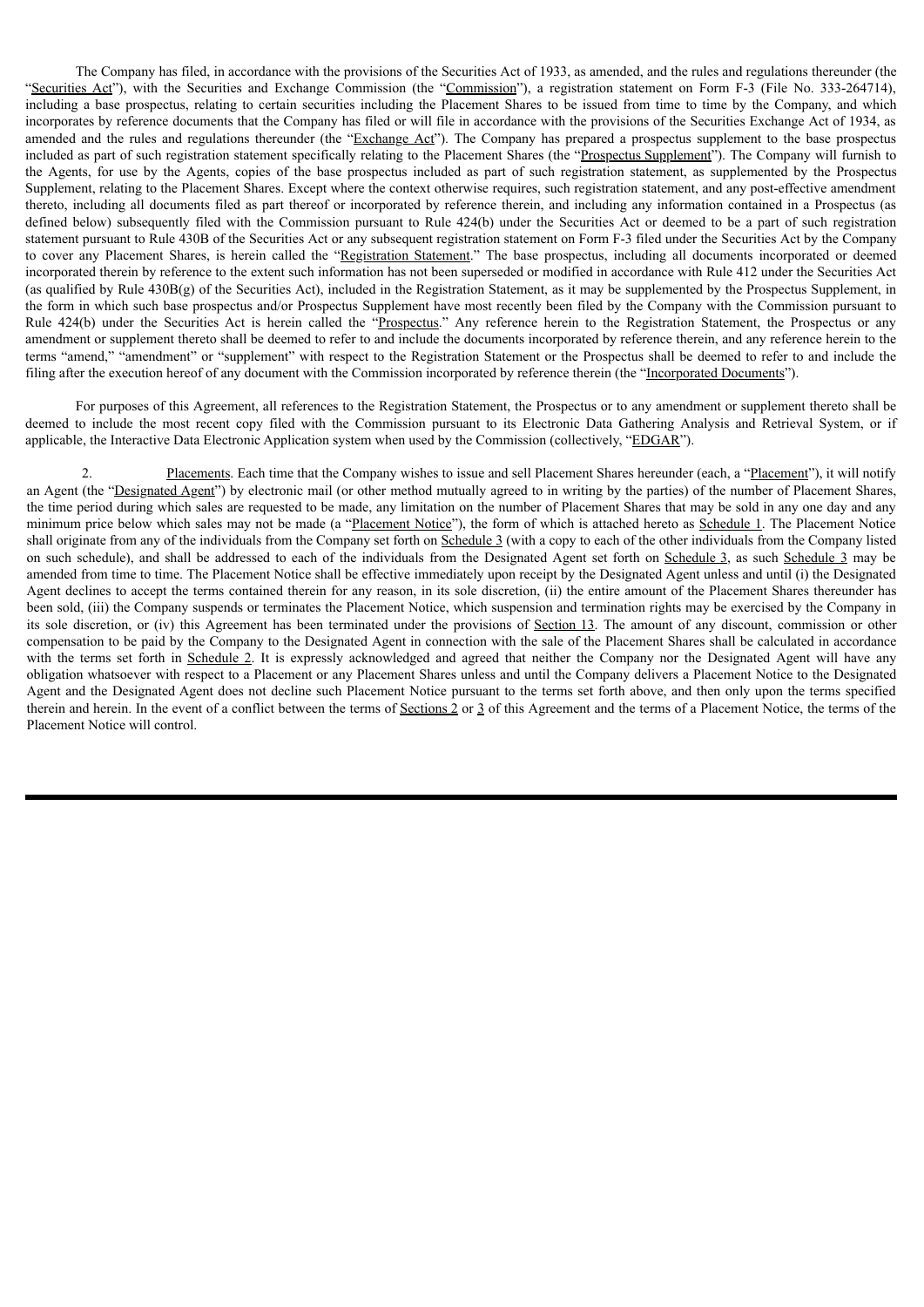3. Sale of Placement Shares by the Agents. Subject to the terms and conditions of this Agreement, for the period specified in a Placement Notice, the Designated Agent will use its commercially reasonable efforts consistent with its normal trading and sales practices and applicable state and federal laws, rules and regulations and the rules of the Nasdaq Capital Market (the "Exchange"), to sell the Placement Shares; *provided*, that the Designated Agent shall comply with the terms of such Placement Notice, including any limits on the amount of Placement Shares to be sold. The Designated Agent will provide written confirmation to the Company no later than the opening of the Trading Day (as defined below) immediately following the Trading Day on which it has made sales of Placement Shares hereunder setting forth the number of Placement Shares sold on such day, the compensation payable by the Company to the Designated Agent pursuant to Section 2 with respect to such sales, and the Net Proceeds (as defined below) payable to the Company, with an itemization of the deductions made by the Designated Agent (as set forth in  $Section 5(b)$ ) from the gross proceeds that it receives from such sales. Subject to the terms of a Placement Notice, the Designated Agent may sell Placement Shares by any method permitted by law deemed to be an "at the market offering" as defined in Rule 415 of the Securities Act. "Trading Day" means any day on which shares of Ordinary Shares are purchased and sold on the Exchange.

4. Suspension of Sales. The Company or the Designated Agent may, upon notice to the other party in writing (including by email correspondence to each of the individuals of the other party set forth on Schedule 3, if receipt of such correspondence is actually acknowledged by any of the individuals to whom the notice is sent, other than via auto-reply) or by telephone (confirmed immediately by verifiable facsimile transmission or email correspondence to each of the individuals of the other party set forth on Schedule 3), suspend any sale of Placement Shares (a "Suspension"); *provided, however*, that such suspension shall not affect or impair any party's obligations with respect to any Placement Shares sold hereunder prior to the receipt of such notice. While a Suspension is in effect, any obligation under Sections 7(1),  $7(\text{m})$ , and  $7(\text{n})$  with respect to the delivery of certificates, opinions, or comfort letters to the Agents, shall be waived. Each of the parties agrees that no such notice under this Section 4 shall be effective against any other party unless it is made to one of the individuals named on Schedule 3 hereto, as such Schedule may be amended from time to time.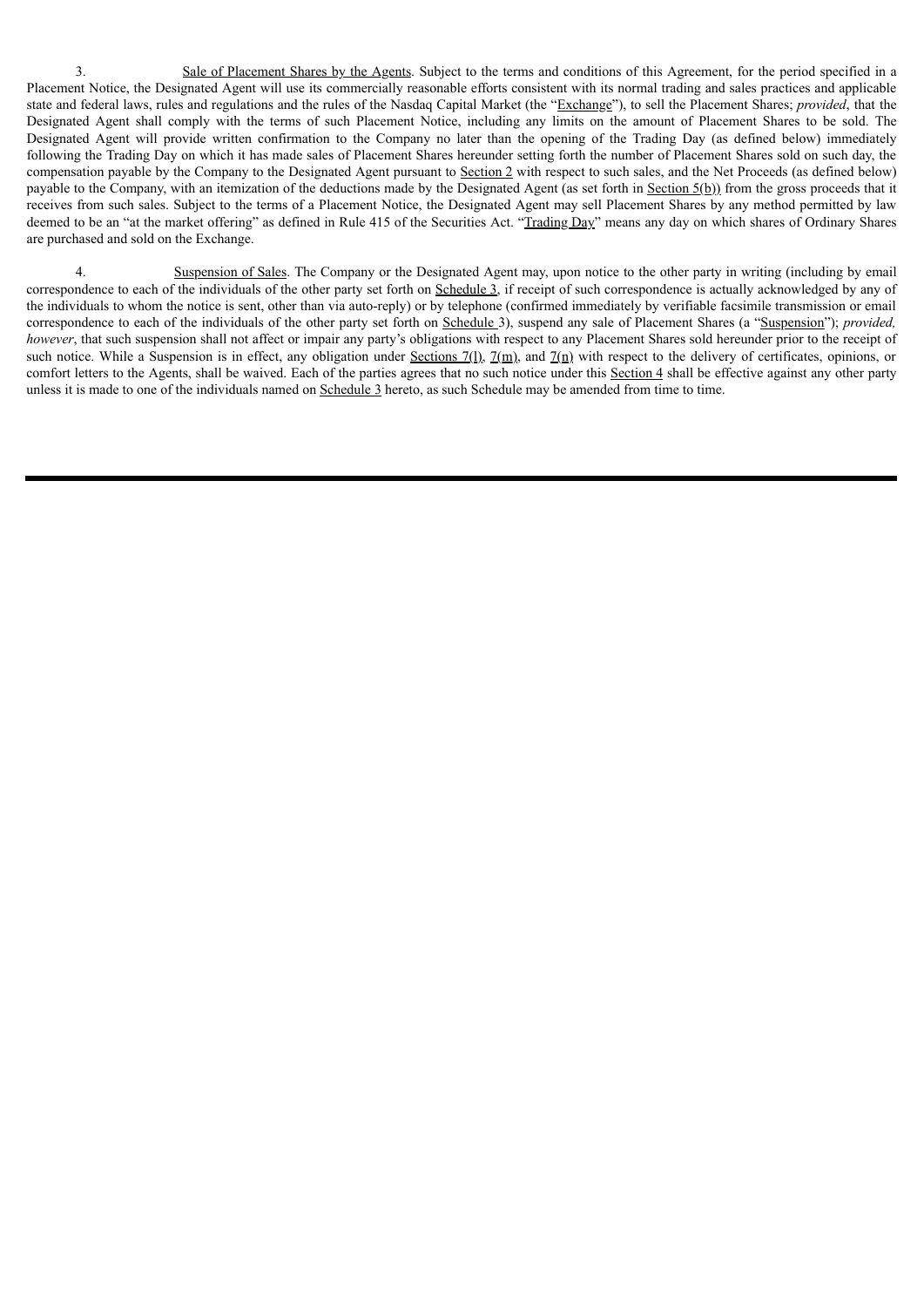# 5. Sale and Delivery to the Designated Agent; Settlement.

a. Sale of Placement Shares. On the basis of the representations and warranties herein contained and subject to the terms and conditions herein set forth, upon the Designated Agent's acceptance of the terms of a Placement Notice, and unless the sale of the Placement Shares described therein has been declined, suspended, or otherwise terminated in accordance with the terms of this Agreement, the Designated Agent, for the period specified in the Placement Notice, will use its commercially reasonable efforts consistent with its normal trading and sales practices and applicable state and federal laws, rules and regulations and the rules of the Exchange to sell such Placement Shares; *provided*, that the Designated Agent shall comply with the terms of such Placement Notice, including any limits on the amount of Placement Shares to be sold. The Company acknowledges and agrees that (i) there can be no assurance that the Designated Agent will be successful in selling Placement Shares, (ii) the Designated Agent will incur no liability or obligation to the Company or any other person or entity if it does not sell Placement Shares for any reason other than a failure by the Designated Agent to use its commercially reasonable efforts consistent with its normal trading and sales practices and applicable state and federal laws, rules and regulations and the rules of the Exchange to sell such Placement Shares as required under this Agreement and (iii) the Designated Agent shall be under no obligation to purchase Placement Shares on a principal basis pursuant to this Agreement, except as otherwise agreed by the Designated Agent and the Company.

b. Settlement of Placement Shares. Unless otherwise specified in the applicable Placement Notice, settlement for sales of Placement Shares will occur on the second  $(2<sup>nd</sup>)$  Trading Day (or such earlier day as is industry practice for regular-way trading) following the date on which such sales are made (each, a "Settlement Date"). The Designated Agent shall notify the Company of each sale of Placement Shares no later than the opening of the Trading Day following the Trading Day that the Designated Agent sold Placement Shares. The amount of proceeds to be delivered to the Company on a Settlement Date against receipt of the Placement Shares sold (the "Net Proceeds") will be equal to the aggregate sales price received by the Designated Agent, after deduction for (i) the Designated Agent's commission, discount or other compensation for such sales payable by the Company pursuant to Section 2 hereof, and (ii) any transaction fees imposed by any governmental or self-regulatory organization in respect of such sales.

Delivery of Placement Shares. On or before each Settlement Date, the Company will, or will cause its transfer agent to, electronically transfer the Placement Shares being sold by crediting the Designated Agent's or its designee's account (provided the Designated Agent shall have given the Company written notice of such designee and such designee's account information at least one Trading Day prior to the Settlement Date) at The Depository Trust Company through its Deposit and Withdrawal at Custodian System or by such other means of delivery as may be mutually agreed upon by the parties hereto which in all cases shall be freely tradable, transferable, registered shares in good deliverable form. On each Settlement Date, the Designated Agent will deliver the related Net Proceeds in same day funds to an account designated by the Company on, or prior to, the Settlement Date. The Company agrees that if the Company, or its transfer agent (if applicable), defaults in its obligation to deliver Placement Shares on a Settlement Date through no fault of the Designated Agent, then in addition to and in no way limiting the rights and obligations set forth in Section  $11(a)$  hereto, it will (i) hold the Designated Agent harmless against any loss, claim, damage, or reasonable, documented expense (including reasonable and documented legal fees and expenses), as incurred, arising out of or in connection with such default by the Company or its transfer agent (if applicable) and (ii) pay to the Designated Agent (without duplication) any commission, discount, or other compensation to which it would otherwise have been entitled absent such default.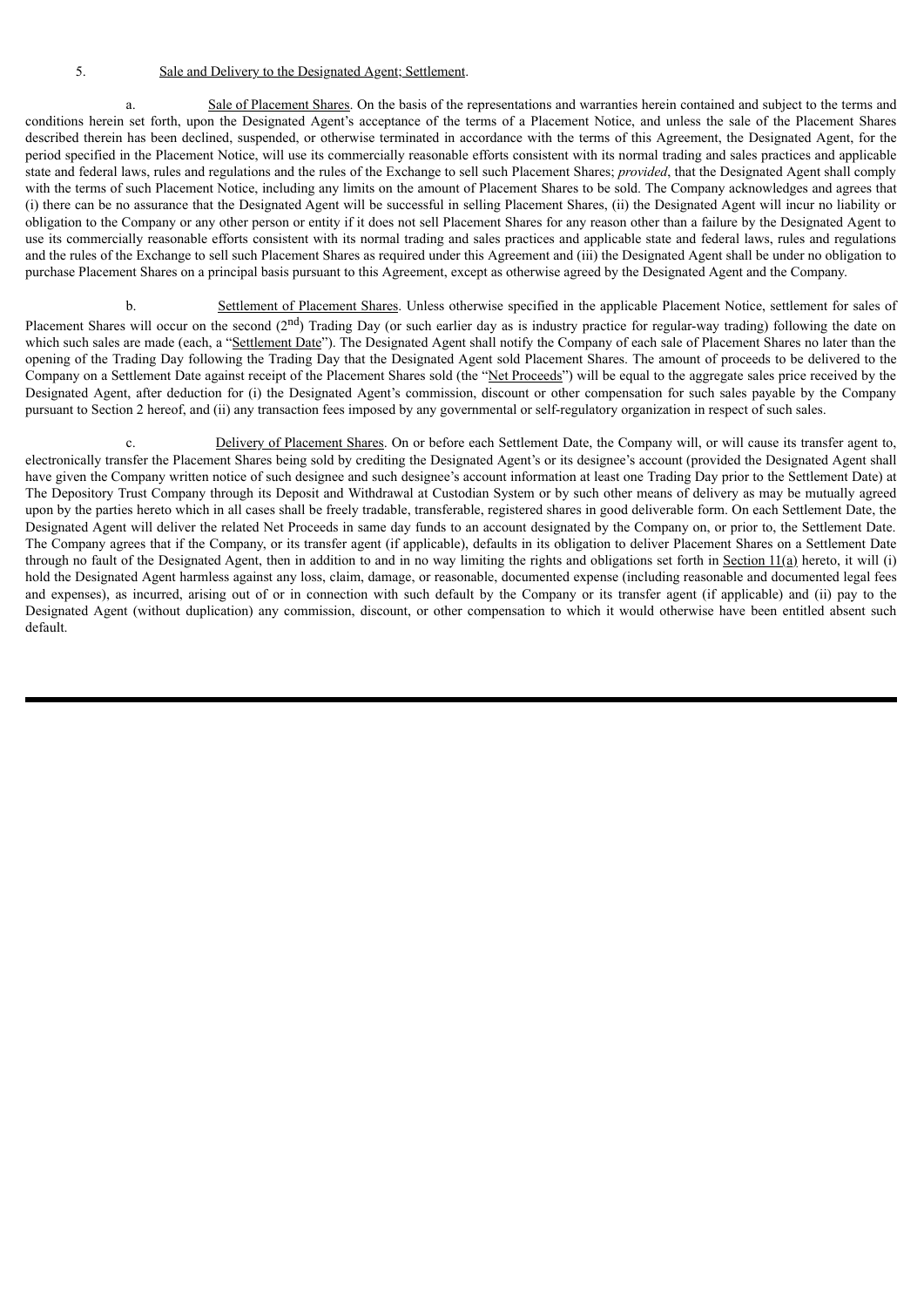d. Limitations on Offering Size. Under no circumstances shall the Company cause or request the offer or sale of any Placement Shares if, after giving effect to the sale of such Placement Shares, the aggregate number of Placement Shares sold pursuant to this Agreement would exceed the lesser of (A) together with all sales of Placement Shares under this Agreement, the Maximum Amount, (B) the amount available for offer and sale under the currently effective Registration Statement and (C) the amount authorized from time to time to be issued and sold under this Agreement by the Company's board of directors, a duly authorized committee thereof or a duly authorized executive committee, and notified to the Designated Agent in writing. Under no circumstances shall the Company cause or request the offer or sale of any Placement Shares pursuant to this Agreement at a price lower than the minimum price authorized from time to time by the Company's board of directors, a duly authorized committee thereof or a duly authorized executive committee, and notified to the Designated Agent in writing.

e. Sales Through Agents. The Company agrees that any offer to sell, any solicitation of an offer to buy, or any sales of Placement Shares or any other equity security of the Company shall only be effected by or through an Agent, and only a single Agent, on any single given date, and in no event shall the Company request that more than one Agent sell Shares on the same day; provided however that (i) the foregoing limitation shall not apply to (A) exercise of any option, warrant, right or any conversion privilege set forth in the instruction governing such securities, (B) sales solely to employees, directors or security holders of the Company or its subsidiaries, or to a trustee or other person acquiring such securities for the accounts of such person and (ii) such limitation shall not apply  $(A)$  on any day during which no sales are made pursuant to this Agreement or  $(B)$  during a period in which the Company has notified the Agents that it will not sell Ordinary Shares under this Agreement and (1) no Placement Notice is pending or (2) after a Placement Notice has been withdrawn.

6. Representations and Warranties of the Company. Except as disclosed in the Registration Statement or Prospectus (including the Incorporated Documents), the Company represents and warrants to, and agrees with each of the Agents that as of the date of this Agreement and as of each Applicable Time (as defined below), unless such representation, warranty or agreement specifies a different date or time:

a. Registration Statement and Prospectus. The transactions contemplated by this Agreement meet the requirements for and comply with the conditions for the use of Form F-3 under the Securities Act. The Registration Statement has been filed with the Commission and has been declared effective under the Securities Act. The Prospectus Supplement will name B. Riley Securities, Fearnley and HCW as the agents in the section entitled "Plan of Distribution." The Company has not received, and has no notice of, any order of the Commission preventing or suspending the use of the Registration Statement, or to the knowledge of the Company, threatening or instituting proceedings for that purpose. The Registration Statement and the offer and sale of Placement Shares as contemplated hereby meet the requirements of Rule 415 under the Securities Act and comply in all material respects with said Rule. Any statutes, regulations, contracts or other documents that are required to be described in the Registration Statement or the Prospectus or to be filed as exhibits to the Registration Statement have been so described or filed, as applicable, in all material respects. Copies of the Registration Statement, the Prospectus, and any such amendments or supplements and all documents incorporated by reference therein that were filed with the Commission on or prior to the date of this Agreement have been delivered, or are available through EDGAR, to the Agents and their counsel. The Company has not distributed and, prior to the later to occur of each Settlement Date and completion of the distribution of the Placement Shares, will not distribute any offering material in connection with the offering or sale of the Placement Shares other than the Registration Statement and the Prospectus and any Issuer Free Writing Prospectus (as defined below) to which the Agents have consented, which consent will not be unreasonably withheld or delayed, or that is required by applicable law or the listing maintenance requirements of the Exchange. The Ordinary Shares are currently quoted on the Exchange under the trading symbol "HTOO." The Company has not, in the 12 months preceding the date hereof, received notice from the Exchange to the effect that the Company is not in compliance with the listing or maintenance requirements of the Exchange. To the Company's knowledge, it is in compliance with all such listing and maintenance requirements.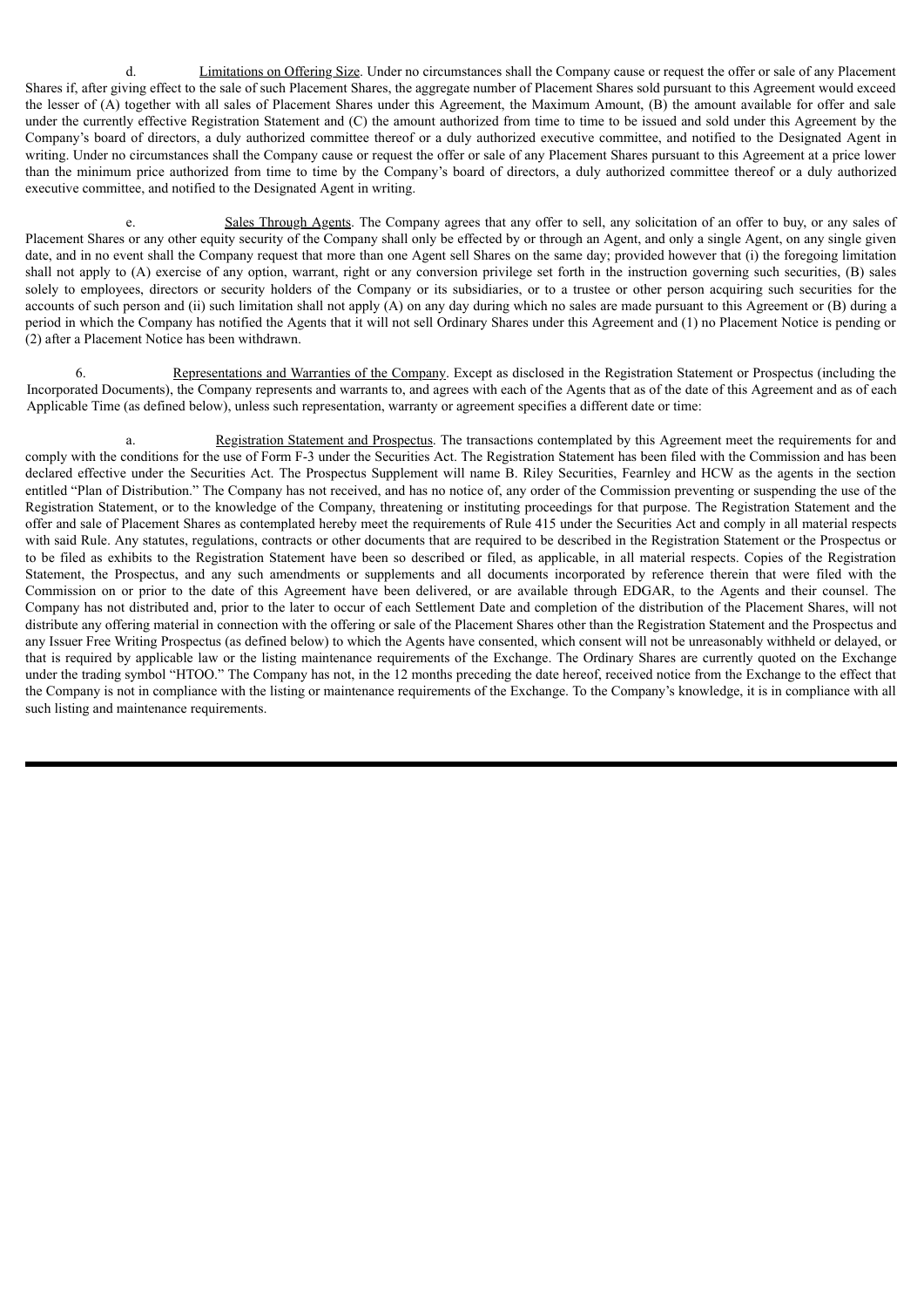b. No Misstatement or Omission. At each Settlement Date, the Registration Statement and the Prospectus, as of such date, will conform in all material respects with the requirements of the Securities Act. The Registration Statement, when it became or becomes effective, did not, and will not, contain an untrue statement of a material fact or omit to state a material fact required to be stated therein or necessary to make the statements therein not misleading. The Prospectus and any amendment and supplement thereto, on the date thereof and at each Applicable Time (defined below), did not or will not include an untrue statement of a material fact or omit to state a material fact necessary to make the statements therein, in light of the circumstances under which they were made, not misleading. The documents incorporated by reference in the Prospectus or any Prospectus Supplement did not, and any further documents filed and incorporated by reference therein will not, when filed with the Commission, contain an untrue statement of a material fact or omit to state a material fact required to be stated in such document or necessary to make the statements in such document, in light of the circumstances under which they were made, not misleading. The foregoing shall not apply to statements in, or omissions from, any such document made in reliance upon, and in conformity with, information furnished to the Company by an Agent specifically for use in the preparation thereof.

c. Conformity with Securities Act and Exchange Act. The Registration Statement, the Prospectus, any Issuer Free Writing Prospectus or any amendment or supplement thereto, and the Incorporated Documents, when such documents were or are filed with the Commission under the Securities Act or the Exchange Act or became or become effective under the Securities Act, as the case may be, conformed or will conform in all material respects with the requirements of the Securities Act and the Exchange Act, as applicable.

Financial Information. The consolidated financial statements of the Company included or incorporated by reference in the Registration Statement and the Prospectus, together with the related notes and schedules, present fairly, in all material respects, the consolidated financial position of the Company and the Subsidiaries (as defined below) as of the dates indicated and the consolidated results of operations, cash flows and changes in stockholders' equity of the Company and the Subsidiaries for the periods specified (subject, in the case of unaudited statements, to normal yearend audit adjustments which will not be material, either individually or in the aggregate) and have been prepared in compliance with the published requirements of the Securities Act and Exchange Act, as applicable, and in conformity with International Financial Reporting Standards ("IFRS") applied on a consistent basis (except (i) for such adjustments to accounting standards and practices as are noted therein and (ii) in the case of unaudited interim statements, to the extent they may exclude footnotes or may be condensed or summary statements) during the periods involved; the other financial and statistical data with respect to the Company and the Subsidiaries contained or incorporated by reference in the Registration Statement and the Prospectus, are accurately and fairly presented and prepared on a basis consistent with the financial statements (except as otherwise noted therein) and books and records of the Company; there are no financial statements (historical or pro forma) that are required to be included or incorporated by reference in the Registration Statement, or the Prospectus that are not included or incorporated by reference as required; the Company and the Subsidiaries do not have any material liabilities or obligations, direct or contingent (including any off balance sheet obligations), not described in the Registration Statement and the Prospectus which are required to be described in the Registration Statement or Prospectus; and all disclosures contained or incorporated by reference in the Registration Statement and the Prospectus, if any, regarding "non-GAAP financial measures" (as such term is defined by the rules and regulations of the Commission) comply in all material respects with Regulation G of the Exchange Act and Item 10 of Regulation S-K under the Securities Act, to the extent applicable.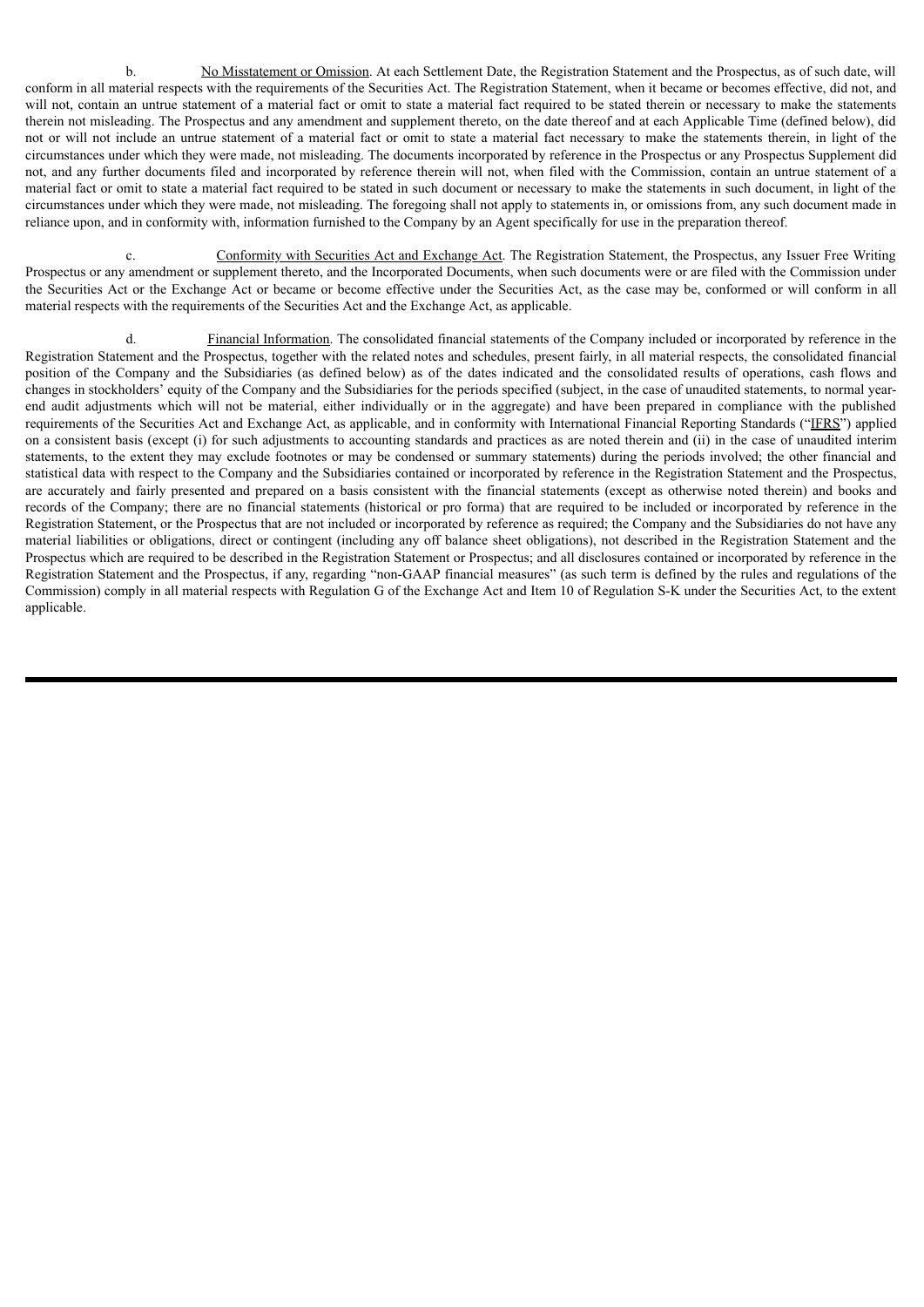e. Conformity with EDGAR Filing. The Prospectus delivered to the Agents for use in connection with the sale of the Placement Shares pursuant to this Agreement will be identical to the versions of the Prospectus created to be transmitted to the Commission for filing via EDGAR, except to the extent permitted by Regulation S-T.

f. Organization. The Company and any subsidiary that is a significant subsidiary (as such term is defined in Rule 1-02 of Regulation S-X promulgated by the Commission) (each, a "Subsidiary," collectively, the "Subsidiaries"), are, and will be, duly organized, validly existing as a corporation and in good standing (to the extent applicable in such jurisdiction) under the laws of their respective jurisdictions of organization. The Company and the Subsidiaries are duly licensed or qualified as foreign corporations for transaction of business and in good standing (to the extent applicable in such jurisdiction) under the laws of each other jurisdiction in which their respective ownership or lease of property or the conduct of their respective businesses requires such license or qualification, and have all corporate power and authority necessary to own or hold their respective properties and to conduct their respective businesses as described in the Registration Statement and the Prospectus, except where the failure to be so qualified or in good standing or have such power or authority would not, individually or in the aggregate, have a material adverse effect on the assets, business, operations, earnings, properties, condition (financial or otherwise), prospects, stockholders' equity or results of operations of the Company and the Subsidiaries taken as a whole, or prevent the consummation of the transactions contemplated hereby (a "Material Adverse Effect").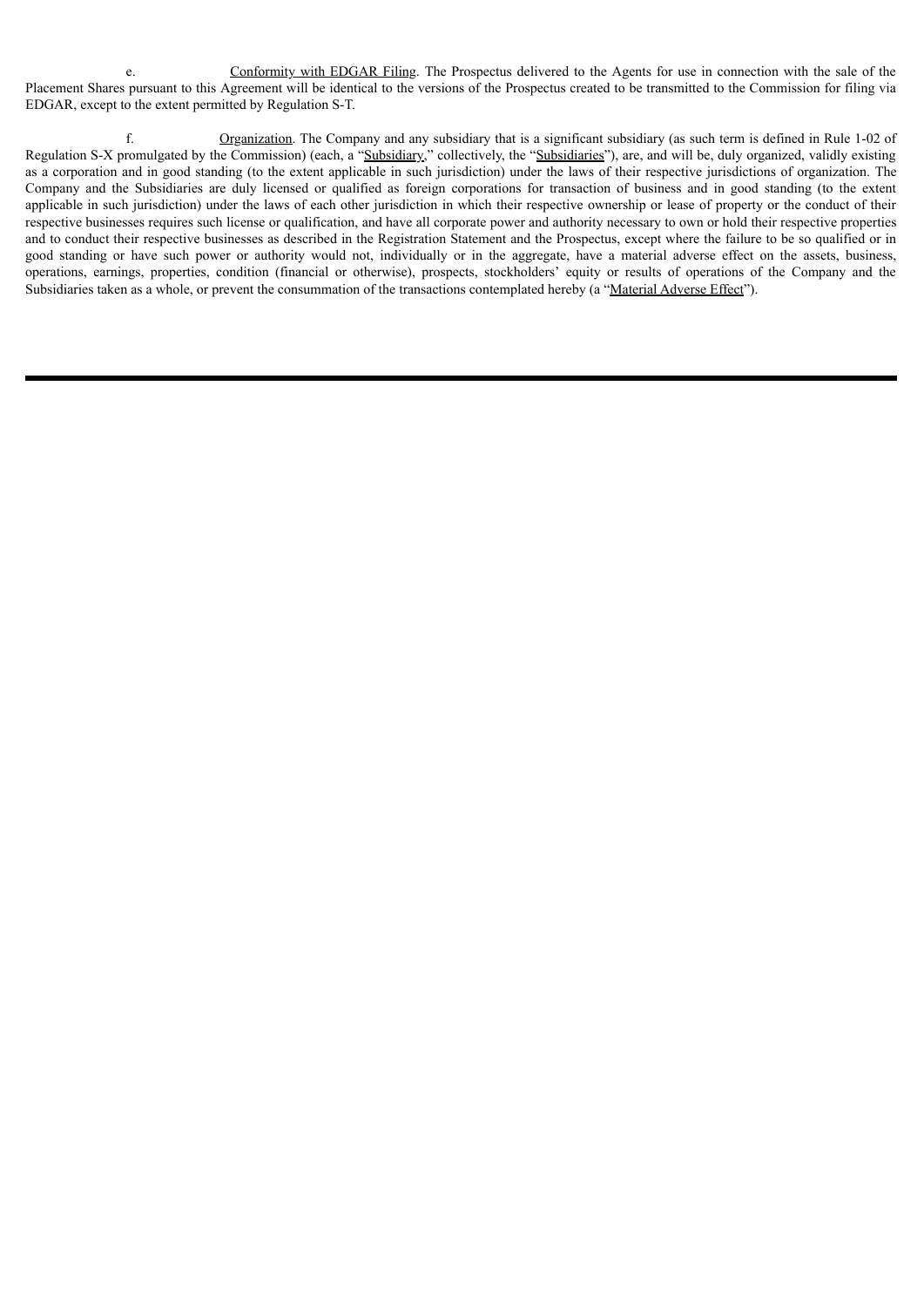g. Subsidiaries. The Company owns directly or indirectly, all of the equity interests of the Subsidiaries free and clear of any lien, charge, security interest, encumbrance, right of first refusal or other restriction, and all the equity interests of the Subsidiaries are validly issued and are fully paid, nonassessable and free of preemptive and similar rights. The Company does not own or control, directly or indirectly, any corporation, association or other entity other than the subsidiaries listed in Exhibit 21 to the Company's Annual Report on Form 20-F for the most recently ended fiscal year other than (i) those subsidiaries not required to be listed on Exhibit 21 by Item 601 of Regulation S-K under the Exchange Act and (ii) those subsidiaries formed since the last day of the most recently ended fiscal year.

h. No Violation or Default. Neither the Company nor any Subsidiary is (i) in violation of its charter or by-laws or similar organizational documents; (ii) in default, and no event has occurred that, with notice or lapse of time or both, would constitute such a default, in the due performance or observance of any term, covenant or condition contained in any indenture, mortgage, deed of trust, loan agreement or other similar agreement or instrument to which the Company or any Subsidiary is a party or by which the Company or any Subsidiary is bound or to which any of the property or assets of the Company or any Subsidiary is subject; or (iii) in violation of any law or statute or any judgment, order, rule or regulation of any court or arbitrator or governmental or regulatory authority, except, in the case of each of clauses (ii) and (iii) above, for any such violation or default that would not, individually or in the aggregate, have a Material Adverse Effect. To the Company's knowledge, no other party under any material contract or other agreement to which it or any Subsidiary is a party is in default in any respect thereunder where such default would have a Material Adverse Effect.

i. No Material Adverse Effect. Since the date of the most recent financial statements of the Company included or incorporated by reference in the Registration Statement and Prospectus, there has not been (i) any Material Adverse Effect, or any development that would result in a Material Adverse Effect, (ii) any transaction which is material to the Company and the Subsidiaries taken as a whole, (iii) any obligation or liability, direct or contingent (including any off-balance sheet obligations), incurred by the Company or the Subsidiaries, which is material to the Company and the Subsidiaries taken as a whole, (iv) any material change in the capital stock (other than (A) the grant of additional options or other equity awards under the Company's existing equity compensation plans, (B) changes in the number of outstanding Ordinary Shares of the Company due to the issuance of shares upon the exercise or conversion of securities exercisable for, or convertible into, Ordinary Shares outstanding on the date hereof, (C) as a result of the issuance of Placement Shares, (D) any repurchases of capital stock of the Company, (E) as described in a proxy statement filed on Schedule 14A or a Registration Statement on Form S-4, or  $(F)$  otherwise publicly announced) or outstanding long-term indebtedness of the Company or the Subsidiaries or  $(v)$ any dividend or distribution of any kind declared, paid or made on the capital stock of the Company or any Subsidiary, other than in each case above in the ordinary course of business or as otherwise disclosed in the Registration Statement or Prospectus (including any document incorporated by reference therein).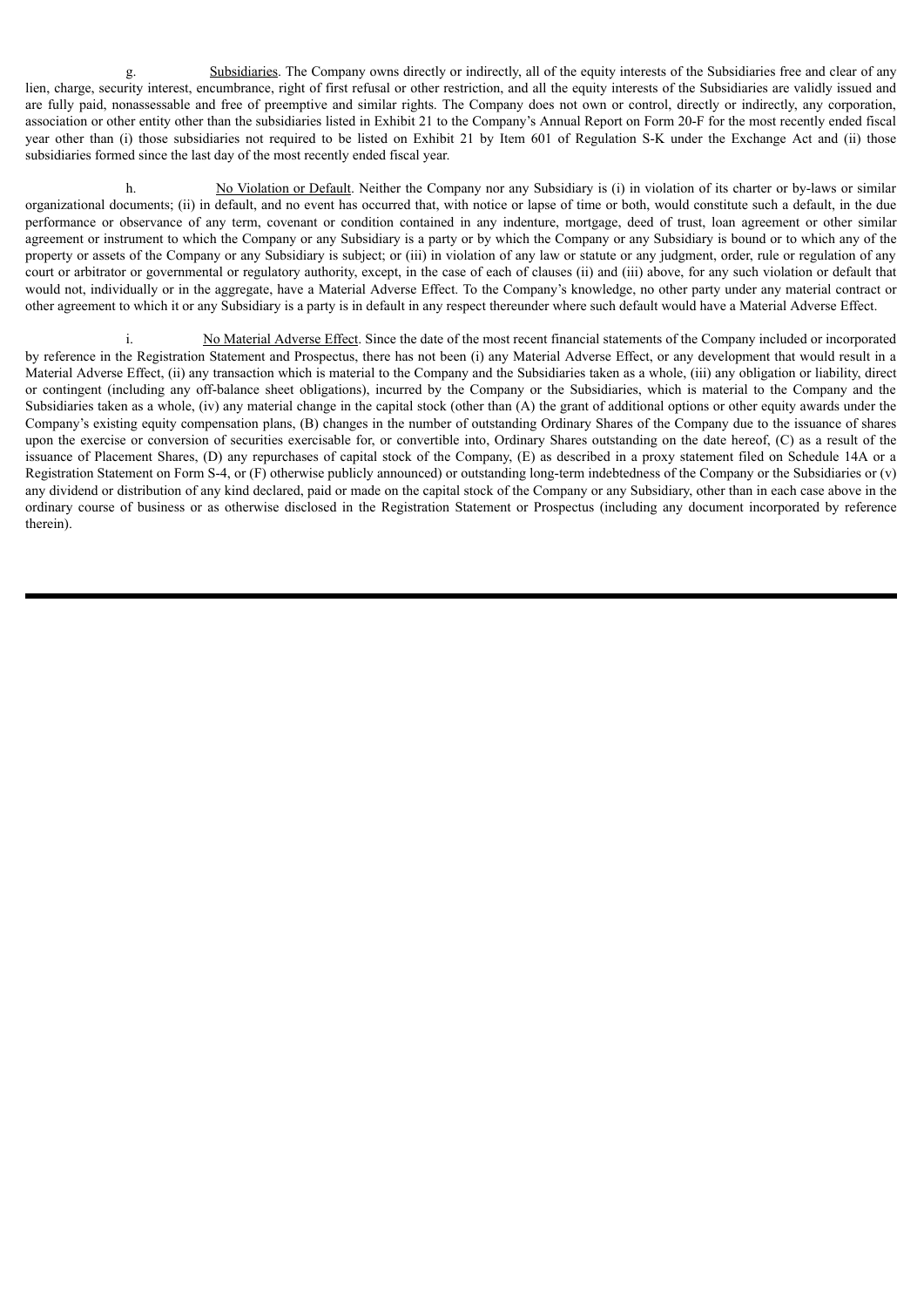j. Capitalization. The issued and outstanding shares of capital stock of the Company have been validly issued, are fully paid or credited as fully paid and non-assessable and, other than as disclosed in the Registration Statement or the Prospectus, are not subject to any preemptive rights, rights of first refusal or similar rights. The Company has an authorized, issued and outstanding capitalization as set forth in the Registration Statement and the Prospectus as of the dates referred to therein (other than (i) the grant of additional options or other equity awards under the Company's existing equity compensation plans, (ii) changes in the number of outstanding Ordinary Shares of the Company due to the issuance of shares upon the exercise or conversion of securities exercisable for, or convertible into, Ordinary Shares outstanding on the date hereof, (iii) as a result of the issuance of Placement Shares, or (iv) any repurchases of capital stock of the Company) and such authorized capital stock conforms to the description thereof set forth in the Registration Statement and the Prospectus. The description of the Ordinary Shares in the Registration Statement and the Prospectus is complete and accurate in all material respects. Except as disclosed in or contemplated by the Registration Statement or the Prospectus, and except for options and other equity awards under the Company's existing equity compensation plans, the Company did not have outstanding any options to purchase, or any rights or warrants to subscribe for, or any securities or obligations convertible into, or exchangeable for, or any contracts or commitments to issue or sell, any shares of capital stock or other securities as of the dates referred to in the Registration Statement and the Prospectus.

k. F-3 Eligibility. (i) At the time of filing the Registration Statement and (ii) at the time of the most recent amendment thereto for the purposes of complying with Section 10(a)(3) of the Securities Act (whether such amendment was by post-effective amendment, incorporated report filed pursuant to Section 13 or 15(d) of the Exchange Act or form of prospectus), the Company met the then applicable requirements for use of Form F-3 under the Securities Act, including compliance with General Instruction I.B.1 of Form F-3, as applicable.

l. Authorization; Enforceability. The Company has full legal right, power and authority to enter into this Agreement and perform the transactions contemplated hereby. This Agreement has been duly authorized, executed and delivered by the Company and is a legal, valid and binding agreement of the Company enforceable against the Company in accordance with its terms, except to the extent that (i) enforceability may be limited by bankruptcy, insolvency, reorganization, moratorium or similar laws affecting creditors' rights generally and by general equitable principles and (ii) the indemnification and contribution provisions of Section 11 hereof may be limited by federal or state securities laws and public policy considerations in respect thereof.

m. Authorization of Placement Shares. The Placement Shares, when issued and delivered pursuant to the terms approved by the board of directors of the Company or a duly authorized committee thereof, or a duly authorized executive committee, against payment therefor as provided herein, will be duly and validly authorized and issued and fully paid or credited as fully paid and nonassessable, free and clear of any pledge, lien, encumbrance, security interest or other claim (other than any pledge, lien, encumbrance, security interest or other claim arising from an act or omission of an Agent or a purchaser), including any statutory or contractual preemptive rights, resale rights, rights of first refusal or other similar rights, and will be registered pursuant to Section 12 of the Exchange Act. The Placement Shares, when issued, will conform in all material respects to the description thereof set forth in or incorporated into the Prospectus.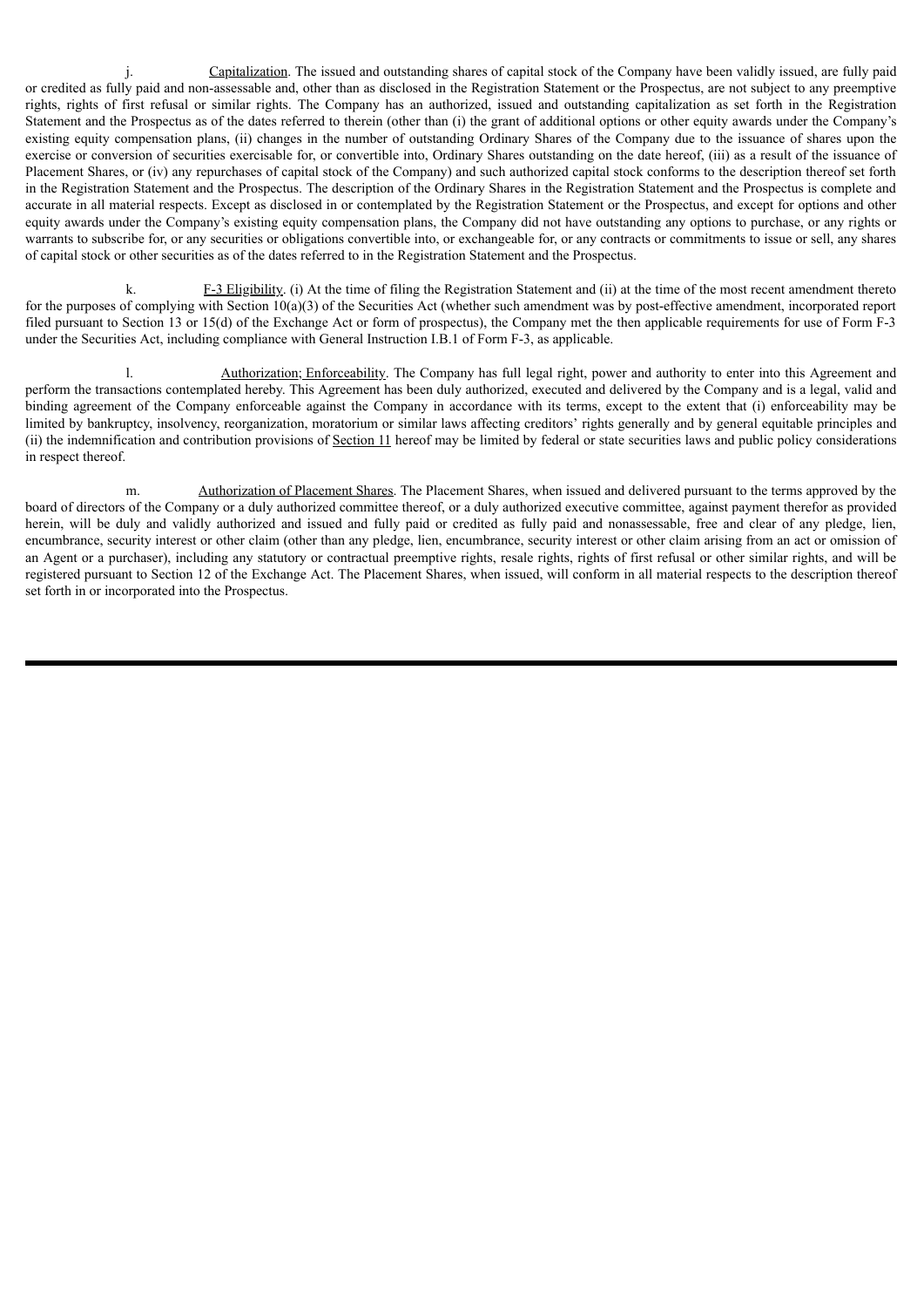n. No Consents Required. No consent, approval, authorization, order, registration or qualification of or with any court or arbitrator or any governmental or regulatory authority is required for the execution, delivery and performance by the Company of this Agreement, and the issuance and sale by the Company of the Placement Shares as contemplated hereby, except for such consents, approvals, authorizations, orders and registrations or qualifications (i) as may be required under applicable state securities laws or by the by-laws and rules of the Financial Industry Regulatory Authority ("FINRA") or the Exchange, including any notices that may be required by the Exchange, in connection with the sale of the Placement Shares by the Agents, (ii) as may be required under the Securities Act and (iii) as have been previously obtained by the Company.

o. No Preferential Rights. (i) No person, as such term is defined in Rule 1-02 of Regulation S-X promulgated under the Securities Act (each, a "Person"), has the right, contractual or otherwise, to cause the Company to issue or sell to such Person any Ordinary Shares or shares of any other capital stock or other securities of the Company (other than upon the exercise of options or warrants to purchase Ordinary Shares or upon the conversion or exchange of the securities convertible or exchangeable into Ordinary Shares or upon the exercise, conversion, exchange, or settlement of options or other awards that may be granted from time to time under the Company's equity compensation plans), (ii) no Person has any preemptive rights, rights of first refusal, or any other rights (whether pursuant to a "poison pill" provision or otherwise) to purchase any Ordinary Shares or shares of any other capital stock or other securities of the Company from the Company which have not been duly waived with respect to the offering contemplated hereby, (iii) no Person has the right to act as an underwriter or as a financial advisor to the Company in connection with the offer and sale of the Ordinary Shares, and (iv) no Person has the right, contractual or otherwise, to require the Company to register under the Securities Act any Ordinary Shares or shares of any other capital stock or other securities of the Company, or to include any such shares or other securities in the Registration Statement or the offering contemplated thereby, whether as a result of the filing or effectiveness of the Registration Statement or the sale of the Placement Shares as contemplated thereby or otherwise, except in each case for such rights as have been waived on or prior to the date hereof.

Independent Public Accountant. KPMG (the "Accountant"), whose report on the consolidated financial statements of the Company is filed with the Commission as part of the Company's most recent Annual Report on Form 20-F filed with the Commission and incorporated into the Registration Statement, are and, during the periods covered by their report, were independent public accountants within the meaning of the Securities Act and the Public Company Accounting Oversight Board (United States). To the Company's knowledge, the Accountant is not in violation of the auditor independence requirements of the Sarbanes-Oxley Act of 2002 (the "Sarbanes-Oxley Act") with respect to the Company.

Enforceability of Agreements. All agreements between the Company and third parties expressly referenced in the Prospectus, other than such agreements that have expired by their terms or whose termination is disclosed in documents filed by the Company on EDGAR, are legal, valid and binding obligations of the Company and, to the Company's knowledge, enforceable in accordance with their respective terms, except to the extent that (i) enforceability may be limited by bankruptcy, insolvency, reorganization, moratorium or similar laws affecting creditors' rights generally and by general equitable principles and (ii) the indemnification provisions of certain agreements may be limited by federal or state securities laws or public policy considerations in respect thereof, and except for any unenforceability that, individually or in the aggregate, would not have a Material Adverse Effect.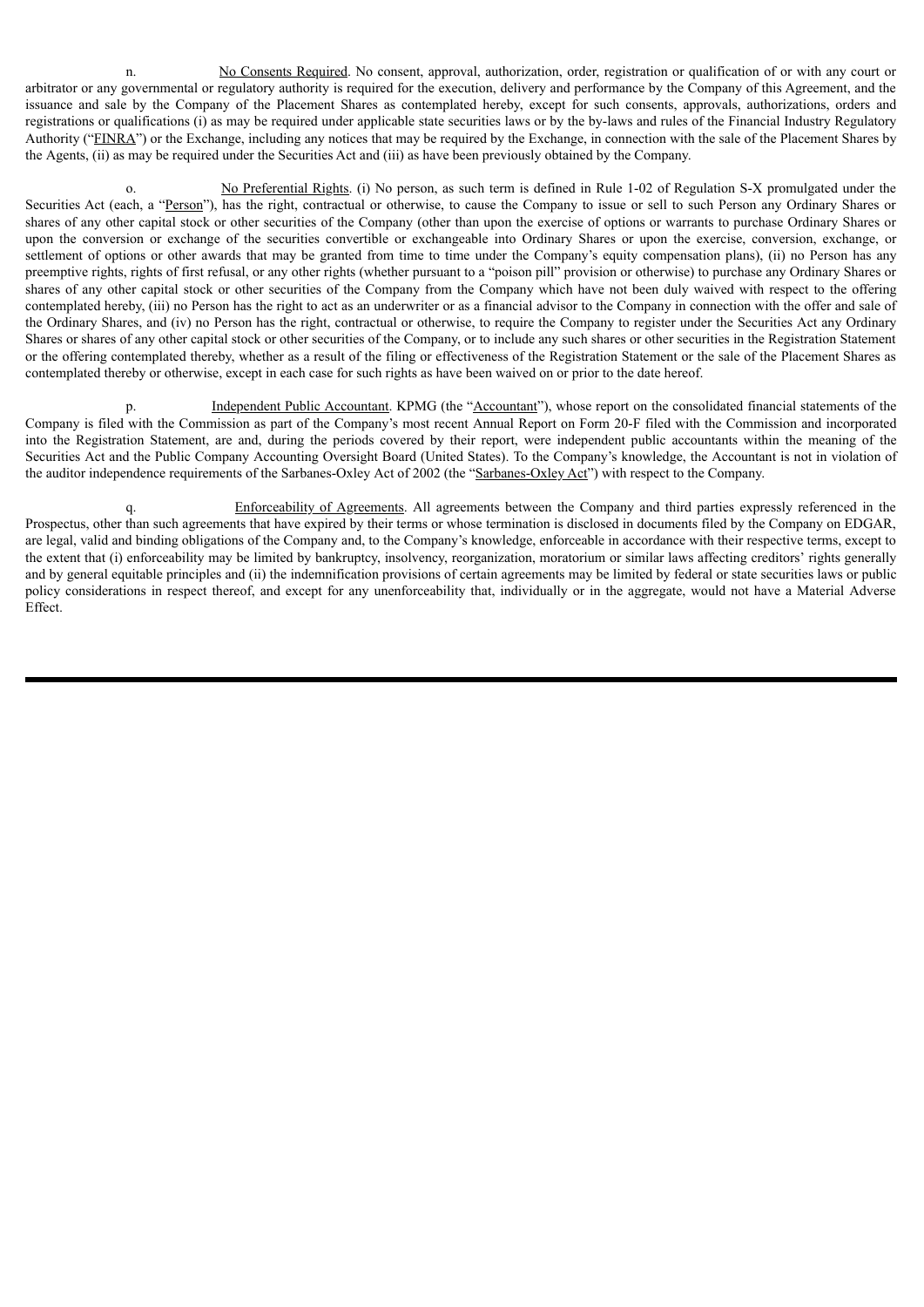r. No Litigation. There are no legal or governmental proceedings pending or, to the Company's knowledge, threatened to which the Company or any Subsidiary is a party or to which any of the properties of the Company or any Subsidiary is subject (i) other than proceedings accurately described in all material respects in the Prospectus and proceedings that would not have a Material Adverse Effect on the Company and its subsidiaries, taken as a whole, or on the power or ability of the Company to perform its obligations under this Agreement or to consummate the transactions contemplated by the Prospectus or (ii) that are required to be described in the Registration Statement or the Prospectus and are not so described; and there are no statutes, regulations, contracts or other documents that are required to be described in the Registration Statement or the Prospectus or to be filed as exhibits to the Registration Statement that are not described in all material respects or filed as required.

Licenses and Permits. The Company and the Subsidiaries possess or have obtained, all licenses, certificates, consents, orders, approvals, permits and other authorizations issued by, and have made all declarations and filings with, the appropriate federal, state, local or foreign governmental or regulatory authorities that are necessary for the ownership or lease of their respective properties or the conduct of their respective businesses as currently conducted, as described in the Registration Statement and the Prospectus (the "Permits"), except where the failure to possess, obtain or make the same would not, individually or in the aggregate, have a Material Adverse Effect. Neither the Company nor any Subsidiary has received written notice of any proceeding relating to revocation or modification of any such Permit or has any reason to believe that such Permit will not be renewed in the ordinary course, except where the failure to obtain any such renewal would not, individually or in the aggregate, have a Material Adverse Effect.

t. No Material Defaults. Neither the Company nor any Subsidiary has defaulted on any installment on indebtedness for borrowed money or on any rental on one or more long-term leases, which defaults, individually or in the aggregate, would have a Material Adverse Effect. The Company has not filed a report pursuant to Section 13(a) or 15(d) of the Exchange Act since the filing of its last Annual Report on Form 20-F, indicating that it (i) has failed to pay any dividend or sinking fund installment on preferred stock or (ii) has defaulted on any installment on indebtedness for borrowed money or on any rental on one or more long-term leases, which defaults, individually or in the aggregate, would have a Material Adverse Effect.

u. Certain Market Activities. Neither the Company, nor any Subsidiary, nor, to the knowledge of the Company, any of their respective directors, officers or controlling persons has taken, directly or indirectly, any action designed, or that has constituted or would cause or result in, under the Exchange Act or otherwise, the stabilization or manipulation of the price of any security of the Company to facilitate the sale or resale of the Placement Shares.

Broker/Dealer Relationships. Neither the Company nor any Subsidiary or any related entities (i) is required to register as a "broker" or "dealer" in accordance with the provisions of the Exchange Act or (ii) directly or indirectly through one or more intermediaries, controls or is a "person associated with a member" or "associated person of a member" (within the meaning set forth in the FINRA Manual).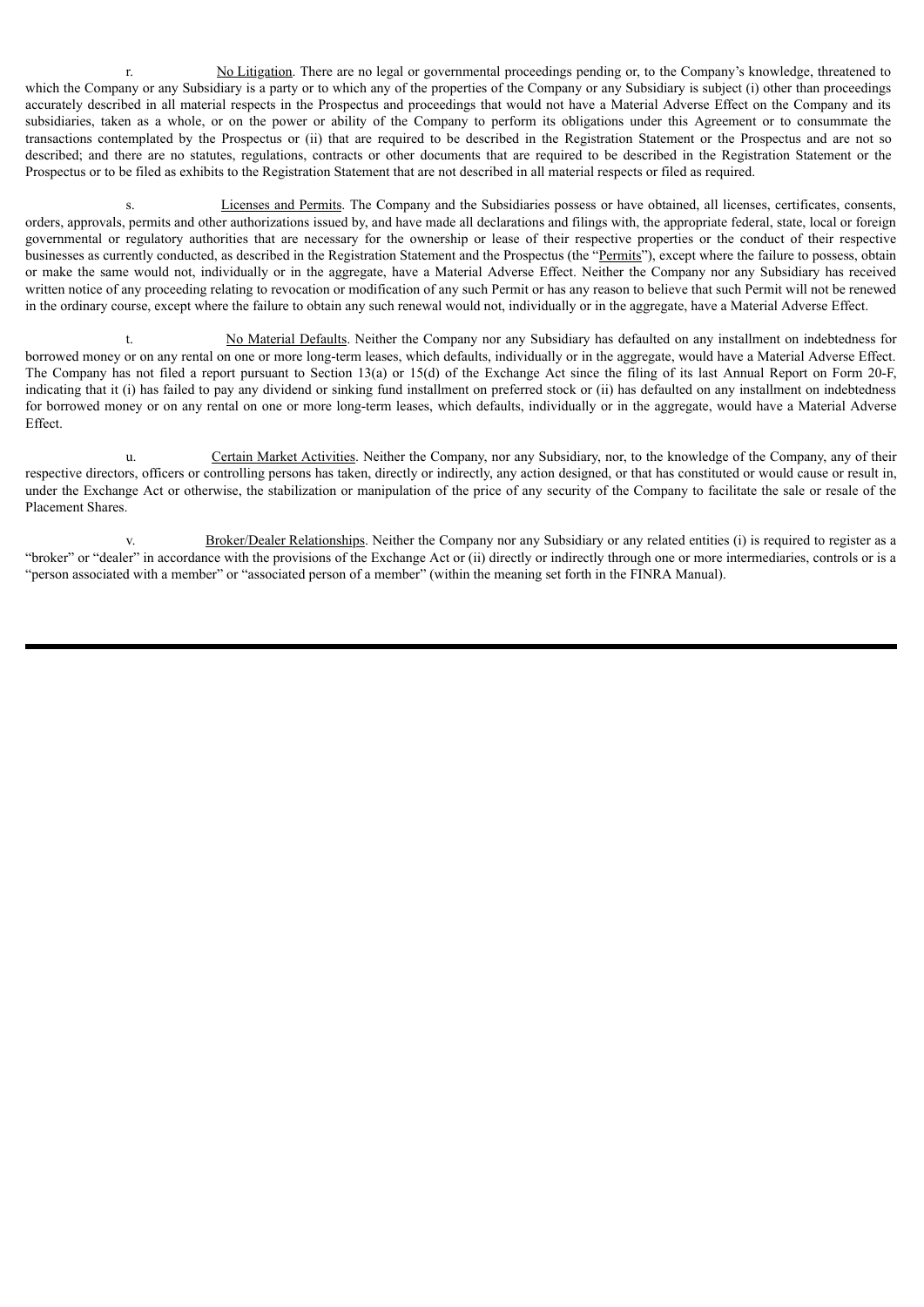w. No Reliance. The Company has not relied upon any Agent or legal counsel for the Agents for any legal, tax or accounting advice in connection with the offering and sale of the Placement Shares.

Taxes. The Company and the Subsidiaries have filed all federal, state, local and foreign tax returns which have been required to be filed and paid all taxes shown thereon through the date hereof, to the extent that such taxes have become due and are not being contested in good faith, except where the failure to do so would not have a Material Adverse Effect. Except as otherwise disclosed in or contemplated by the Registration Statement or the Prospectus, no tax deficiency has been determined adversely to the Company or any Subsidiary which has had, or would have, individually or in the aggregate, a Material Adverse Effect. The Company has no knowledge of any federal, state or other governmental tax deficiency, penalty or assessment which has been or might be asserted or threatened against it which would have a Material Adverse Effect.

# y. [Reserved]

z. Title to Real and Personal Property. The Company and the Subsidiaries have good and valid title in fee simple to all items of real property and good and valid title to all personal property described in the Registration Statement or Prospectus as being owned by them that are material to the businesses of the Company or such Subsidiary, in each case free and clear of all liens, encumbrances and claims, except those that (i) do not materially interfere with the use made of such property by the Company and the Subsidiaries or (ii) would not, individually or in the aggregate, have a Material Adverse Effect. Any real property described in the Registration Statement or Prospectus as being leased by the Company and the Subsidiaries is held by them under valid, existing and enforceable leases, except those that (A) do not materially interfere with the use made or proposed to be made of such property by the Company or the Subsidiaries or (B) would not, individually or in the aggregate, have a Material Adverse Effect.

aa. Intellectual Property. The Company and the Subsidiaries own or possess adequate enforceable rights to use all patents, patent applications, trademarks (both registered and unregistered), trade names, trademark registrations, service marks, service mark registrations, Internet domain name registrations, copyrights, copyright registrations, licenses and know-how (including trade secrets and other unpatented and/or unpatentable proprietary or confidential information, systems or procedures) (collectively, the "Intellectual Property"), necessary for the conduct of their respective businesses as conducted as of the date hereof, except to the extent that the failure to own or possess adequate rights to use such Intellectual Property would not, individually or in the aggregate, reasonably be expected to have a Material Adverse Effect. The Company and the Subsidiaries have not received any written notice of any claim of infringement or conflict which asserted Intellectual Property rights of others, which infringement or conflict, if the subject of an unfavorable decision, would result in a Material Adverse Effect. There are no pending, or to the Company's knowledge, threatened judicial proceedings or interference proceedings challenging the Company's or any Subsidiary's rights in or to or the validity of the scope of any of the Company's or its Subsidiaries' patents, patent applications or proprietary information, which proceedings, if the subject of an unfavorable decision, would result in a Material Adverse Effect. No other entity or individual has any right or claim in any of the Company's or any of its Subsidiary's patents, patent applications or any patent to be issued therefrom by virtue of any contract, license or other agreement entered into between such entity or individual and the Company or any Subsidiary or by any non-contractual obligation, other than by written licenses granted by the Company or any Subsidiary and other than rights that do not materially interfere with the use made of such property by the Company and the Subsidiaries. The Company has not received any written notice of any claim challenging the rights of the Company or its Subsidiaries in or to any Intellectual Property owned, licensed or optioned by the Company or any Subsidiary which claim, if the subject of an unfavorable decision, would result in a Material Adverse Effect.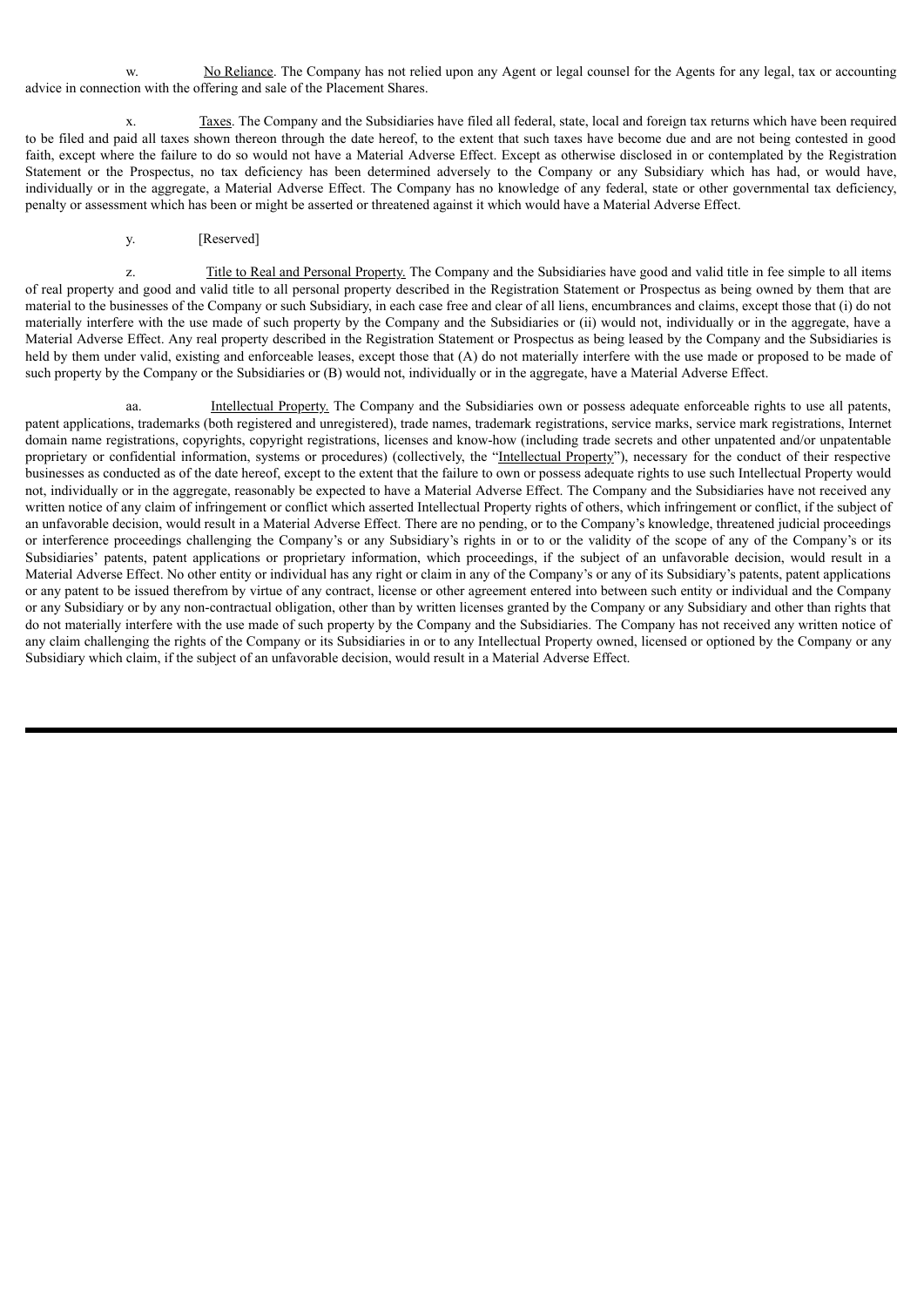bb. Compliance with Applicable Laws. The Company has not been advised, and has no reason to believe, that it and each of its subsidiaries are not conducting business in compliance with all applicable laws, rules and regulations of the jurisdictions in which it is conducting business, except where failure to be so in compliance would not result in a Material Adverse Effect.

Environmental Laws. The Company and the Subsidiaries (i) are in compliance with any and all applicable federal, state, local and foreign laws, rules, regulations, decisions and orders relating to the protection of human health and safety, the environment or hazardous or toxic substances or wastes, pollutants or contaminants (collectively, "Environmental Laws"); (ii) have received and are in compliance with all permits, licenses or other approvals required of them under applicable Environmental Laws to conduct their respective businesses as described in the Registration Statement and the Prospectus; and (iii) have not received written notice of any actual or potential liability for the investigation or remediation of any disposal or release of hazardous or toxic substances or wastes, pollutants or contaminants, except, in the case of any of clauses (i), (ii) or (iii) above, for any such failure to comply or failure to receive required permits, licenses, other approvals or liability as would not, individually or in the aggregate, have a Material Adverse Effect.

dd. Disclosure Controls. The Company maintains a system of internal accounting controls designed to provide reasonable assurance that: (i) transactions are executed in accordance with management's general or specific authorizations; (ii) transactions are recorded as necessary to permit preparation of financial statements in conformity with IFRS and to maintain asset accountability; (iii) access to assets is permitted only in accordance with management's general or specific authorization; and (iv) the recorded accountability for assets is compared with the existing assets at reasonable intervals and appropriate action is taken with respect to any differences. The Company is not aware of any material weaknesses in its internal control over financial reporting (other than as set forth in the Registration Statement or the Prospectus and the Company's Annual Report on Form 20-F for the fiscal year most recently ended). Since the date of the latest audited financial statements of the Company included in the Prospectus, there has been no change in the Company's internal control over financial reporting that has materially affected, or is reasonably likely to materially affect, the Company's internal control over financial reporting (other than as set forth in the Registration Statement or the Prospectus and other remediation efforts as described in the Company's Annual Report on Form 20-F for the fiscal year most recently completed). The Company has established disclosure controls and procedures (as defined in Exchange Act Rules 13a-15 and 15d-15) that comply with the requirements of the Exchange Act. The Company's certifying officers have evaluated the effectiveness of the Company's controls and procedures as of a date within 90 days prior to the filing date of the Form 20-F for the fiscal year most recently ended (such date, the "Evaluation Date").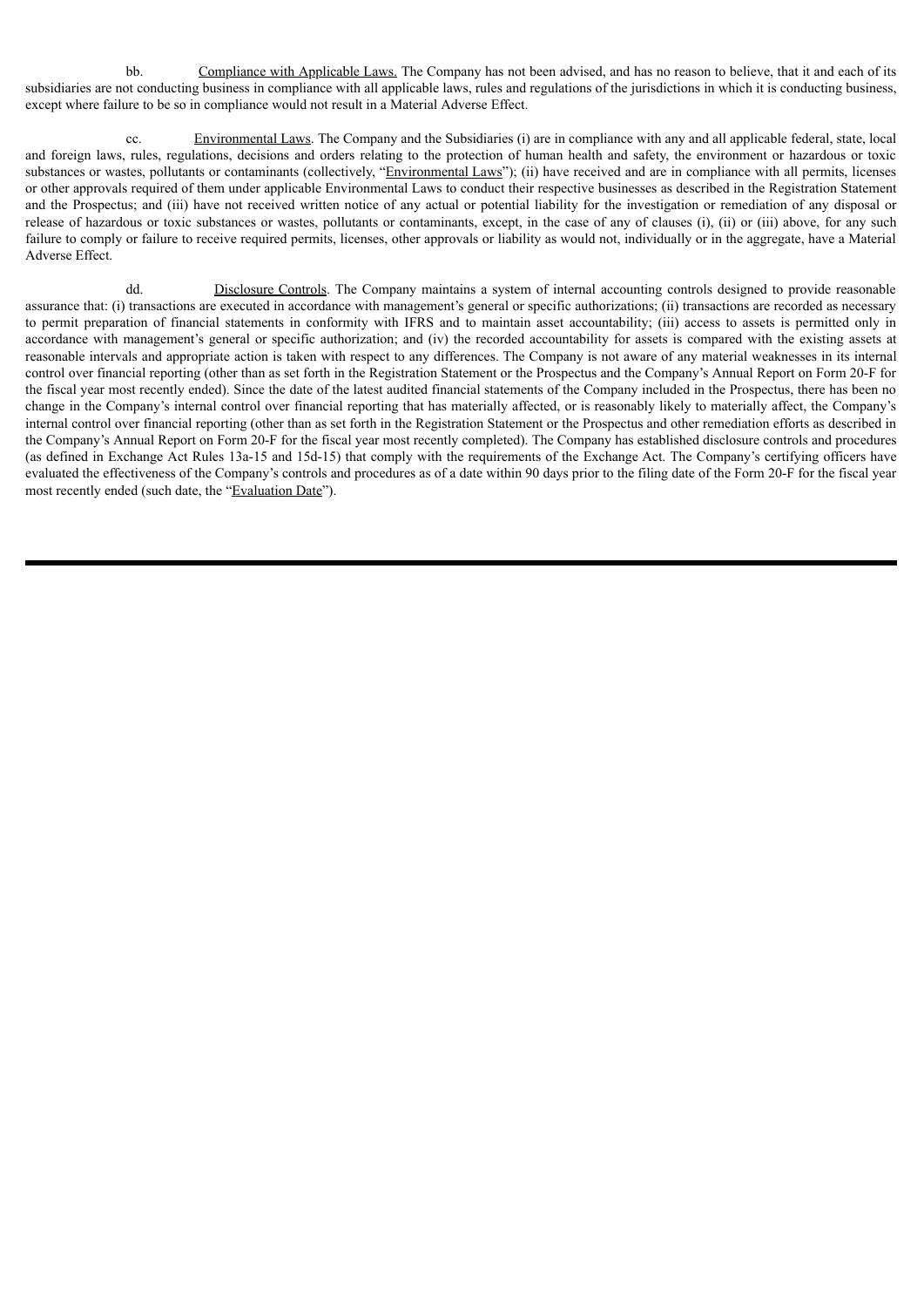ee. Sarbanes-Oxley Act. There is and has been no failure on the part of the Company or, to the knowledge of the Company, any of the Company's directors or officers, in their capacities as such, to comply in all material respects with any applicable provisions of the Sarbanes-Oxley Act and the rules and regulations promulgated thereunder. Each of the principal executive officer and the principal financial officer of the Company (or each former principal executive officer of the Company and each former principal financial officer of the Company as applicable) has made all certifications required by Sections 302 and 906 of the Sarbanes-Oxley Act with respect to all reports, schedules, forms, statements and other documents required to be filed by it or furnished by it to the Commission during the past 12 months. For purposes of the preceding sentence, "principal executive officer" and "principal financial officer" shall have the meanings given to such terms in the Exchange Act Rules 13a-15 and 15d-15.

ff. Finder's Fees. Neither the Company nor any Subsidiary has incurred any liability for any finder's fees, brokerage commissions or similar payments in connection with the transactions herein contemplated, except as may otherwise exist with respect to the Agents pursuant to this Agreement.

Labor Disputes. No labor disturbance by or dispute with employees of the Company or any Subsidiary exists or, to the knowledge of the Company, is threatened which would result in a Material Adverse Effect.

hh. Investment Company Act. Neither the Company nor any Subsidiary is or, after giving effect to the offering and sale of the Placement Shares, will be required to register as an "investment company" or an entity "controlled" by an "investment company," as such terms are defined in the Investment Company Act of 1940, as amended (the "Investment Company Act").

ii. Operations. The operations of the Company and the Subsidiaries are and have been conducted at all times during the past five years in compliance with applicable financial record keeping and reporting requirements of the Currency and Foreign Transactions Reporting Act of 1970, as amended, the money laundering statutes of all jurisdictions to which the Company or the Subsidiaries are subject, the rules and regulations thereunder and any related or similar rules, regulations or guidelines, issued, administered or enforced by any governmental agency having jurisdiction over the Company (collectively, the "Money Laundering Laws"), except where the failure to be in such compliance would not result in a Material Adverse Effect; and no action, suit or proceeding by or before any court or governmental agency, authority or body or any arbitrator involving the Company or any Subsidiary with respect to the Money Laundering Laws is pending or, to the knowledge of the Company, threatened.

jj. Off-Balance Sheet Arrangements. There are no transactions, arrangements and other relationships between and/or among the Company, and/or, to the knowledge of the Company, any of its affiliates and any unconsolidated entity, including, but not limited to, any structured finance, special purpose or limited purpose entity (each, an "Off Balance Sheet Transaction") that would affect materially the Company's liquidity or the availability of or requirements for its capital resources, including those Off Balance Sheet Transactions described in the Commission's Statement about Management's Discussion and Analysis of Financial Conditions and Results of Operations (Release Nos. 33-8056; 34-45321; FR-61), required to be described in the Registration Statement or the Prospectus which have not been described as required.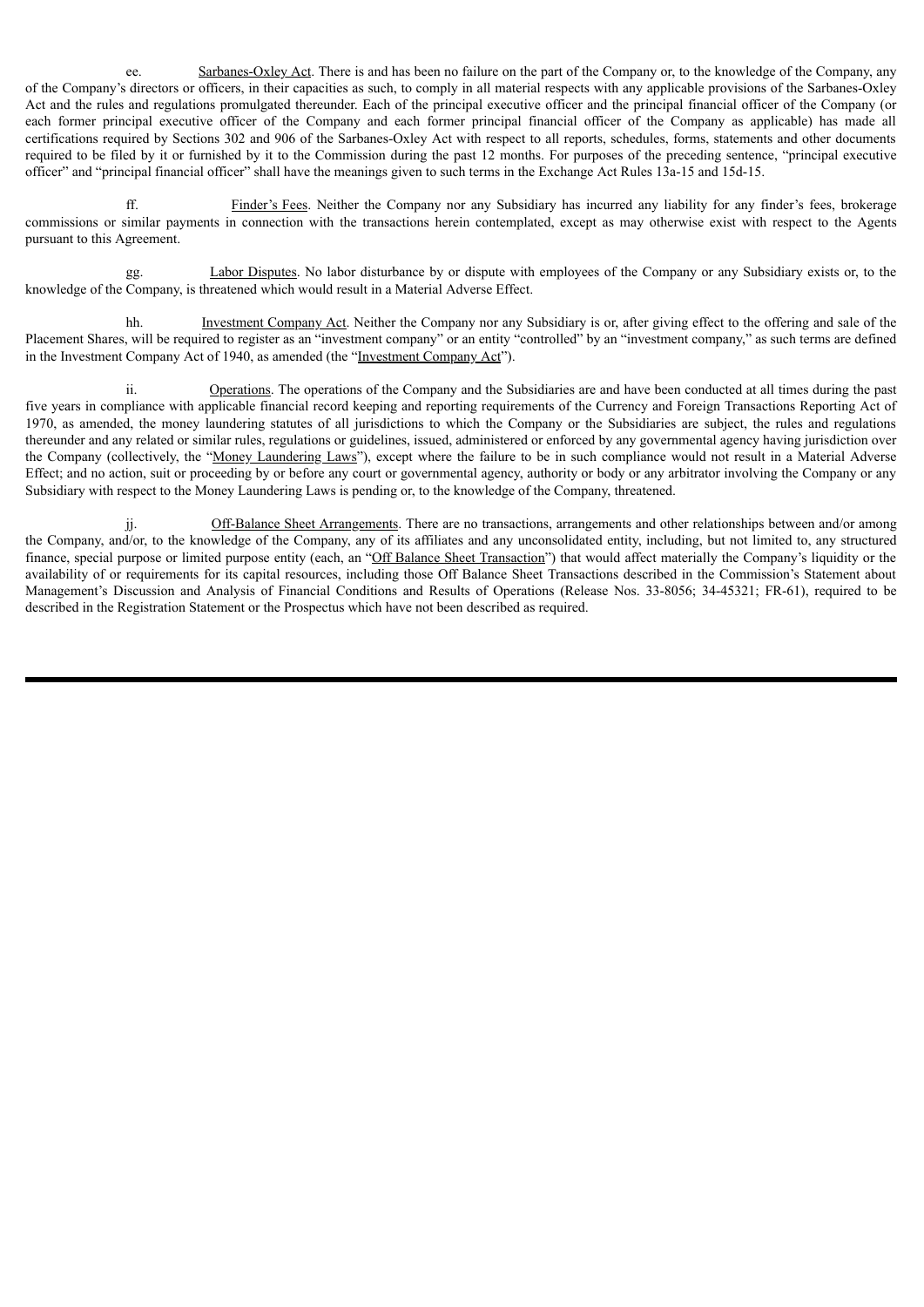kk. Underwriter Agreements. Other than with respect to this Agreement, the Company is not a party to any agreement with an agent or underwriter for any other "at the market" or continuous equity transaction.

ll. ERISA. To the knowledge of the Company, (i) each material employee benefit plan, within the meaning of Section 3(3) of the Employee Retirement Income Security Act of 1974, as amended ("ERISA") that is maintained, administered or contributed to by the Company or any of its affiliates for employees or former employees of the Company and the Subsidiaries has been maintained in material compliance with its terms and the requirements of any applicable statutes, orders, rules and regulations, including but not limited to ERISA and the Internal Revenue Code of 1986, as amended (the "Code"); (ii) no prohibited transaction, within the meaning of Section 406 of ERISA or Section 4975 of the Code, has occurred which would result in a material liability to the Company with respect to any such plan excluding transactions effected pursuant to a statutory or administrative exemption; and (iii) for each such plan that is subject to the funding rules of Section 412 of the Code or Section 302 of ERISA, no "accumulated funding deficiency" as defined in Section 412 of the Code has been incurred, whether or not waived, and the fair market value of the assets of each such plan (excluding for these purposes accrued but unpaid contributions) equals or exceeds the present value of all benefits accrued under such plan determined using reasonable actuarial assumptions, other than, in the case of (i), (ii) and (iii) above, as would not have a Material Adverse Effect.

mm. Forward-Looking Statements. No material forward-looking statement (within the meaning of Section 27A of the Securities Act and Section 21E of the Exchange Act) (a "Forward-Looking Statement") contained in the Registration Statement and the Prospectus has been made or reaffirmed without a reasonable basis or has been disclosed other than in good faith.

nn. Margin Rules. Neither the issuance, sale and delivery of the Placement Shares nor the application of the proceeds thereof by the Company as described in the Registration Statement and the Prospectus will violate Regulation T, U or X of the Board of Governors of the Federal Reserve System.

oo. Insurance. The Company and the Subsidiaries carry, or are covered by, insurance in such amounts and covering such risks as the Company and the Subsidiaries reasonably believe are adequate for the conduct of their business.

pp. No Improper Practices. (i) Neither the Company nor, to the Company's knowledge, the Subsidiaries, nor to the Company's knowledge, any of their respective executive officers has, in the past five years, made any unlawful contributions to any candidate for any political office (or failed fully to disclose any contribution in violation of law) or made any contribution or other payment to any official of, or candidate for, any federal, state, municipal, or foreign office or other person charged with similar public or quasi-public duty in violation of any law or of the character required to be disclosed in the Prospectus; (ii) no relationship, direct or indirect, exists between or among the Company or, to the Company's knowledge, the Subsidiaries or any affiliate of any of them, on the one hand, and the directors, officers and stockholders of the Company or, to the Company's knowledge, the Subsidiaries, on the other hand, that is required by the Securities Act to be described in the Registration Statement and the Prospectus that is not so described; (iii) no relationship, direct or indirect, exists between or among the Company or the Subsidiaries or any affiliate of them, on the one hand, and the directors, officers, stockholders or directors of the Company or, to the Company's knowledge, the Subsidiaries, on the other hand, that is required by the rules of FINRA to be described in the Registration Statement and the Prospectus that is not so described; (iv) there are no material outstanding loans or advances or material guarantees of indebtedness by the Company or, to the Company's knowledge, the Subsidiaries to or for the benefit of any of their respective officers or directors or any of the members of the families of any of them; and (v) the Company has not offered, or caused any placement agent to offer, Ordinary Shares to any person with the intent to influence unlawfully (A) a customer or supplier of the Company or the Subsidiaries to alter the customer's or supplier's level or type of business with the Company or the Subsidiaries or (B) a trade journalist or publication to write or publish favorable information about the Company or the Subsidiaries or any of their respective products or services, and, (vi) neither the Company nor the Subsidiaries nor, to the Company's knowledge, any employee or agent of the Company or the Subsidiaries has made any payment of funds of the Company or the Subsidiaries or received or retained any funds in violation of any anti-bribery or anti-corruption law, rule or regulation (including, without limitation, the Foreign Corrupt Practices Act of 1977), which payment, receipt or retention of funds is of a character required to be disclosed in the Registration Statement or the Prospectus.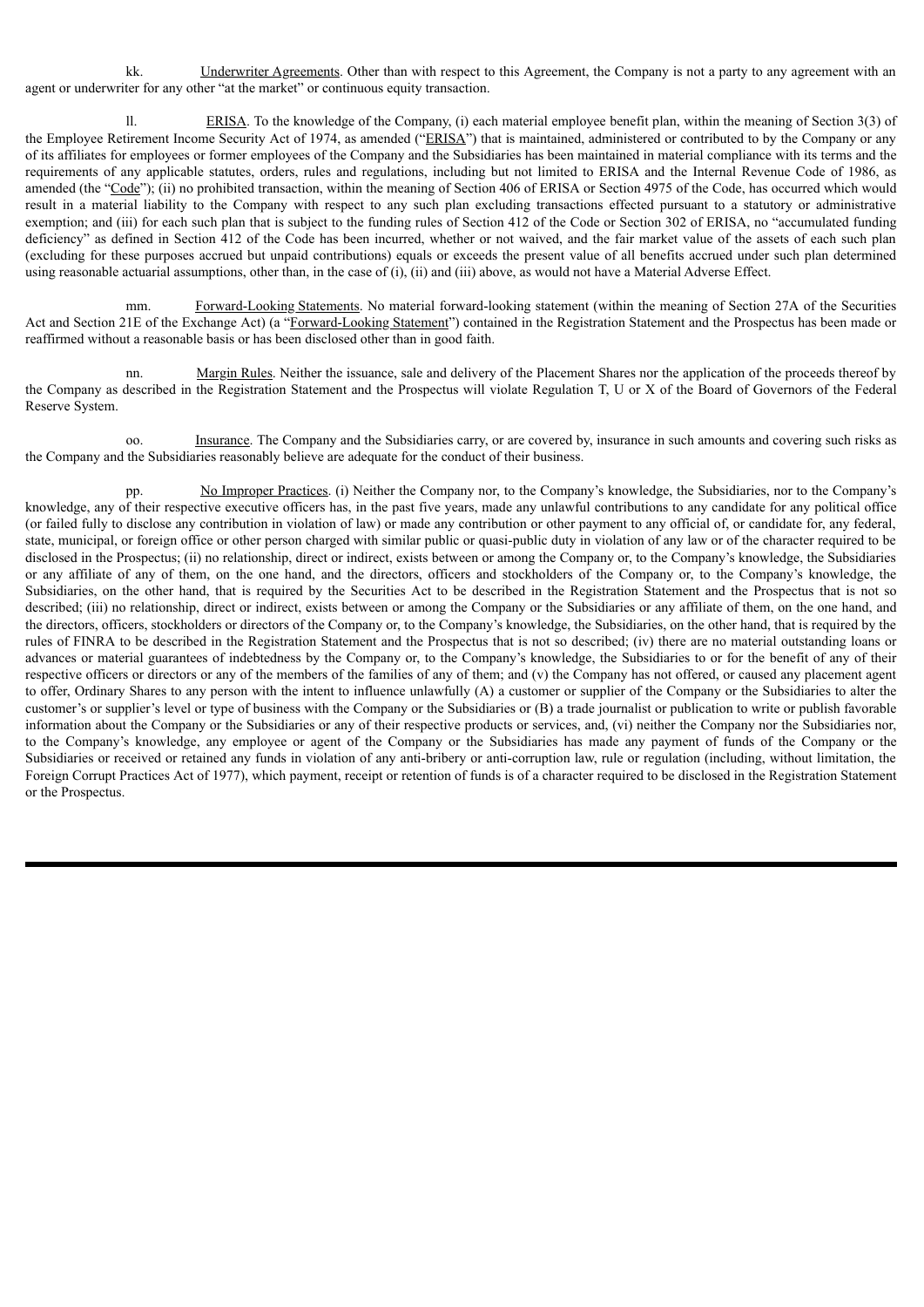#### qq. [Reserved]

rr. No Misstatement or Omission in an Issuer Free Writing Prospectus. Each Issuer Free Writing Prospectus, as of its issue date and as of each Applicable Time (as defined in Section 26 below), did not, does not and will not, through the completion of the Placement or Placements for which such Issuer Free Writing Prospectus is issued, include any information that conflicted, conflicts or will conflict with the information contained in the Registration Statement or the Prospectus, including any incorporated document deemed to be a part thereof that has not been superseded or modified. The foregoing sentence does not apply to statements in or omissions from any Issuer Free Writing Prospectus based upon and in conformity with written information furnished to the Company by the Agents specifically for use therein.

ss. No Conflicts. Neither the execution of this Agreement, nor the issuance, offering or sale of the Placement Shares, nor the consummation of any of the transactions contemplated herein, nor the compliance by the Company with the terms and provisions hereof will conflict with, or will result in a breach of, any of the terms and provisions of, or has constituted or will constitute a default under, or has resulted in or will result in the creation or imposition of any lien, charge or encumbrance upon any property or assets of the Company pursuant to the terms of any contract or other agreement to which the Company may be bound or to which any of the property or assets of the Company is subject, except (i) such conflicts, breaches or defaults as may have been waived and (ii) such conflicts, breaches and defaults that would not have a Material Adverse Effect; nor will such action result  $(x)$  in any violation of the provisions of the organizational or governing documents of the Company, or  $(y)$  in any material violation of the provisions of any statute or any order, rule or regulation applicable to the Company or of any court or of any federal, state or other regulatory authority or other government body having jurisdiction over the Company, except where such violation would not have a Material Adverse Effect.

tt. OFAC.

(i) Neither the Company nor any Subsidiary (collectively, the "Entity") nor any director or officer of the Entity nor, to the Company's knowledge, any employee, agent, affiliate or representative of the Entity, is a government, individual, or entity (in this paragraph (uu), "Person") that is, or is owned or controlled by a Person that is:

(a) the subject of any sanctions administered or enforced by the U.S. Department of Treasury's Office of Foreign Assets Control ("OFAC"), the United Nations Security Council ("UNSC"), the European Union ("EU"), Her Majesty's Treasury ("HMT"), or other relevant sanctions authority (collectively, "Sanctions"), nor

(b) located, organized or resident in a country or territory that is the subject of Sanctions.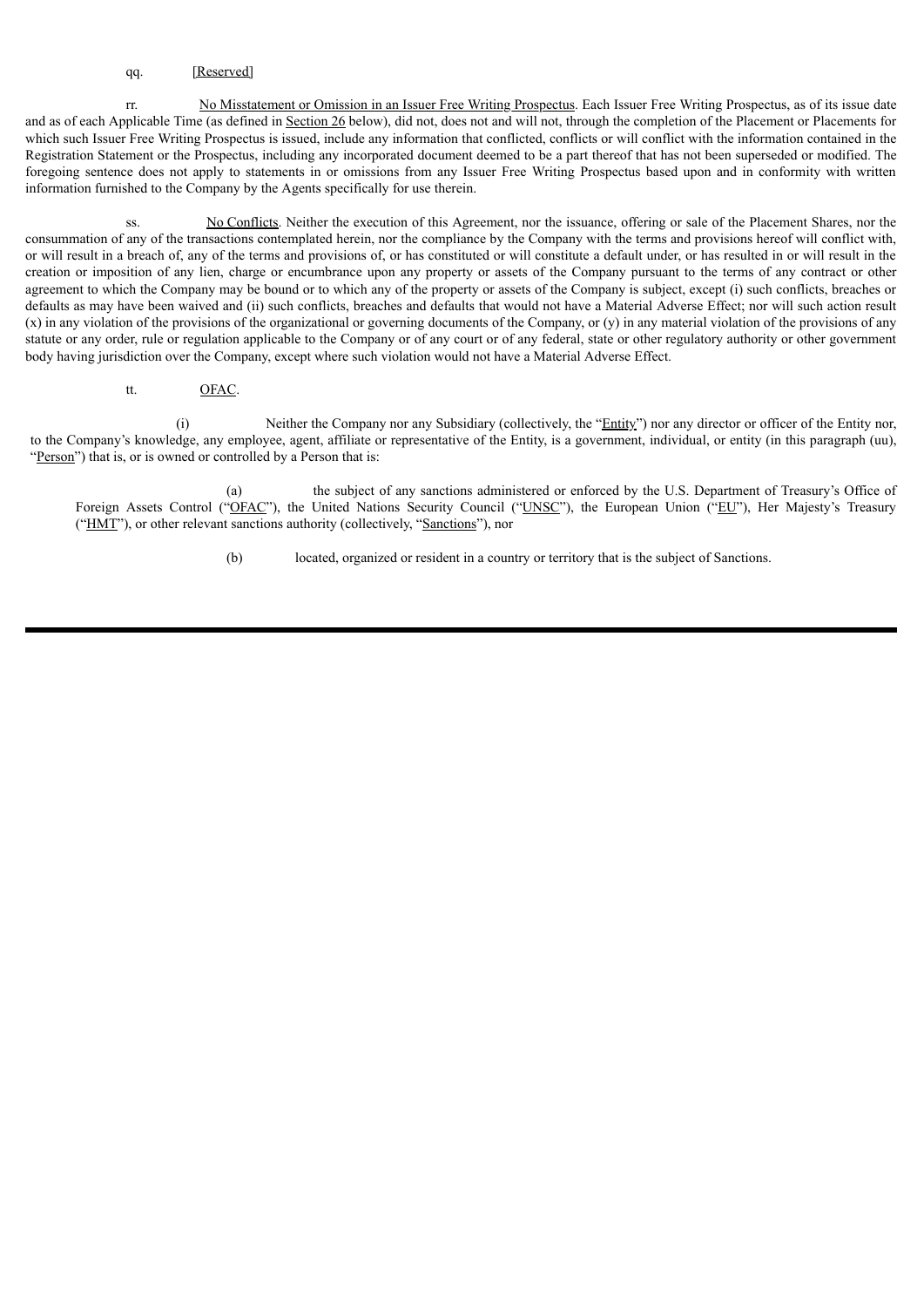(ii) The Entity will not, directly or indirectly, knowingly use the proceeds of the offering, or lend, contribute or otherwise make available such proceeds to any subsidiary, joint venture partner or other Person:

(a) to fund or facilitate any activities or business of or with any Person or in any country or territory that, at the time of such funding or facilitation, is the subject of Sanctions; or

(b) in any other manner that will result in a violation of Sanctions by any Person (including any Person participating in the offering, whether as underwriter, advisor, investor or otherwise).

(iii) The Entity represents and covenants that, except as detailed in the Registration Statement and the Prospectus, for the past 5 years, it has not knowingly engaged in and is not now knowingly engaged in any dealing or transactions with any Person, or in any country or territory, that at the time of the dealing or transaction is or was the subject of Sanctions.

uu. Stock Transfer Taxes. On each Settlement Date, all material stock transfer or other taxes, if any, (other than income taxes) which are required to be paid in connection with the issuance, sale and transfer of the Placement Shares to be sold hereunder will be, or will have been, fully paid or provided for by the Company and all laws imposing such taxes will be or will have been fully complied with by the Company in all material respects.

vv. IT Systems. (i)(x) To the knowledge of Company, there has been no security breach or other compromise of any Company's information technology and computer systems, networks, hardware, software, data (including the data of their respective customers, employees, suppliers, vendors and any third party data maintained by or on behalf of them), equipment or technology (collectively, "IT Systems and Data") and (y) the Company has implemented and maintains commercially reasonable physical, technical and administrative controls, policies, procedures, and safeguards to protect its IT Systems and Data; (ii) the Company is presently in compliance with all applicable laws or statutes and all judgments, orders, rules and regulations of any court or arbitrator or governmental or regulatory authority, internal policies and contractual obligations relating to the privacy and security of IT Systems and Data and to the protection of such IT Systems and Data from unauthorized use, access, misappropriation or modification, except as would not, in the case of clause (i)(x) and (ii), individually or in the aggregate, have a Material Adverse Effect; and (iii) the Company has implemented commercially reasonably backup and disaster recovery technology.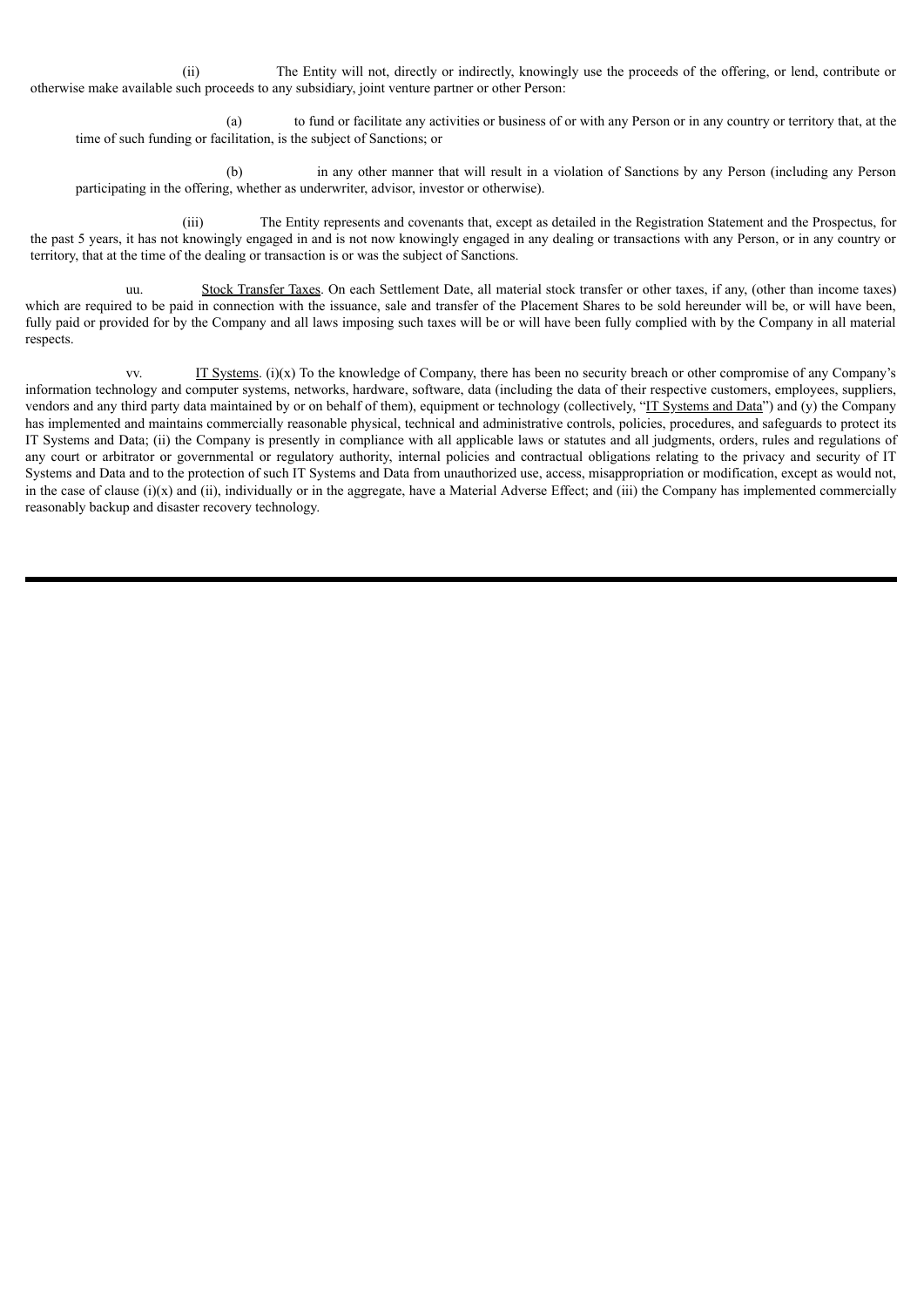ww. PFIC Status. The Company was not a "passive foreign investment company" ("PFIC") as defined in Section 1297 of the U.S. Internal Revenue Code of 1986, as amended, for the taxable year ended December 31, 2021 and, based on certain estimates of the Company's gross income and the value of its assets, the intended use of proceeds from the offering and sale of the Placement Shares and the nature of the Company's business, the Company does not expect to be classified as a PFIC for the taxable year ending December 31, 2022.

xx. CFC Status. The Company was not a "controlled foreign corporation" ("CFC") as defined in the U.S. Internal Revenue Code of 1986, as amended, for the taxable year ended December 31, 2021 and, based on the Company's expectations with respect to its shareholders, the Company does not expect to be classified as a CFC for the taxable year ending December 31, 2022.

yy. Enforcement of Foreign Judgments. Any final judgment for a fixed or determined sum of money rendered by any U.S. federal or New York state court located in the State of New York having jurisdiction under its own laws in respect of any suit, action or proceeding against the Company based upon this Agreement would be expected to be recognized and enforced by the courts of Ireland, subject to first obtaining by way of a new action an order from the Irish courts, which would be granted on proper proof of the judgment without any retrial or examination of the merits of the case, provided that:

- 1. the judgment is for a definite sum of money and is final and conclusive;
- 2. the court which gives the judgment had competent jurisdiction;
- 3. the judgment has not been obtained or alleged to have been obtained by fraud;
- 4. procedural rules of the court giving the judgment have been observed;
- 5. the judgment is not contrary to public policy or natural or constitutional justice;
- 6. the judgment is not inconsistent with a judgment of the courts of Ireland in relation to the same matter;
- 7. the Irish courts have jurisdiction over the matter; and
- 8. enforcement proceedings are instituted in Ireland by way of the new action within six years of the date of the judgment.

zz. Validity of Choice of Law. The choice of the laws of the State of New York as the governing law of this Agreement is a valid choice of law under the laws of Ireland and is expected to be honored by courts in Ireland. The Company has the power to submit, and pursuant to this Agreement, has legally, validly, effectively and irrevocably submitted, to the personal jurisdiction of each the State of New York and United States Federal court sitting in New York County (each, a "New York Court") and has validly and irrevocably waived any objection to the laying of venue of any suit, action or proceeding brought in any such court; and the Company has the power to designate, appoint and empower, and pursuant to this Agreement, has legally, validly, effectively and irrevocably designated, appointed and empowered, an authorized agent for service of process in any action arising out of or relating to this Agreement, or the offering of the Placement Shares in any New York Court, and service of process effected on such authorized agent will be effective to confer valid personal jurisdiction over the Company as provided in this Agreement.

Any certificate signed by an officer of the Company and delivered to the Agents or to counsel for the Agents pursuant to or in connection with this Agreement shall be deemed to be a representation and warranty by the Company, as applicable, to the Agents as to the matters set forth therein.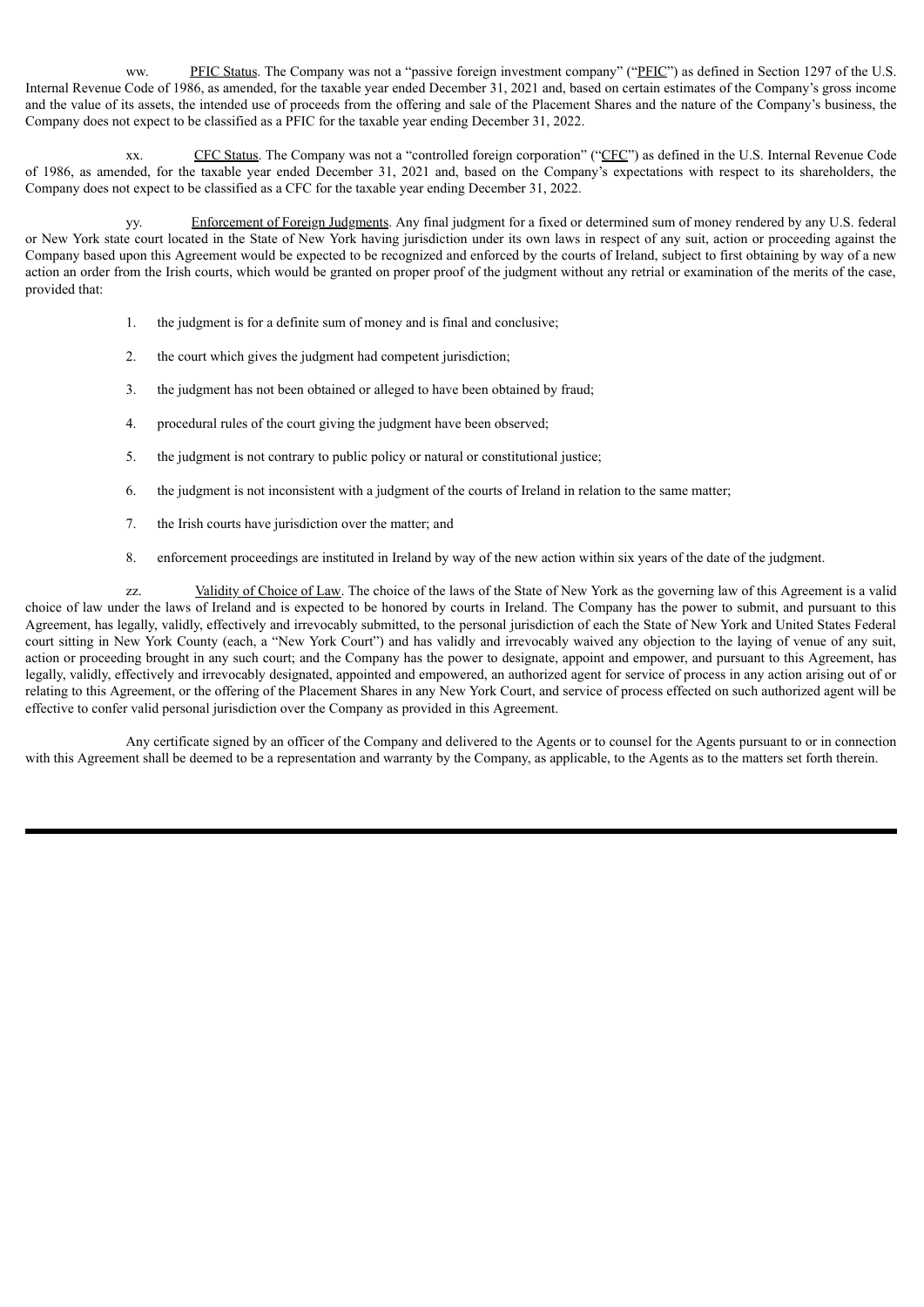a. Registration Statement Amendments. After the date of this Agreement and during any period in which a prospectus relating to any Placement Shares is required to be delivered by the Agents under the Securities Act (including in circumstances where such requirement may be satisfied pursuant to Rule 172 under the Securities Act) (the "Prospectus Delivery Period") (i) the Company will notify the Agents promptly of the time when any subsequent amendment to the Registration Statement, other than documents incorporated by reference or amendments not related to any Placement, has been filed with the Commission and/or has become effective or any subsequent supplement to the Prospectus has been filed and of any request by the Commission for any amendment or supplement to the Registration Statement or Prospectus related to the Placement or for additional information related to the Placement, (ii) the Company will prepare and file with the Commission, promptly upon the Agents' request, any amendments or supplements to the Registration Statement or Prospectus that, upon the advice of the Company's legal counsel, may be necessary or advisable in connection with the distribution of the Placement Shares by the Agents (*provided, however*, that the failure of the Agents to make such request shall not relieve the Company of any obligation or liability hereunder, or affect the Agents' right to rely on the representations and warranties made by the Company in this Agreement and provided, further, that the only remedy the Agents shall have with respect to the failure to make such filing shall be to cease making sales under this Agreement until such amendment or supplement is filed); (iii) the Company will not file any amendment or supplement to the Registration Statement or Prospectus relating to the Placement Shares or a security convertible into the Placement Shares (other than an Incorporated Document) unless a copy thereof has been submitted to the Agents within a reasonable period of time before the filing and the Agents have not reasonably objected thereto (*provided, however*, that (A) the failure of the Agents to make such objection shall not relieve the Company of any obligation or liability hereunder, or affect the Agents' right to rely on the representations and warranties made by the Company in this Agreement and (B) the Company has no obligation to provide the Agents any advance copy of such filing or to provide the Agents an opportunity to object to such filing if the filing does not name the Agents or does not relate to the transaction herein provided; and provided, further, that the only remedy the Agents shall have with respect to the failure by the Company to obtain such consent shall be to cease making sales under this Agreement) and the Company will furnish to the Agents at the time of filing thereof a copy of any document that upon filing is deemed to be incorporated by reference into the Registration Statement or Prospectus, except for those documents available via EDGAR; and (iv) the Company will use commercially reasonable efforts to cause each amendment or supplement to the Prospectus to be filed with the Commission as required pursuant to the applicable paragraph of Rule 424(b) of the Securities Act or, in the case of any document to be incorporated therein by reference, to be filed with the Commission as required pursuant to the Exchange Act, within the time period prescribed, including any applicable extension (the determination to file or not file any amendment or supplement with the Commission under this Section 7(a), based on the Company's reasonable opinion or reasonable objections, shall be made exclusively by the Company).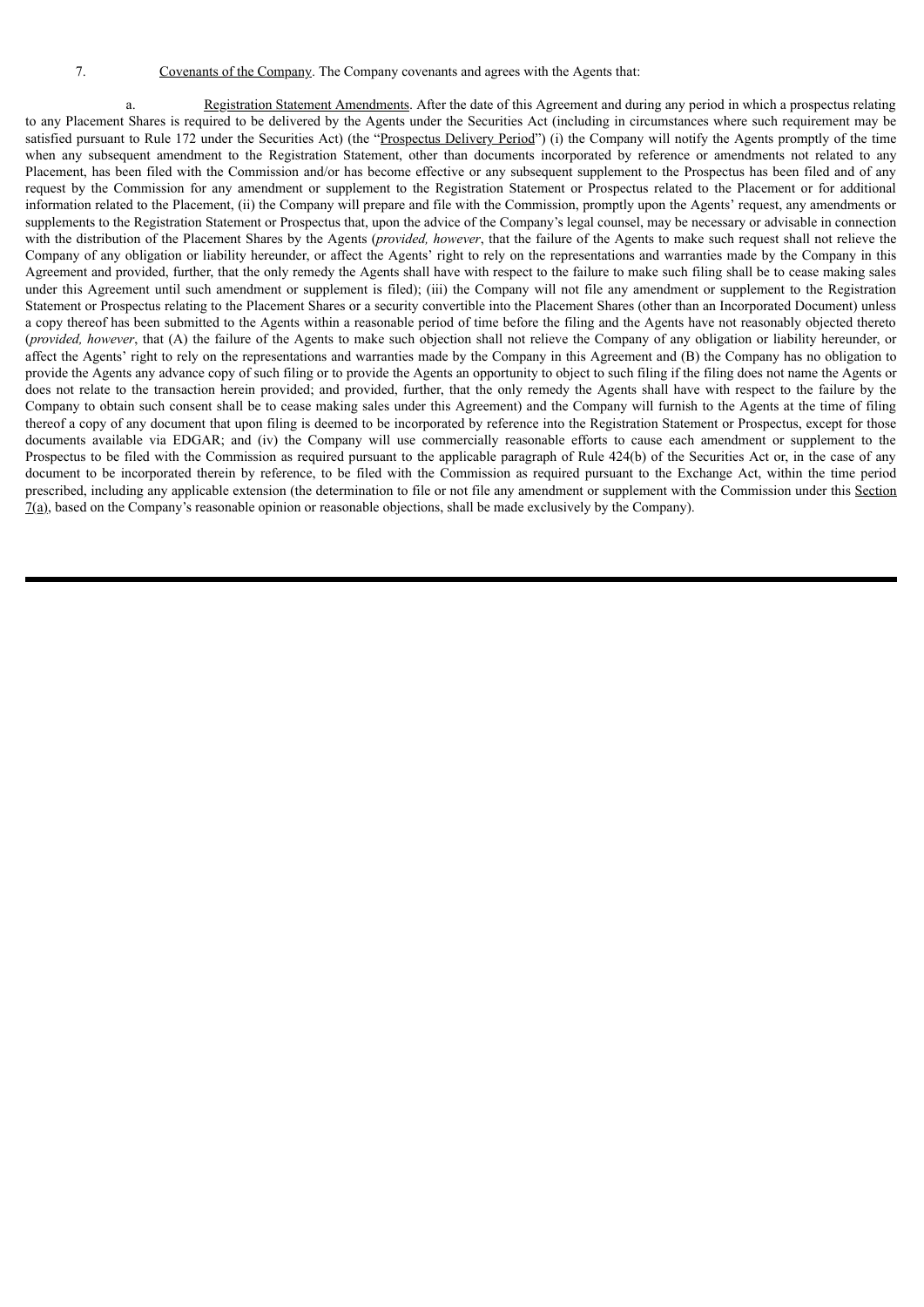b. Notice of Commission Stop Orders. The Company will advise the Agents, promptly after it receives notice or obtains knowledge thereof, of the issuance or threatened issuance by the Commission of any stop order suspending the effectiveness of the Registration Statement, of the suspension of the qualification of the Placement Shares for offering or sale in any jurisdiction, or of the initiation or threatening of any proceeding for any such purpose; and it will use its commercially reasonable efforts to prevent the issuance of any stop order or to obtain its withdrawal if such a stop order should be issued. The Company will advise the Agents promptly after it receives any request by the Commission for any amendments to the Registration Statement or any amendment or supplements to the Prospectus or any Issuer Free Writing Prospectus or for additional information related to the offering of the Placement Shares or for additional information related to the Registration Statement, the Prospectus or any Issuer Free Writing Prospectus.

c. Delivery of Prospectus; Subsequent Changes. During the Prospectus Delivery Period, the Company will comply with all requirements imposed upon it by the Securities Act, as from time to time in force, and will use commercially reasonable efforts to file on or before their respective due dates (including any applicable extensions) all reports and any definitive proxy or information statements required to be filed by the Company with the Commission pursuant to Sections 13(a), 13(c), 14, 15(d) or any other provision of or under the Exchange Act. If the Company has omitted any information from the Registration Statement pursuant to Rule 430B under the Securities Act, it will use its commercially reasonable efforts to comply with the provisions of and make all requisite filings with the Commission pursuant to said Rule 430B and to notify the Agents promptly of all such filings. If during the Prospectus Delivery Period any event occurs as a result of which the Prospectus as then amended or supplemented would include an untrue statement of a material fact or omit to state a material fact necessary to make the statements therein, in the light of the circumstances then existing, not misleading, or if during such Prospectus Delivery Period it is necessary to amend or supplement the Registration Statement or Prospectus to comply with the Securities Act, the Company will promptly notify the Designated Agent to suspend the offering of Placement Shares during such period and the Company will promptly amend or supplement the Registration Statement or Prospectus (at the expense of the Company) so as to correct such statement or omission or effect such compliance; *provided, however*, that the Company may delay the filing of any amendment or supplement, if in the judgment of the Company, it is in the best interest of the Company.

d. Listing of Placement Shares. During the Prospectus Delivery Period, the Company will use its commercially reasonable efforts to cause the Placement Shares to be listed on the Exchange and to qualify the Placement Shares for sale under the securities laws of such jurisdictions in the United States as the Agents reasonably designates and to continue such qualifications in effect so long as required for the distribution of the Placement Shares; *provided, however*, that the Company shall not be required in connection therewith to qualify as a foreign corporation or dealer in securities, file a general consent to service of process, or subject itself to taxation in any jurisdiction if it is not otherwise so subject.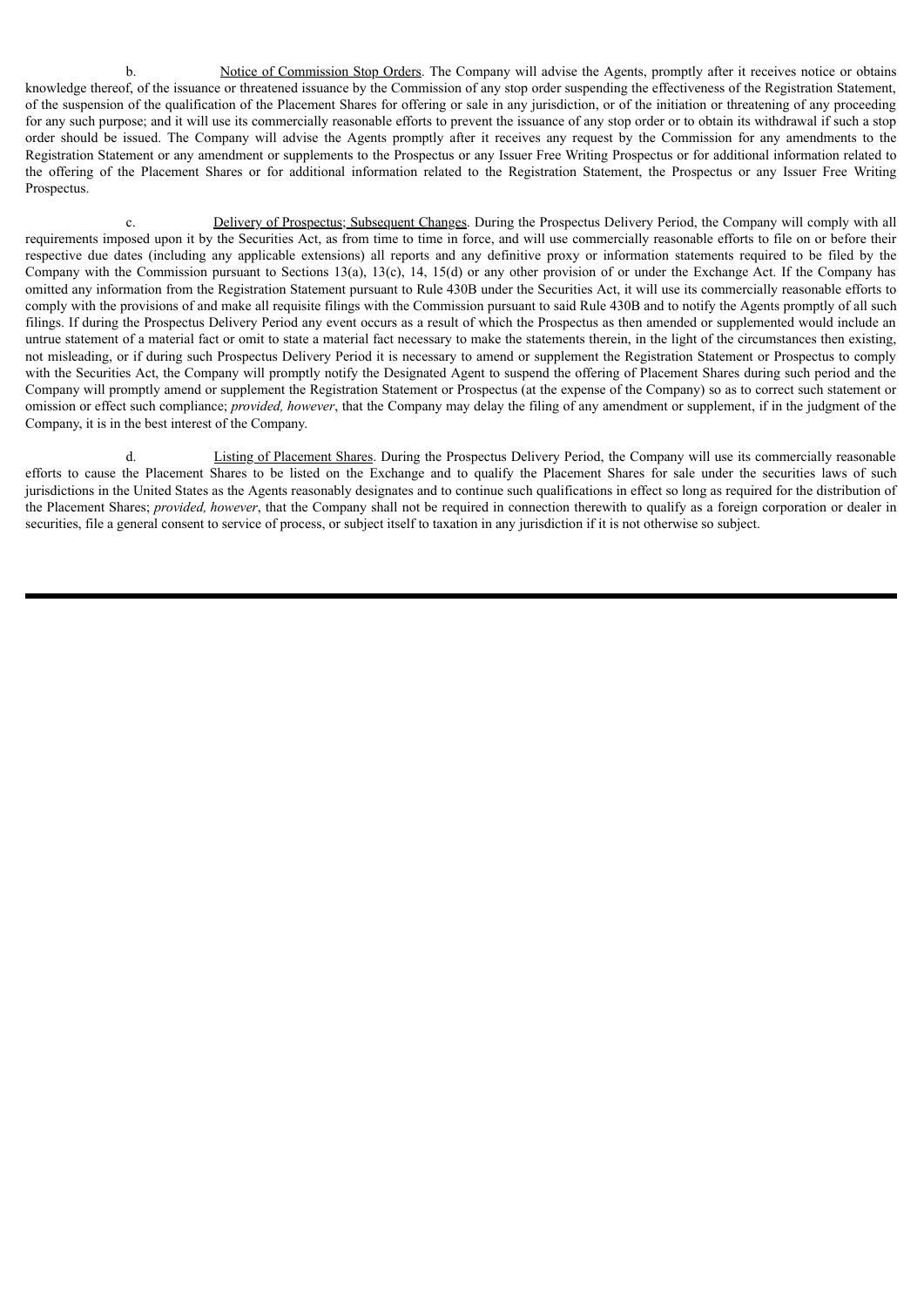e. Delivery of Registration Statement and Prospectus. The Company will furnish to the Agents and their counsel (at the reasonable expense of the Company) copies of the Registration Statement, the Prospectus (including all documents incorporated by reference therein) and all amendments and supplements to the Registration Statement or Prospectus that are filed with the Commission during the Prospectus Delivery Period (including all documents filed with the Commission during such period that are deemed to be incorporated by reference therein), in each case as soon as reasonably practicable and in such quantities as the Agents may from time to time reasonably request and, at the Agents' request, will also furnish copies of the Prospectus to each exchange or market on which sales of the Placement Shares may be made; *provided, however*, that the Company shall not be required to furnish any document (other than the Prospectus) to the Agents to the extent such document is available on EDGAR.

f. Earnings Statement. The Company will make generally available to its security holders as soon as practicable, but in any event not later than 15 months after the end of the Company's current fiscal quarter, an earnings statement covering a 12-month period that satisfies the provisions of Section 11(a) and Rule 158 of the Securities Act.

Proceeds."

g. Use of Proceeds. The Company will use the Net Proceeds as described in the Prospectus in the section entitled "Use of

h. Notice of Other Sales. Without the prior written consent of the Agents (which will not be unreasonably withheld), (x) the Company will not, directly or indirectly, offer to sell, sell, contract to sell, grant any option to sell or otherwise dispose of any Ordinary Shares (other than the Placement Shares offered pursuant to this Agreement) or securities convertible into or exchangeable for Ordinary Shares, warrants or any rights to purchase or acquire, Ordinary Shares during the period beginning on the date on which any Placement Notice is delivered to the Agents hereunder and ending on the third (3rd) Trading Day immediately following the final Settlement Date with respect to Placement Shares sold pursuant to such Placement Notice (or, if the Placement Notice has been terminated or suspended prior to the sale of all Placement Shares covered by a Placement Notice, the date of such suspension or termination); and (y) will not directly or indirectly in any other "at the market" or continuous equity transaction offer to sell, sell, contract to sell, grant any option to sell or otherwise dispose of any Ordinary Shares (other than the Placement Shares offered pursuant to this Agreement) or securities convertible into or exchangeable for Ordinary Shares, warrants or any rights to purchase or acquire, Ordinary Shares prior to the termination of this Agreement; *provided, however*, that such restrictions will not apply in connection with the Company's issuance or sale of (i) Ordinary Shares, options to purchase Ordinary Shares, or other equity awards, or Ordinary Shares issuable upon the exercise of options or the conversion, exchange or settlement of other equity awards, pursuant to any stock option, or equity compensation plan, benefits plan, stock ownership plan or dividend reinvestment plan (but not Ordinary Shares subject to a waiver to exceed plan limits in its dividend reinvestment plan) of the Company whether now in effect or hereafter implemented; (ii) Ordinary Shares issuable upon conversion of securities or the exercise of warrants, options or other rights in effect or outstanding, and disclosed in filings by the Company available on EDGAR or otherwise in writing to the Agents, (iii) Ordinary Shares, or securities convertible into or exercisable for Ordinary Shares, offered and sold in a privately negotiated transaction to vendors, customers, strategic partners or potential strategic partners or other investors conducted in a manner so as not to be integrated with the offering of Ordinary Shares hereby and (iv) Ordinary Shares in connection with any acquisition, strategic investment or other similar transaction (including any joint venture, strategic alliance or partnership).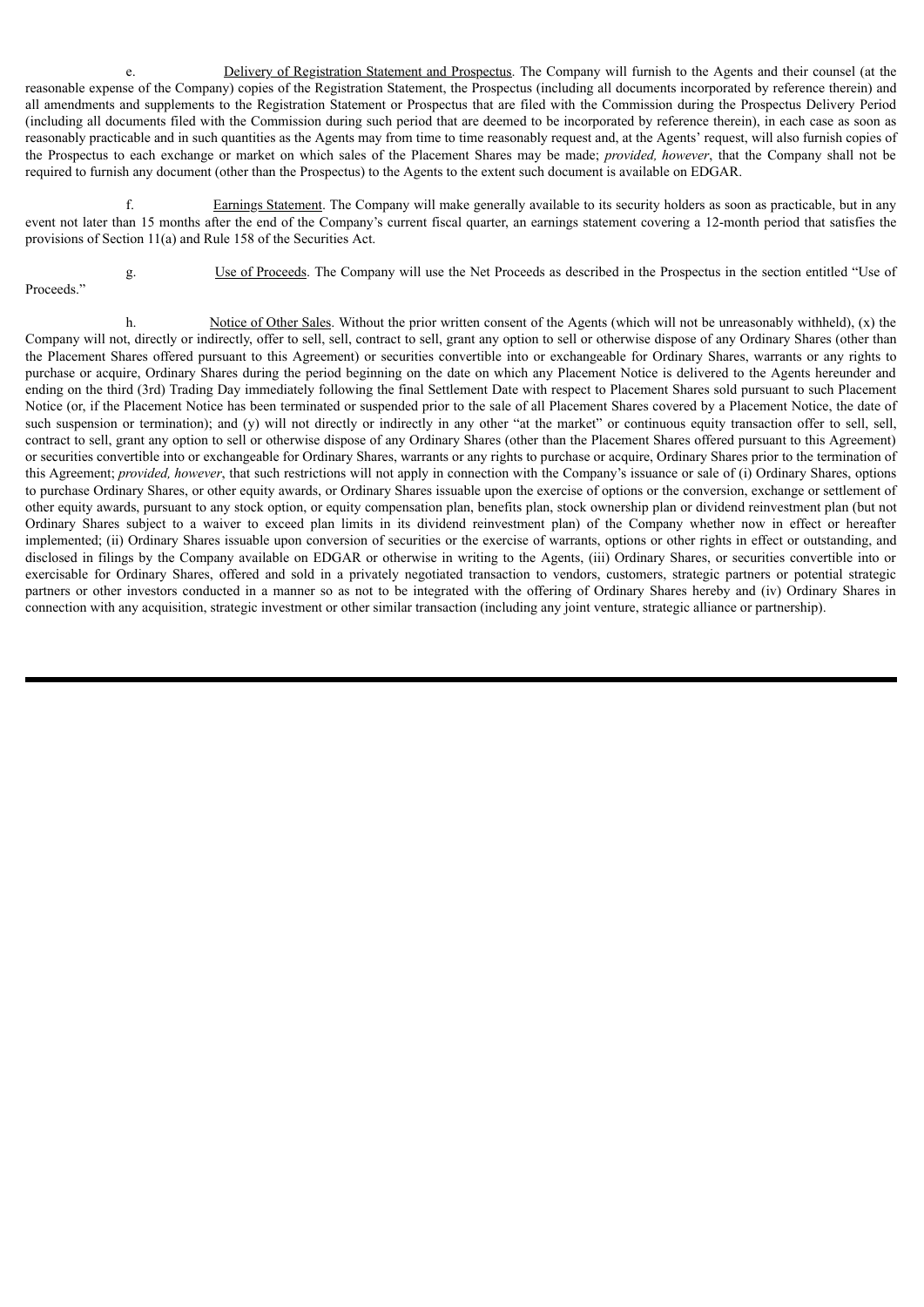i. Change of Circumstances. The Company will, at any time during the pendency of a Placement Notice advise the Agents promptly after it shall have received notice or obtained knowledge thereof, of any information or fact that would alter or affect in any material respect any opinion, certificate, letter or other document required to be provided to the Agents pursuant to this Agreement.

Due Diligence Cooperation. During the term of this Agreement, the Company will cooperate with any reasonable due diligence review conducted by the Agents or their representatives in connection with the transactions contemplated hereby, including, without limitation, providing information and making available documents and senior corporate officers, during regular business hours and at the Company's principal offices, as the Agents may reasonably request.

k. Required Filings Relating to Placement of Placement Shares. The Company agrees that on such dates as the Securities Act shall require, the Company will, unless such information is included in a report filed under the Exchange Act and incorporated by reference into the Prospectus that includes quarterly financial information and is filed within the time period in which the Company would have been required to file a Quarterly Report on Form 10-Q if it was not a foreign private issuer, (i) file a prospectus supplement with the Commission under the applicable paragraph of Rule 424(b) under the Securities Act (each and every date a filing under Rule 424(b) is made, a "Filing Date"), which prospectus supplement will set forth, within the relevant period, the amount of Placement Shares sold through the Agents, the Net Proceeds to the Company and the compensation payable by the Company to the Agents with respect to such Placement Shares, and (ii) deliver such number of copies of each such prospectus supplement to each exchange or market on which such sales were effected as may be required by the rules or regulations of such exchange or market.

l. Representation Dates; Certificate. Each time during the term of this Agreement that the Company:

(i) amends or supplements (other than a prospectus supplement relating solely to an offering of securities other than the Placement Shares) the Registration Statement or the Prospectus relating to the Placement Shares by means of a post-effective amendment, sticker, or supplement but not by means of incorporation of documents by reference into the Registration Statement or the Prospectus relating to the Placement Shares;

(ii) files an annual report on Form 20-F under the Exchange Act (including any Form 20-F/A containing amended audited financial information or a material amendment to the previously filed Form 20-F);

(iii) files a report on Form 6-K containing interim financial statements under the Exchange Act; or

(iv) files a current report on Form 6-K containing amended financial information (other than information "furnished" pursuant to Form 6-K or to provide disclosure pursuant to Form 6-K relating to the reclassification of certain properties as discontinued operations in accordance with Statement of Financial Accounting Standards No. 144) under the Exchange Act;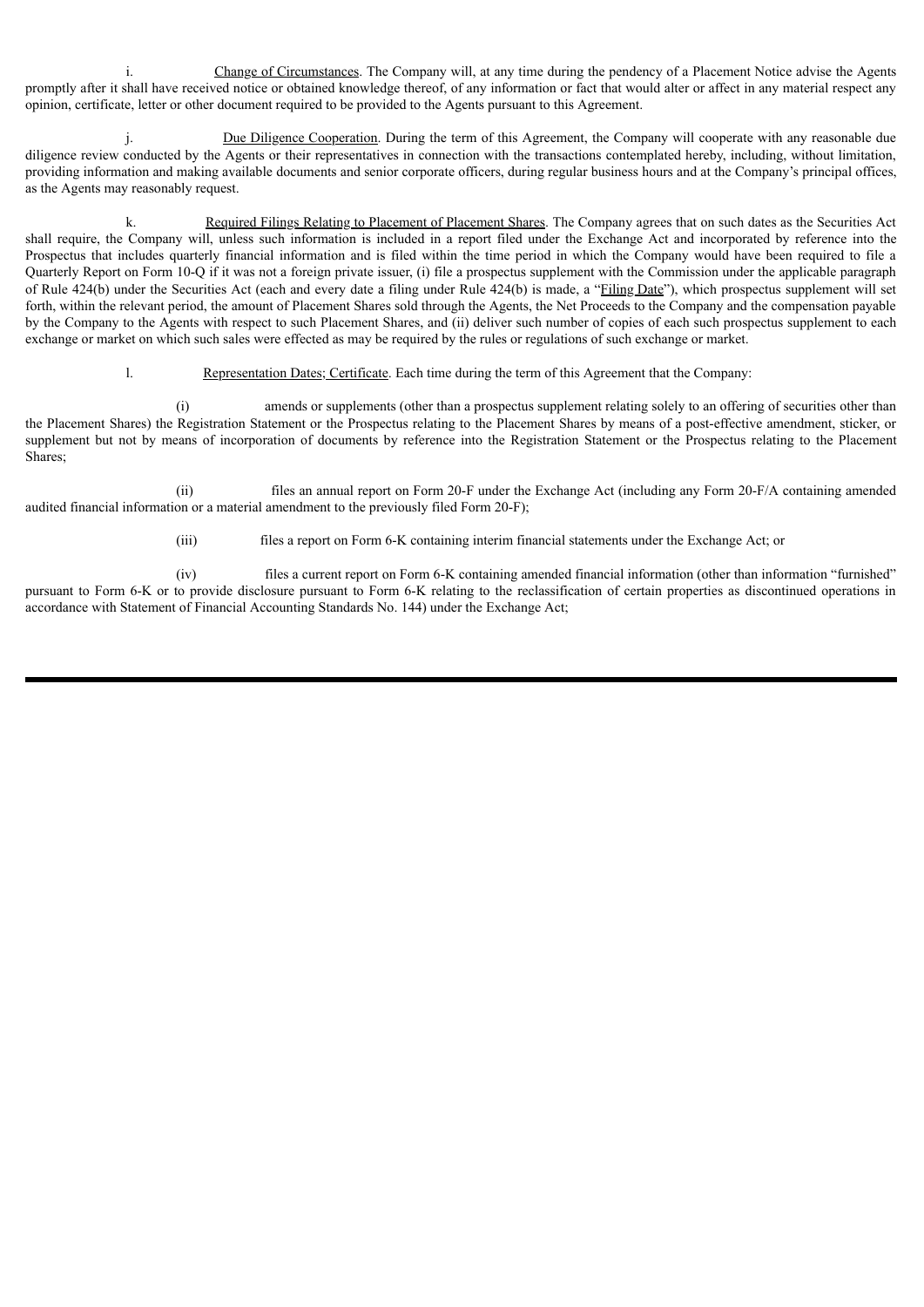(each date of filing of one or more of the documents referred to in clauses (i) through (iv) shall be a "Representation Date") the Company shall furnish the Agents (but in the case of clause (iv) above only if any Agent reasonably determines that the information contained in such Form 6-K is material) with a certificate, in the form attached hereto as Exhibit  $7(1)$ . The requirement to provide a certificate under this Section  $7(1)$  shall be waived for any Representation Date occurring at a time at which no Placement Notice is pending, which waiver shall continue until the earlier to occur of the date the Company delivers a Placement Notice hereunder (which shall be considered a Representation Date) and the next occurring Representation Date (which also may be waived in accordance with this section). Notwithstanding the foregoing, (i) upon the delivery of the first Placement Notice hereunder and (ii) if the Company subsequently decides to sell Placement Shares following a Representation Date when the Company relied on such waiver and did not provide the Agents with a certificate under this Section 7(1), then before the Agents sell any Placement Shares, the Company shall provide the Agents with a certificate, in the form attached hereto as Exhibit 7(1), dated the date of the Placement Notice.

m. Legal Opinion. On or prior to the date of the first Placement Notice given hereunder the Company shall cause to be furnished to the Agents a written opinion and a negative assurance letter to the extent applicable, of (a) Graubard Miller, special counsel to the Company and (b) Arthur Cox LLP, Irish legal counsel for the Company (collectively, "Company Counsel"), or other counsel reasonably satisfactory to the Agents, each in form and substance reasonably satisfactory to the Agents. Thereafter, within five (5) Trading Days of each Representation Date with respect to which the Company is obligated to deliver a certificate in the form attached hereto as Exhibit 7(l) for which no waiver is applicable, the Company shall cause to be furnished to the Agents a negative assurance letter of Company Counsel in form and substance reasonably satisfactory to the Agents; provided that, in lieu of such negative assurance for subsequent periodic filings under the Exchange Act, counsel may furnish the Agents with a letter (a "Reliance Letter") to the effect that the Agents may rely on the negative assurance letter previously delivered under this Section 7(m) to the same extent as if it were dated the date of such letter (except that statements in such prior letter shall be deemed to relate to the Registration Statement and the Prospectus as amended or supplemented as of the date of the Reliance Letter).

n. Comfort Letter. On or prior to the date of the first Placement Notice given hereunder and within five (5) Trading Days after each subsequent Representation Date, other than pursuant to Section 7(l)(iii), with respect to which the Company is obligated to deliver a certificate in the form attached hereto as Exhibit 7(l) for which no waiver is applicable, the Company shall cause its independent accountants to furnish the Agents letters (the "Comfort Letters"), dated the date the Comfort Letter is delivered, which shall meet the requirements set forth in this Section 7(n). The Comfort Letter from the Company's independent accountants shall be in a form and substance reasonably satisfactory to the Agents, (i) confirming that they are an independent public accounting firm within the meaning of the Securities Act and the Public Company Accounting Oversight Board (the "PCAOB"), (ii) stating, as of such date, the conclusions and findings of such firm with respect to the financial information and other matters ordinarily covered by accountants' "comfort letters" to underwriters in connection with registered public offerings (the first such letter, the "Initial Comfort Letter") and (iii) updating the Initial Comfort Letter with any information that would have been included in the Initial Comfort Letter had it been given on such date and modified as necessary to relate to the Registration Statement and the Prospectus, as amended and supplemented to the date of such letter.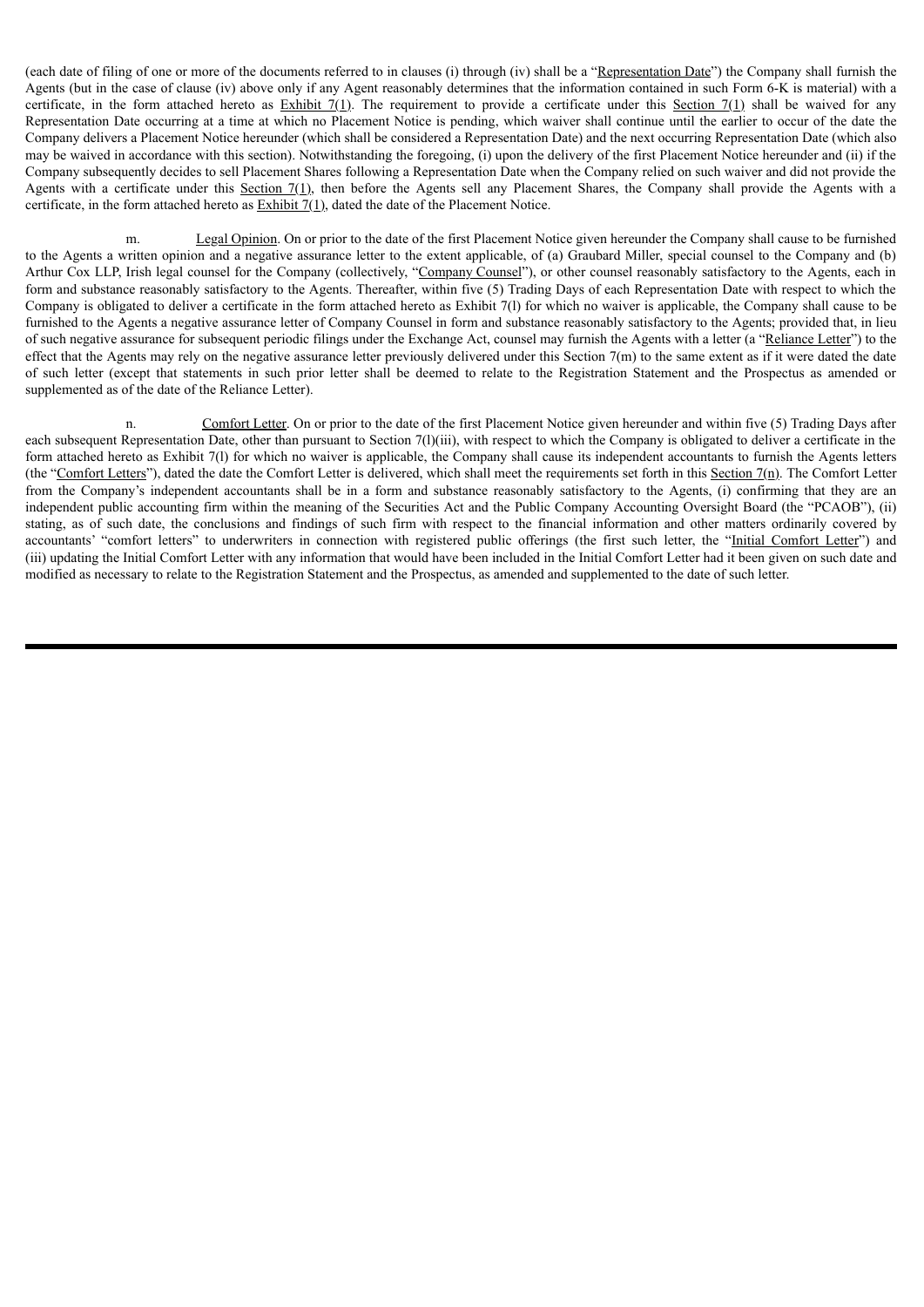o. Market Activities. The Company will not, directly or indirectly, (i) take any action designed to cause or result in, or that constitutes or would constitute, the stabilization or manipulation of the price of any security of the Company to facilitate the sale or resale of Ordinary Shares or (ii) sell, bid for, or purchase Ordinary Shares in violation of Regulation M, or pay anyone any compensation for soliciting purchases of the Placement Shares other than the Agents.

p. Investment Company Act. The Company will conduct its affairs in such a manner so as to reasonably ensure that neither it nor the Subsidiaries will be or become, at any time prior to the termination of this Agreement, an "investment company," as such term is defined in the Investment Company Act.

q. No Offer to Sell. Other than an Issuer Free Writing Prospectus approved in advance by the Company and the Agents in their capacity as agents hereunder pursuant to Section 24, neither of the Agents nor the Company (including its agents and representatives, other than the Agents in their capacity as such) will make, use, prepare, authorize, approve or refer to any written communication (as defined in Rule 405), required to be filed with the Commission, that constitutes an offer to sell or solicitation of an offer to buy Placement Shares hereunder.

r. Sarbanes-Oxley Act. The Company will maintain and keep accurate books and records reflecting its assets and maintain internal accounting controls in a manner designed to provide reasonable assurance regarding the reliability of financial reporting and the preparation of financial statements for external purposes in accordance with IFRS and including those policies and procedures that (i) pertain to the maintenance of records that in reasonable detail accurately and fairly reflect the transactions and dispositions of the assets of the Company, (ii) provide reasonable assurance that transactions are recorded as necessary to permit the preparation of the Company's consolidated financial statements in accordance with IFRS, (iii) that receipts and expenditures of the Company are being made only in accordance with management's and the Company's directors' authorization, and (iv) provide reasonable assurance regarding prevention or timely detection of unauthorized acquisition, use or disposition of the Company's assets that could have a material effect on its financial statements. The Company will maintain disclosure controls and procedures that comply with the requirements of the Exchange Act.

8. Representations and Covenants of the Agents. Each of the Agents represents and warrants that it is duly registered as a brokerdealer under FINRA, the Exchange Act and the applicable statutes and regulations of each state in which the Placement Shares will be offered and sold, except such states in which such Agent is exempt from registration or such registration is not otherwise required. Each of the Agents shall continue, for the term of this Agreement, to be duly registered as a broker-dealer under FINRA, the Exchange Act and the applicable statutes and regulations of each state in which the Placement Shares will be offered and sold, except such states in which it is exempt from registration or such registration is not otherwise required, during the term of this Agreement. Each of the Agents shall comply with all applicable law and regulations in connection with the transactions contemplated by this Agreement, including the issuance and sale through such Agent of the Placement Shares.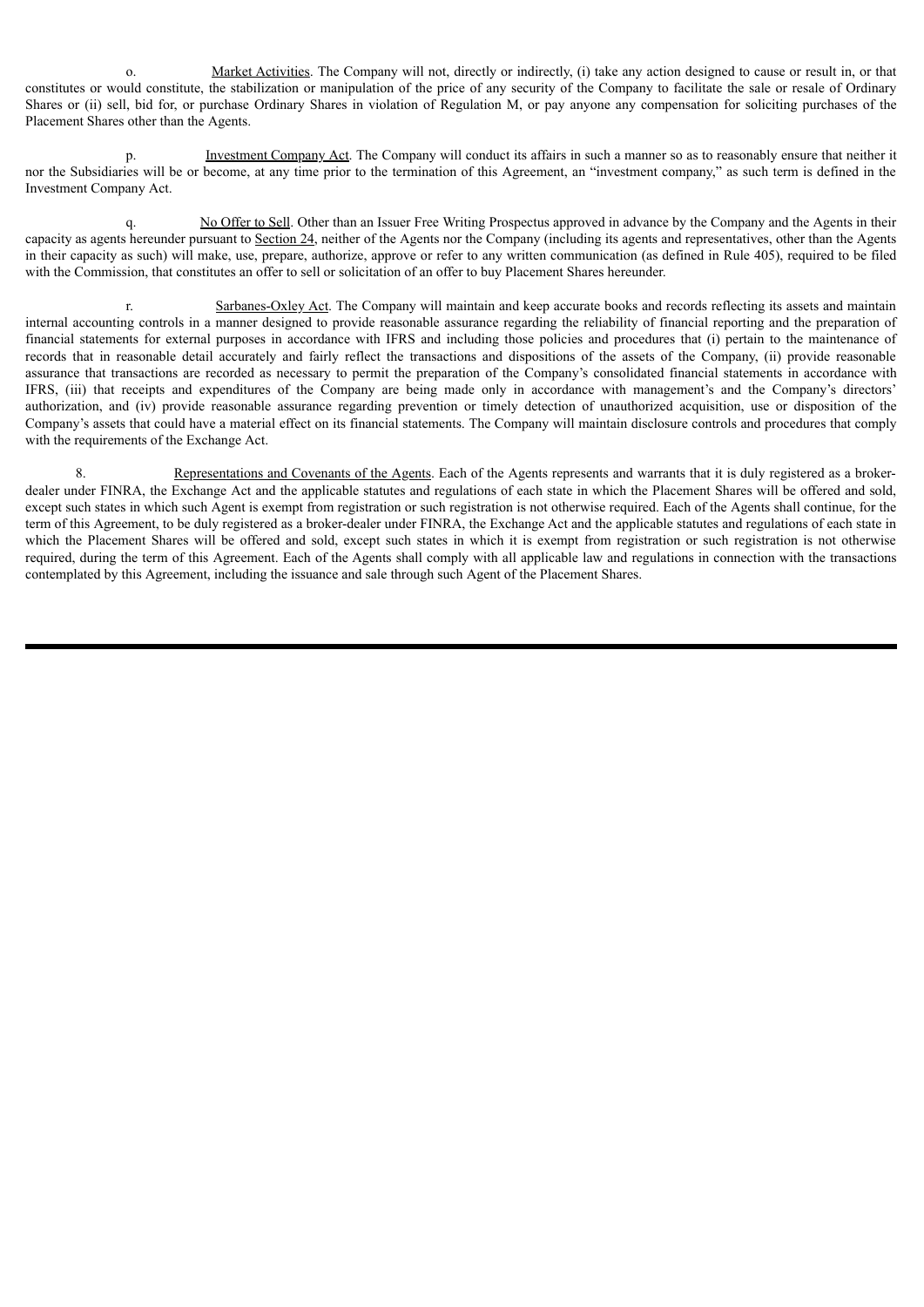9. Payment of Expenses. The Company will pay all expenses incident to the performance of its obligations under this Agreement, including (i) the preparation, filing, including any fees required by the Commission, and printing of the Registration Statement (including financial statements and exhibits) as originally filed and of each amendment and supplement thereto and each Free Writing Prospectus, in such number as the Agents shall deem reasonably necessary, (ii) the printing and delivery to the Agents of this Agreement and such other documents as may be required in connection with the offering, purchase, sale, issuance or delivery of the Placement Shares, (iii) the preparation, issuance and delivery of the certificates, if any, for the Placement Shares to the Agents, including any stock or other transfer taxes and any capital duties, stamp duties or other duties or taxes payable upon the sale, issuance or delivery of the Placement Shares to the Agents, (iv) the fees and disbursements of the counsel, accountants and other advisors to the Company, (v) the reasonable and documented out-of-pocket fees and disbursements of counsel to the Agents (x) not to exceed \$60,000 in connection with the filing of this Agreement and (y) not to exceed \$5,000 per calendar quarter thereafter in connection with updates at the time of Representation Dates for which no waiver is available; (vi) the fees and expenses of the transfer agent and registrar for the Ordinary Shares, (vii) the filing fees incident to any review by FINRA of the terms of the sale of the Placement Shares, and (viii) the fees and expenses incurred in connection with the listing of the Placement Shares on the Exchange.

10. Conditions to the Agents' Obligations. The obligations of the Agents hereunder with respect to a Placement will be subject to the continuing accuracy and completeness of the representations and warranties made by the Company herein (other than those representations and warranties made as of a specified date or time), to the due performance in all material respects by the Company of its obligations hereunder, to the completion by the Agents, prior to any sale of Placement Shares, of a due diligence review satisfactory to them in their reasonable judgment, and to the continuing reasonable satisfaction (or waiver by the Agents in their sole discretion) of the following additional conditions:

a. Registration Statement Effective. The Registration Statement shall remain effective and shall be available for the sale of all Placement Shares contemplated to be issued by any Placement Notice.

b. No Material Notices. None of the following events shall have occurred and be continuing: (i) receipt by the Company of any request for additional information from the Commission or any other federal or state governmental authority during the period of effectiveness of the Registration Statement, the response to which would require any post-effective amendments or supplements to the Registration Statement or the Prospectus; (ii) the issuance by the Commission or any other federal or state governmental authority of any stop order suspending the effectiveness of the Registration Statement or receipt by the Company of notification of the initiation of any proceedings for that purpose; (iii) receipt by the Company of any notification with respect to the suspension of the qualification or exemption from qualification of any of the Placement Shares for sale in any jurisdiction or receipt by the Company of notification of the initiation of, or a threat to initiate, any proceeding for such purpose; or (iv) the occurrence of any event that makes any material statement made in the Registration Statement or the Prospectus or any material Incorporated Document untrue in any material respect or that requires the making of any changes in the Registration Statement, the Prospectus or any material Incorporated Document so that, in the case of the Registration Statement, it will not contain any materially untrue statement of a material fact or omit to state any material fact required to be stated therein or necessary to make the statements therein not misleading and, that in the case of the Prospectus or any material Incorporated Document, it will not contain any materially untrue statement of a material fact or omit to state any material fact required to be stated therein or necessary to make the statements therein, in the light of the circumstances under which they were made, not misleading.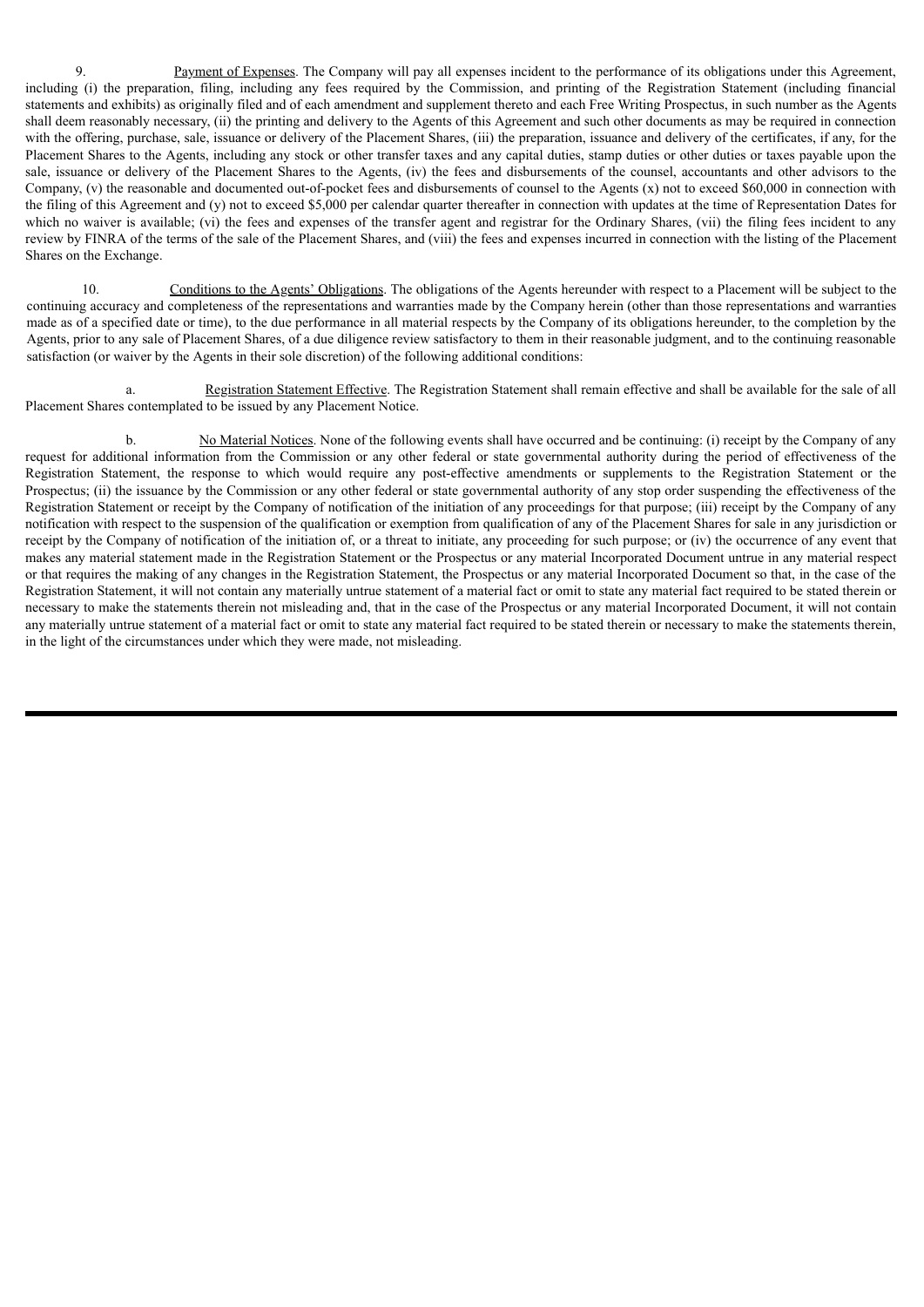c. No Misstatement or Material Omission. The Agents shall not have advised the Company that the Registration Statement or Prospectus, or any amendment or supplement thereto, contains an untrue statement of fact that in the Agents' reasonable opinion is material, or omits to state a fact that in the Agents' reasonable opinion is material and is required to be stated therein or is necessary to make the statements therein, in the case of the Prospectus, in the light of the circumstances under which they were made, not misleading.

d. Material Changes. Except as contemplated in the Prospectus, or disclosed in the Company's reports filed with the Commission, there shall not have been any Material Adverse Effect, or any development that would cause a Material Adverse Effect, or a downgrading in or withdrawal of the rating assigned to any of the Company's securities (other than asset backed securities) by any "nationally recognized statistical rating organization," as such term is defined by the Commission for purposes of Rule  $436(g)(2)$  under the Securities Act (a "Rating Organization"), or a public announcement by any Rating Organization that it has under surveillance or review its rating of any of the Company's securities (other than asset backed securities), the effect of which, in the case of any such action by a Rating Organization described above, in the reasonable judgment of the Agents (without relieving the Company of any obligation or liability it may otherwise have), is so material as to make it impracticable or inadvisable to proceed with the offering of the Placement Shares on the terms and in the manner contemplated in the Prospectus.

e. Company Counsel Legal Opinion. The Agents shall have received the opinion and negative assurance letter of Company Counsel required to be delivered pursuant to Section 7(m) on or before the date on which such delivery of such opinion and negative assurance letter are required pursuant to Section  $7(m)$ .

f. Agents Counsel Legal Opinion. Agents shall have received from Duane Morris LLP, counsel for the Agents, such opinion or opinions, on or before the date on which the delivery of the Company Counsel legal opinion is required pursuant to Section  $7(m)$ , with respect to such matters as the Agents may reasonably require, and the Company shall have furnished to such counsel such documents as they request for enabling them to pass upon such matters.

g. Comfort Letter. The Agents shall have received the Comfort Letter required to be delivered pursuant Section 7(n) on or before the date on which such delivery of such letter is required pursuant to Section 7(n).

h. Representation Certificate. The Agents shall have received the certificate required to be delivered pursuant to Section  $7(1)$ on or before the date on which delivery of such certificate is required pursuant to Section 7(1).

Secretary's Certificate. On or prior to the first Representation Date, the Agents shall have received a certificate, signed on behalf of the Company by its corporate Secretary, in form and substance satisfactory to the Agents and their counsel.

No Suspension. Trading in the Ordinary Shares shall not have been suspended on the Exchange and the Ordinary Shares shall not have been delisted from the Exchange.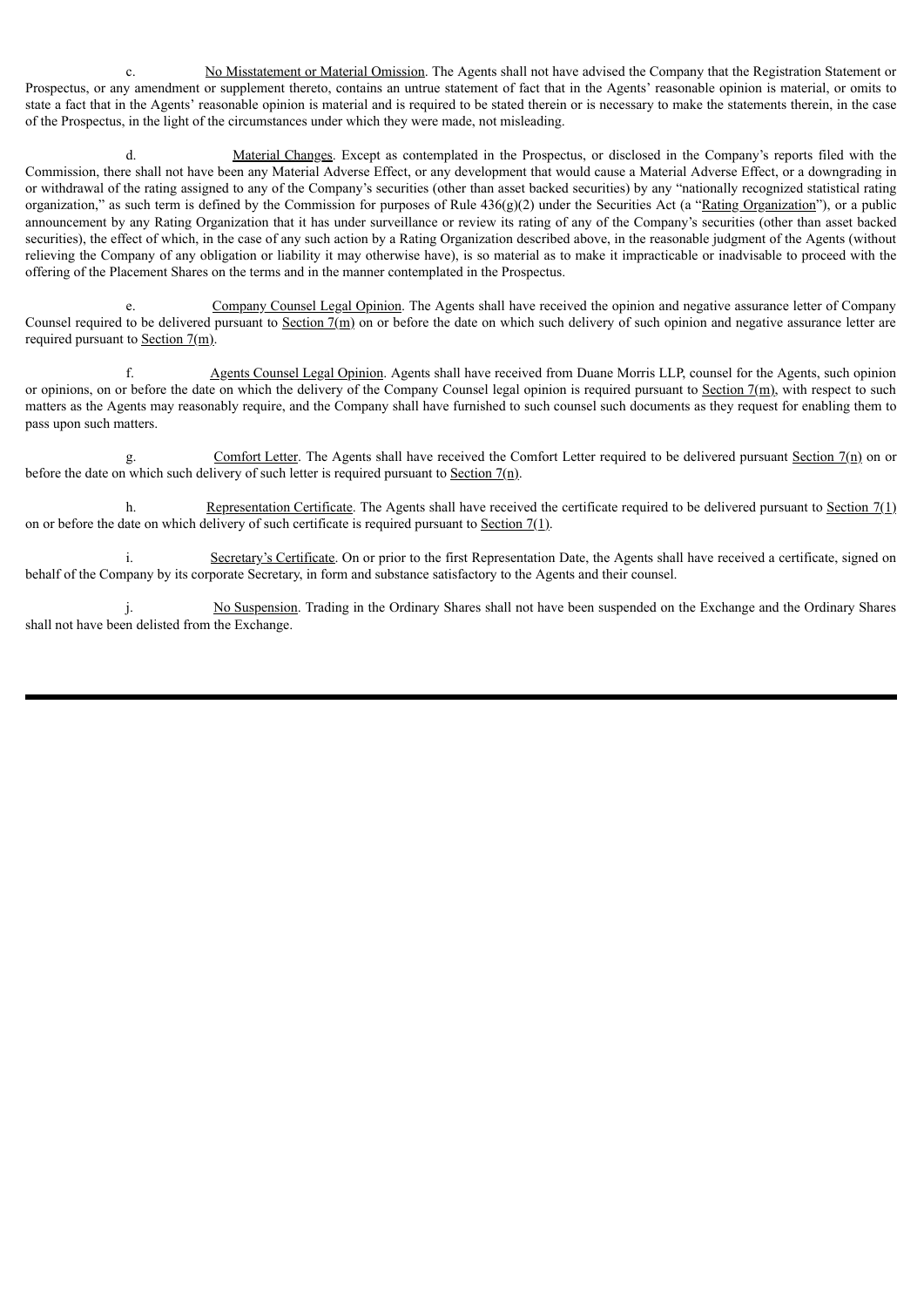k. Other Materials. On each date on which the Company is required to deliver a certificate pursuant to Section  $7(1)$ , the Company shall have furnished to the Agents such appropriate further information, certificates and documents as the Agents may reasonably request and which are usually and customarily furnished by an issuer of securities in connection with a securities offering of the type contemplated hereby. All such opinions, certificates, letters and other documents will be in compliance with the provisions hereof.

l. Securities Act Filings Made. All filings with the Commission required by Rule 424 under the Securities Act to have been filed prior to the issuance of any Placement Notice hereunder shall have been made within the applicable time period prescribed for such filing by Rule 424.

m. Approval for Listing. The Placement Shares shall either have been approved for listing on the Exchange, subject only to notice of issuance, or the Company shall have filed an application for listing of the Placement Shares on the Exchange at, or prior to, the issuance of any Placement Notice.

n. No Termination Event. There shall not have occurred any event that would permit the Agents to terminate this Agreement pursuant to Section  $13(a)$ .

## 11. Indemnification and Contribution.

(a) Company Indemnification. The Company agrees to indemnify and hold harmless the Agents, their partners, members, directors, officers, employees and agents and each person, if any, who controls the Agents within the meaning of Section 15 of the Securities Act or Section 20 of the Exchange Act as follows:

(i) against any and all loss, liability, claim, damage and expense whatsoever, as incurred, joint or several, arising out of or based upon any untrue statement or alleged untrue statement of a material fact contained in the Registration Statement (or any amendment thereto), or the omission or alleged omission therefrom of a material fact required to be stated therein or necessary to make the statements therein not misleading, or arising out of any untrue statement or alleged untrue statement of a material fact included in any related Issuer Free Writing Prospectus or the Prospectus (or any amendment or supplement thereto), or the omission or alleged omission therefrom of a material fact necessary in order to make the statements therein, in the light of the circumstances under which they were made, not misleading;

(ii) against any and all loss, liability, claim, damage and expense whatsoever, as incurred, joint or several, to the extent of the aggregate amount paid in settlement of any litigation, or any investigation or proceeding by any governmental agency or body, commenced or threatened, or of any claim whatsoever based upon any such untrue statement or omission, or any such alleged untrue statement or omission; provided that (subject to Section  $11(d)$  below) any such settlement is effected with the written consent of the Company, which consent shall not unreasonably be delayed or withheld; and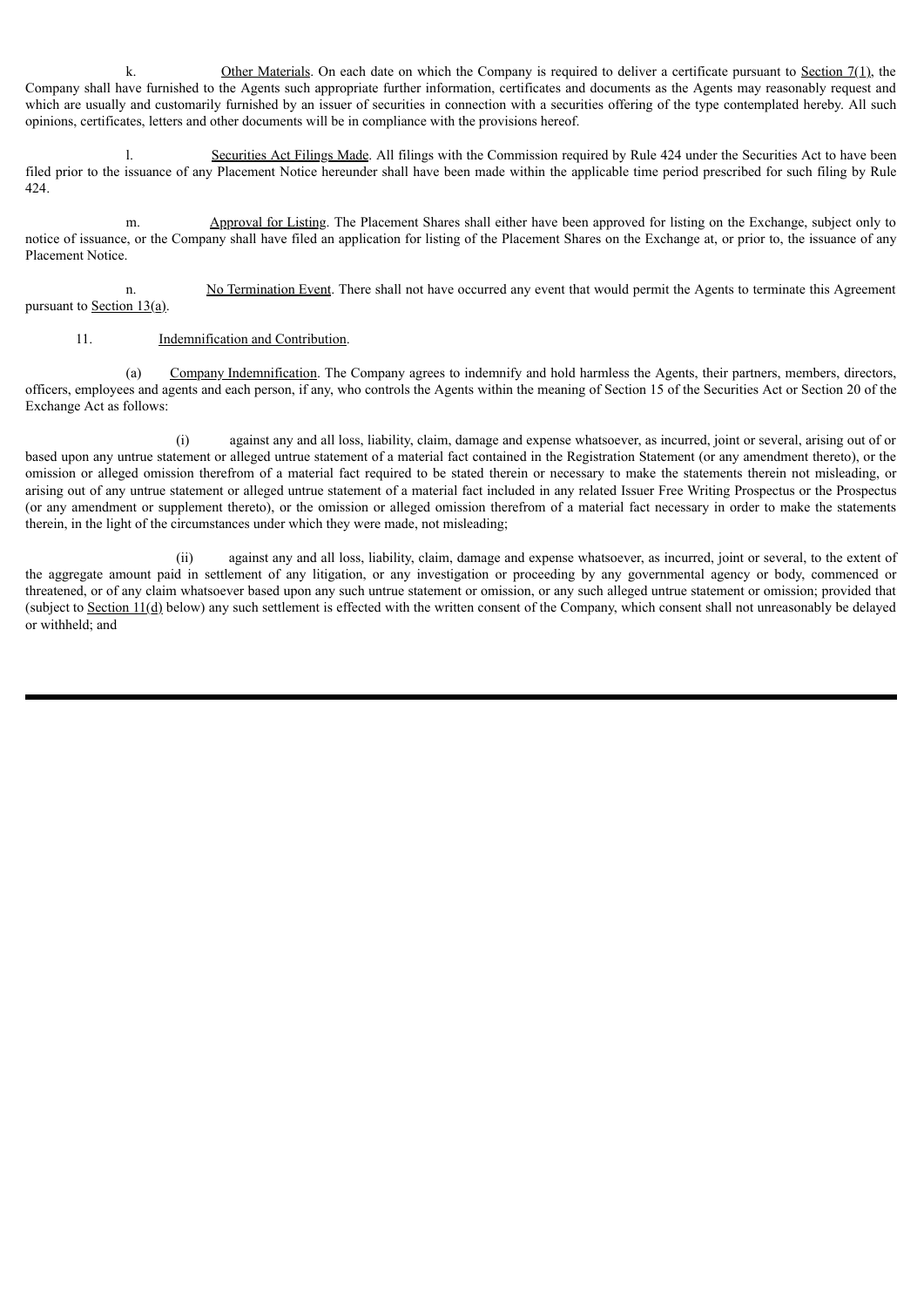(iii) against any and all expense whatsoever, as incurred (including the reasonable and documented out-of-pocket fees and disbursements of counsel), reasonably incurred in investigating, preparing or defending against any litigation, or any investigation or proceeding by any governmental agency or body, commenced or threatened, or any claim whatsoever based upon any such untrue statement or omission, or any such alleged untrue statement or omission, to the extent that any such expense is not paid under (i) or (ii) above,

*provided, however*, that this indemnity agreement shall not apply to any loss, liability, claim, damage or expense to the extent arising out of any untrue statement or omission or alleged untrue statement or omission made solely in reliance upon and in conformity with written information furnished to the Company by any Agent expressly for use in the Registration Statement (or any amendment thereto), or in any related Issuer Free Writing Prospectus or the Prospectus (or any amendment or supplement thereto).

(b) Indemnification by the Agents. Each Agent, severally and not jointly, agrees to indemnify and hold harmless the Company and its directors and officers, and each person, if any, who (i) controls the Company within the meaning of Section 15 of the Securities Act or Section 20 of the Exchange Act or (ii) is controlled by or is under common control with the Company against any and all loss, liability, claim, damage and expense described in the indemnity contained in Section  $11(a)$ , as incurred, but only with respect to untrue statements or omissions, or alleged untrue statements or omissions, made in the Registration Statement (or any amendments thereto) or in any related Issuer Free Writing Prospectus or the Prospectus (or any amendment or supplement thereto) in reliance upon and in conformity with information relating to such Agent and furnished to the Company in writing by such Agent expressly for use therein.

(c) Procedure. Any party that proposes to assert the right to be indemnified under this Section 11 will, promptly after receipt of notice of commencement of any action against such party in respect of which a claim is to be made against an indemnifying party or parties under this Section 11, notify each such indemnifying party of the commencement of such action, enclosing a copy of all papers served, but the omission so to notify such indemnifying party will not relieve the indemnifying party from (i) any liability that it might have to any indemnified party otherwise than under this Section 11 and (ii) any liability that it may have to any indemnified party under the foregoing provisions of this Section 11 unless, and only to the extent that, such omission results in the forfeiture of substantive rights or defenses by the indemnifying party. If any such action is brought against any indemnified party and it notifies the indemnifying party of its commencement, the indemnifying party will be entitled to participate in and, to the extent that it elects by delivering written notice to the indemnified party promptly after receiving notice of the commencement of the action from the indemnified party, jointly with any other indemnifying party similarly notified, to assume the defense of the action, with counsel reasonably satisfactory to the indemnified party, and after notice from the indemnifying party to the indemnified party of its election to assume the defense, the indemnifying party will not be liable to the indemnified party for any legal or other expenses except as provided below and except for the reasonable costs of investigation subsequently incurred by the indemnified party in connection with the defense. The indemnified party will have the right to employ its own counsel in any such action, but the fees, expenses and other charges of such counsel will be at the expense of such indemnified party unless (1) the employment of counsel by the indemnified party has been authorized in writing by the indemnifying party, (2) the indemnified party has reasonably concluded (based on advice of counsel) that there may be legal defenses available to it or other indemnified parties that are different from or in addition to those available to the indemnifying party, (3) a conflict or potential conflict of interest exists (based on advice of counsel to the indemnified party) between the indemnified party and the indemnifying party (in which case the indemnifying party will not have the right to direct the defense of such action on behalf of the indemnified party) or (4) the indemnifying party has not in fact employed counsel to assume the defense of such action within a reasonable time after receiving notice of the commencement of the action, in each of which cases the reasonable and documented out-of-pocket fees, disbursements and other charges of counsel will be at the expense of the indemnifying party or parties. It is understood that the indemnifying party or parties shall not, in connection with any proceeding or related proceedings in the same jurisdiction, be liable for the reasonable and documented out-of-pocket fees, disbursements and other charges of more than one separate firm admitted to practice in such jurisdiction at any one time for all such indemnified party or parties. All such reasonable and documented out-of-pocket fees, disbursements and other charges will be reimbursed by the indemnifying party promptly after the indemnifying party receives a written invoice relating to fees, disbursements and other charges in reasonable detail. An indemnifying party will not, in any event, be liable for any settlement of any action or claim effected without its written consent. No indemnifying party shall, without the prior written consent of each indemnified party (which consent shall not be unreasonably withheld, conditioned or delayed), settle or compromise or consent to the entry of any judgment in any pending or threatened claim, action or proceeding relating to the matters contemplated by this Section 11 (whether or not any indemnified party is a party thereto), unless such settlement, compromise or consent (1) includes an unconditional release of each indemnified party from all liability arising out of such litigation, investigation, proceeding or claim and (2) does not include a statement as to or an admission of fault, culpability or a failure to act by or on behalf of any indemnified party.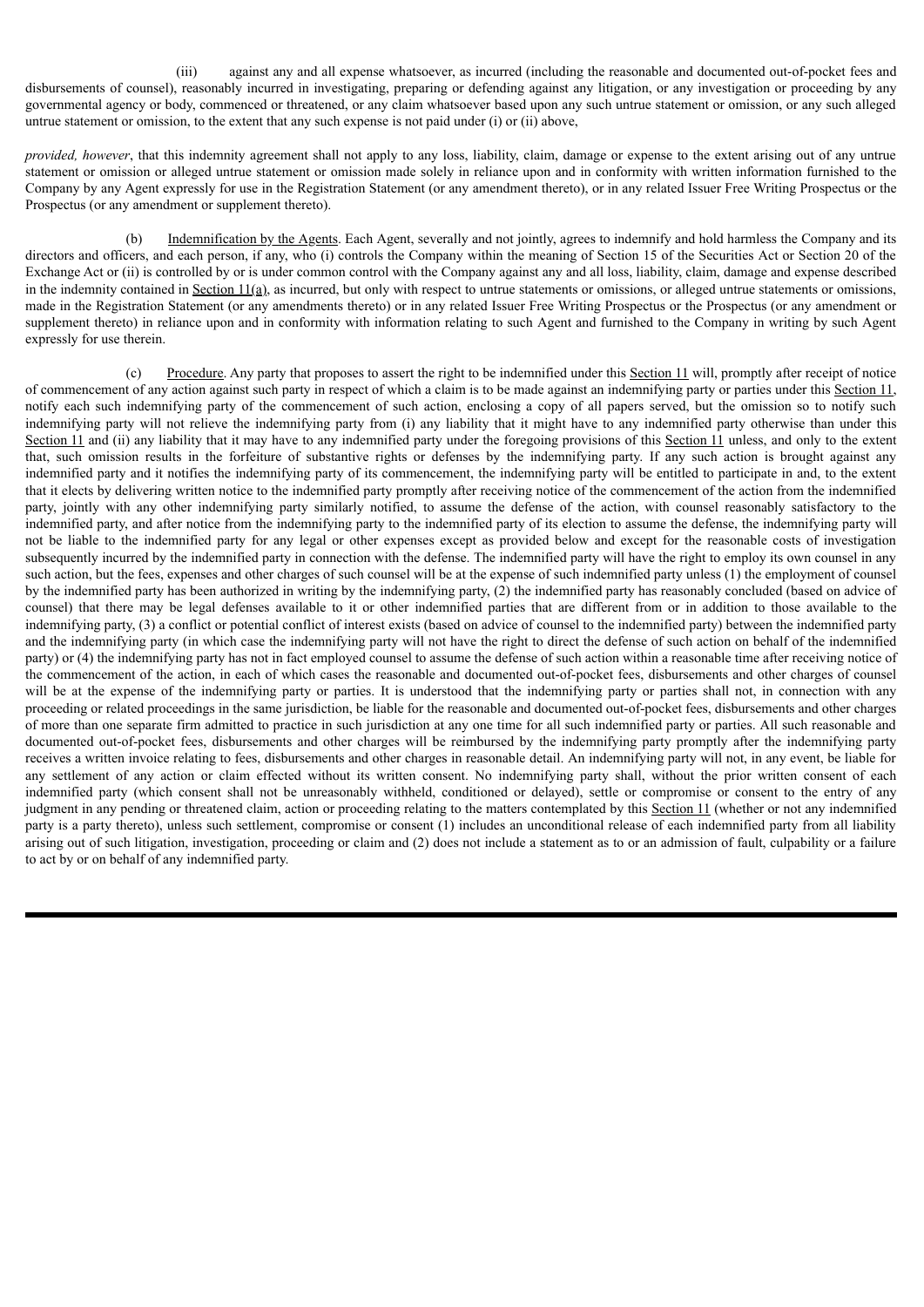(d) Contribution. In order to provide for just and equitable contribution in circumstances in which the indemnification provided for in the foregoing paragraphs of this Section 11 is applicable in accordance with its terms but for any reason is held to be unavailable from the Company or an Agent, the Company and such Agent will contribute to the total losses, claims, liabilities, expenses and damages (including any investigative, legal and other expenses reasonably incurred in connection with, and any amount paid in settlement of, any action, suit or proceeding or any claim asserted, but after deducting any contribution received by the Company from persons other than the Agents, such as persons who control the Company within the meaning of the Securities Act or the Exchange Act, officers of the Company who signed the Registration Statement and directors of the Company, who also may be liable for contribution) to which the Company and the Agents may be subject in such proportion as shall be appropriate to reflect the relative benefits received by the Company on the one hand and the Agents on the other hand. The relative benefits received by the Company on the one hand and the Agents on the other hand shall be deemed to be in the same proportion as the total Net Proceeds from the sale of the Placement Shares (before deducting expenses) received by the Company bear to the total compensation received by the Agents (before deducting expenses) from the sale of Placement Shares on behalf of the Company. If, but only if, the allocation provided by the foregoing sentence is not permitted by applicable law, the allocation of contribution shall be made in such proportion as is appropriate to reflect not only the relative benefits referred to in the foregoing sentence but also the relative fault of the Company, on the one hand, and such Agent, on the other hand, with respect to the statements or omission that resulted in such loss, claim, liability, expense or damage, or action in respect thereof, as well as any other relevant equitable considerations with respect to such offering. Such relative fault shall be determined by reference to, among other things, whether the untrue or alleged untrue statement of a material fact or omission or alleged omission to state a material fact relates to information supplied by the Company or such Agent, the intent of the parties and their relative knowledge, access to information and opportunity to correct or prevent such statement or omission. The Company and each Agent agree that it would not be just and equitable if contributions pursuant to this Section  $11(d)$  were to be determined by pro rata allocation or by any other method of allocation that does not take into account the equitable considerations referred to herein. The amount paid or payable by an indemnified party as a result of the loss, claim, liability, expense, or damage, or action in respect thereof, referred to above in this Section  $11(d)$  shall be deemed to include, for the purpose of this Section  $11(d)$ , any legal or other expenses reasonably incurred by such indemnified party in connection with investigating or defending any such action or claim to the extent consistent with Section  $11(c)$  hereof. Notwithstanding the foregoing provisions of this Section  $11(d)$ , an Agent shall not be required to contribute any amount in excess of the commissions received by it under this Agreement and no person found guilty of fraudulent misrepresentation (within the meaning of Section 11(f) of the Securities Act) will be entitled to contribution from any person who was not guilty of such fraudulent misrepresentation. For purposes of this Section 11(d), any person who controls a party to this Agreement within the meaning of the Securities Act or the Exchange Act, and any officers, directors, partners, employees or agents of an Agent, will have the same rights to contribution as that party, and each officer who signed the Registration Statement and director of the Company will have the same rights to contribution as the Company, subject in each case to the provisions hereof. Any party entitled to contribution, promptly after receipt of notice of commencement of any action against such party in respect of which a claim for contribution may be made under this Section 11(d), will notify any such party or parties from whom contribution may be sought, but the omission to so notify will not relieve that party or parties from whom contribution may be sought from any other obligation it or they may have under this Section 11(d) except to the extent that the failure to so notify such other party materially prejudiced the substantive rights or defenses of the party from whom contribution is sought. Except for a settlement entered into pursuant to the last sentence of Section  $11(\text{c})$  hereof, no party will be liable for contribution with respect to any action or claim settled without its written consent if such consent is required pursuant to Section  $11(\text{c})$  hereof. The Agents' respective obligations to contribute pursuant to this Section 11(d) are several in proportion to the respective number of Placement Shares they have sold hereunder, and not joint.

12. Representations and Agreements to Survive Delivery. The indemnity and contribution agreements contained in Section 11 of this Agreement and all representations and warranties of the Company herein or in certificates delivered pursuant hereto shall survive, as of their respective dates, regardless of (i) any investigation made by or on behalf of the Agents, any controlling persons, or the Company (or any of their respective officers, directors or controlling persons), (ii) delivery and acceptance of the Placement Shares and payment therefor or (iii) any termination of this Agreement.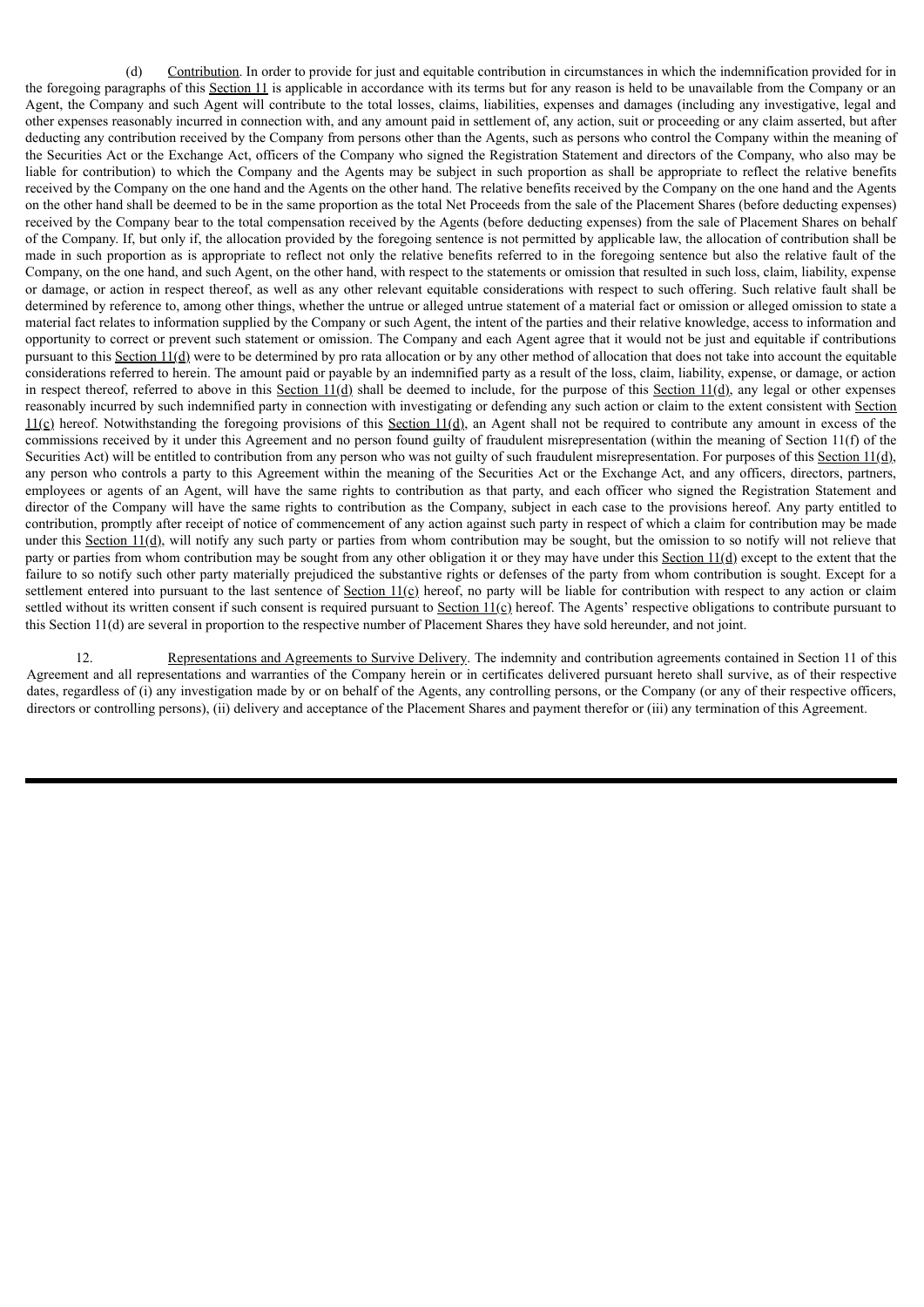# 13. Termination.

a. An Agent may terminate this Agreement with respect to itself, by notice to the Company, as hereinafter specified at any time (1) if there has been, since the time of execution of this Agreement or since the date as of which information is given in the Prospectus, any Material Adverse Effect, or any development that would have a Material Adverse Effect that, in the sole judgment of such Agent, is material and adverse and makes it impractical or inadvisable to market the Placement Shares or to enforce contracts for the sale of the Placement Shares, (2) if there has occurred any material adverse change in the financial markets in the United States or the international financial markets, any outbreak of hostilities or escalation thereof or other calamity or crisis or any change or development involving a prospective change in national or international political, financial or economic conditions, in each case the effect of which is such as to make it, in the judgment of such Agent, impracticable or inadvisable to market the Placement Shares or to enforce contracts for the sale of the Placement Shares, (3) if trading in the Ordinary Shares has been suspended or limited by the Commission or the Exchange, or if trading generally on the Exchange has been suspended or limited, or minimum prices for trading have been fixed on the Exchange, (4) if any suspension of trading of any securities of the Company on any exchange or in the over-the-counter market shall have occurred and be continuing, (5) if a major disruption of securities settlements or clearance services in the United States shall have occurred and be continuing, or (6) if a banking moratorium has been declared by either U.S. Federal or New York authorities. Any such termination shall be without liability of any party to any other party except that the provisions of Section 9 (Payment of Expenses), Section 11 (Indemnification and Contribution), Section 12 (Representations and Agreements to Survive Delivery), Section 18 (Governing Law and Time; Waiver of Jury Trial) and Section 19 (Consent to Jurisdiction) hereof shall remain in full force and effect notwithstanding such termination. If an Agent elects to terminate this Agreement as provided in this Section 13(a), such Agent shall provide the required notice as specified in Section 14 (Notices).

b. The Company shall have the right, by giving five (5) days' notice as hereinafter specified to terminate this Agreement in its sole discretion at any time after the date of this Agreement. Any such termination shall be without liability of any party to any other party except that the provisions of Section 9 (Payment of Expenses), Section 11 (Indemnification and Contribution), Section 12 (Representations and Agreements to Survive Delivery), Section 18 (Governing Law and Time; Waiver of Jury Trial) and Section 19 (Consent to Jurisdiction) hereof shall remain in full force and effect notwithstanding such termination.

c. Each Agent shall have the right, by giving five (5) days' notice as hereinafter specified to terminate this Agreement with respect to itself in its sole discretion at any time after the date of this Agreement. Any such termination shall be without liability of any party to any other party except that the provisions of Section 9 (Payment of Expenses), Section 11 (Indemnification and Contribution), Section 12 (Representations and Agreements to Survive Delivery), Section 18 (Governing Law and Time; Waiver of Jury Trial) and Section 19 (Consent to Jurisdiction) hereof shall remain in full force and effect notwithstanding such termination.

Unless earlier terminated pursuant to this Section 13, this Agreement shall automatically terminate upon the issuance and sale of all of the Placement Shares through the Agents on the terms and subject to the conditions set forth herein except that the provisions of Section 9 (Payment of Expenses), Section 11 (Indemnification and Contribution), Section 12 (Representations and Agreements to Survive Delivery), Section 18 (Governing Law and Time; Waiver of Jury Trial) and Section 19 (Consent to Jurisdiction) hereof shall remain in full force and effect notwithstanding such termination.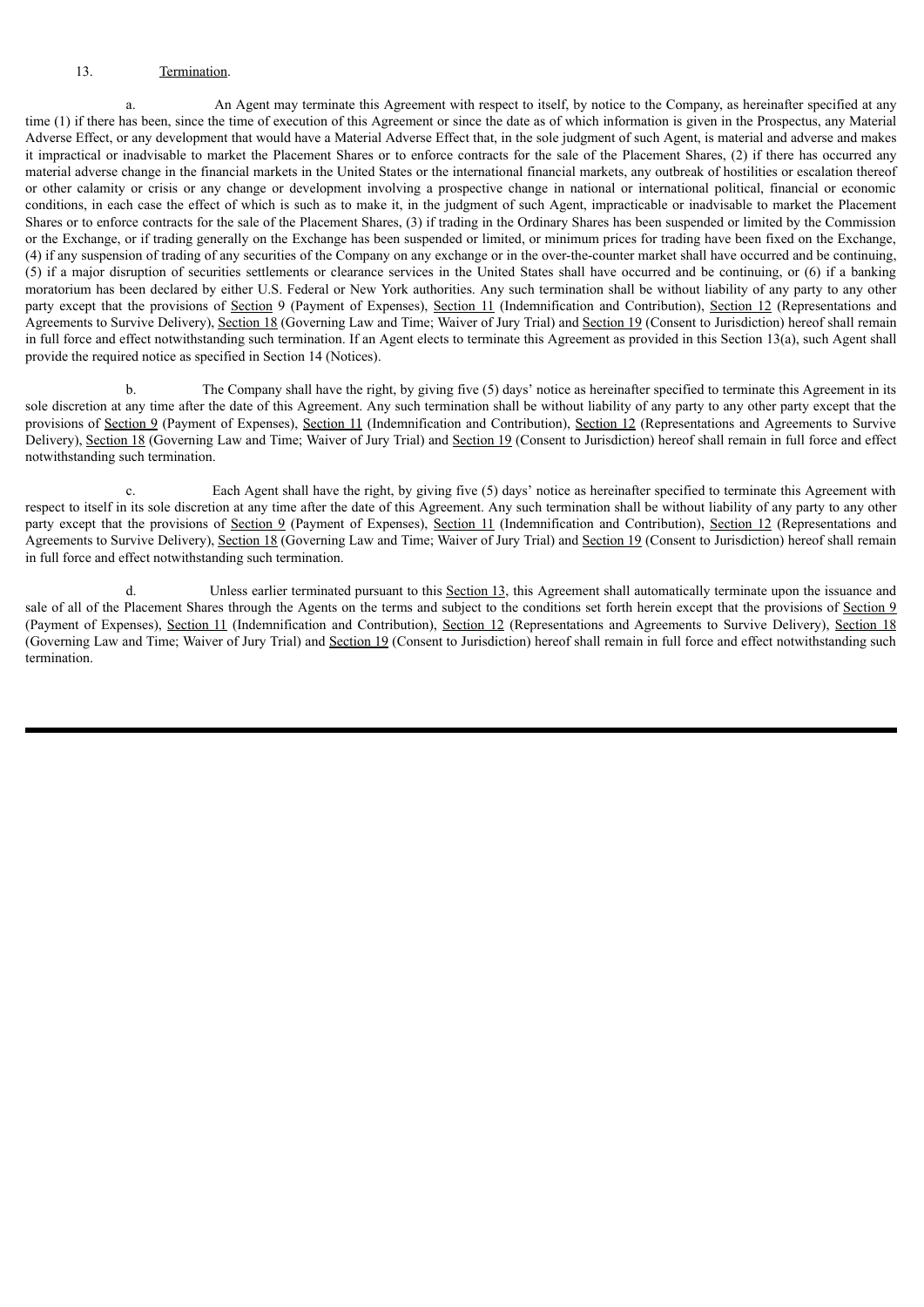e. This Agreement shall remain in full force and effect unless terminated pursuant to Sections  $13(a)$ ,  $(b)$ ,  $(c)$ , or  $(d)$  above or otherwise by mutual agreement of the parties; *provided, however*, that any such termination by mutual agreement shall in all cases be deemed to provide that Section 9 (Payment of Expenses), Section 11 (Indemnification and Contribution), Section 12 (Representations and Agreements to Survive Delivery), Section 18 (Governing Law and Time; Waiver of Jury Trial) and Section 19 (Consent to Jurisdiction) shall remain in full force and effect. Upon termination of this Agreement, the Company shall not have any liability to an Agent for any discount, commission or other compensation with respect to any Placement Shares not otherwise sold by an Agent under this Agreement. To the extent this Agreement is terminated by one Agent or by the Company with respect to one Agent pursuant to Sections 13(a) (b) or (c) above, this Agreement shall terminate only with respect to such Agent and shall remain in full force and effect with respect to the Company and the other Agents, unless and until terminated pursuant to Sections 13(a), (b), (c), or (d) above.

f. Any termination of this Agreement shall be effective on the date specified in such notice of termination; *provided, however*, that such termination shall not be effective until the close of business on the date of receipt of such notice by an Agent or the Company, as the case may be. If such termination shall occur prior to the Settlement Date for any sale of Placement Shares, such Placement Shares shall settle in accordance with the provisions of this Agreement.

14. Notices. All notices or other communications required or permitted to be given by any party to any other party pursuant to the terms of this Agreement shall be in writing, unless otherwise specified, and if sent to the Agents, shall be delivered to:

> B. Riley Securities, Inc. 299 Park Avenue, 7<sup>th</sup> Floor New York, NY 10171 Attention: General Counsel Telephone: (212) 457-9947 Email: atmdesk@brileyfin.com

and

Fearnley Securities Inc. 880 Third Avenue, 16th Floor New York, New York 10022 Attention: CEO & Partner, Jan Andreas Næss Telephone: (917) 242-0692 Email: jan@fearnleys.com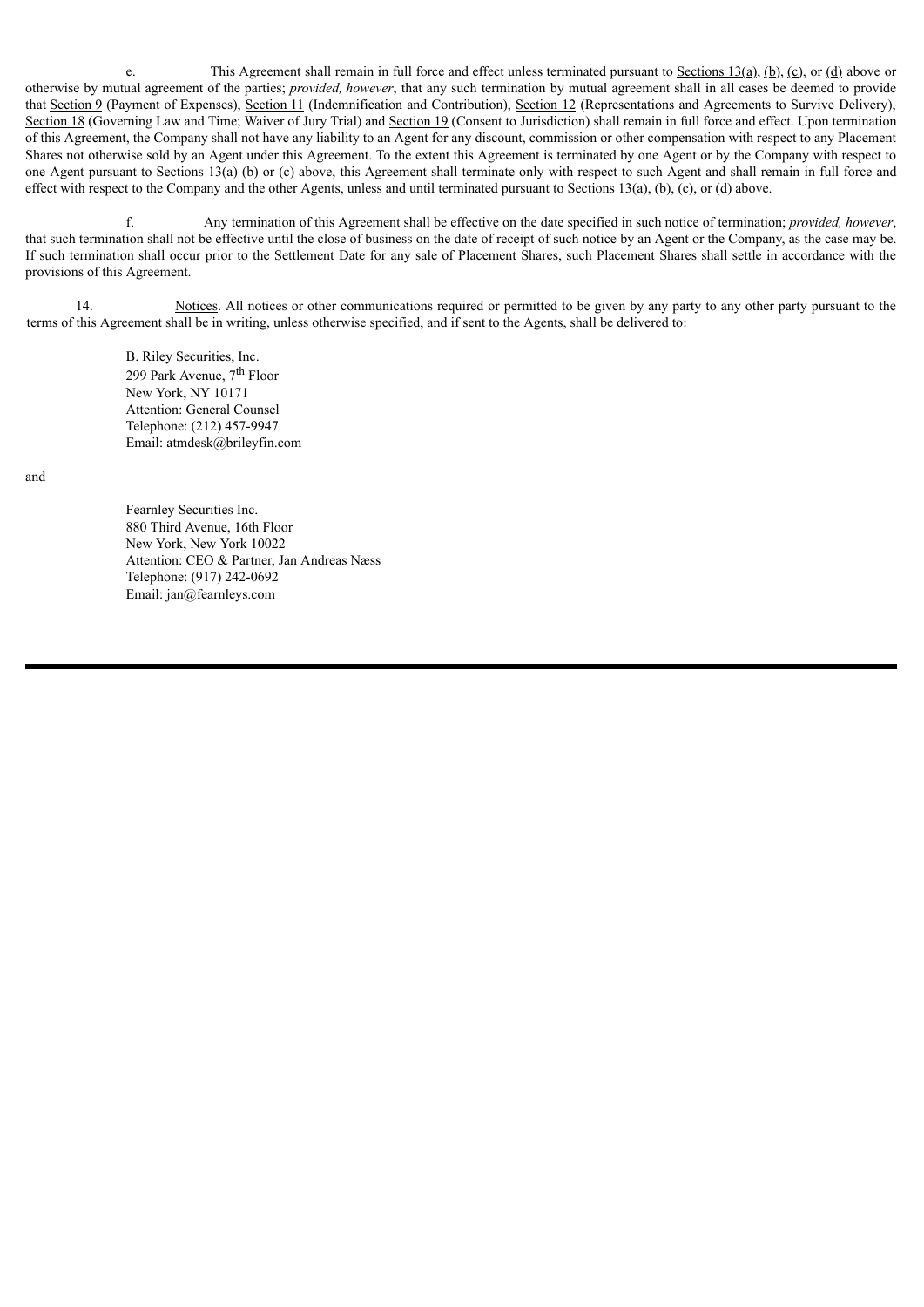H.C. Wainwright & Co., LLC 430 Park Avenue New York, NY 10022 Attention: Head of Investment Banking Email: atm@hcwco.com

with a copy to:

Duane Morris LLP 1540 Broadway New York, NY 10036 Attention: James T. Seery Telephone: (973) 424-2088 Email: jtseery@duanemorris.com

and if to the Company, shall be delivered to:

Fusion Fuel Green plc 10 Earlsfort Terrace Dublin 2, D02 T380, Ireland Attention: Benjamin Schwarz Telephone: (347) 226-0996 Email: bschwarz@fusion-fuel.eu

with a copy to:

Graubard Miller 405 Lexington Avenue New York, NY 10174 Attention: David Alan Miller; Jeffrey M. Gallant Telephone: (212) 818-8661 / (212) 818-8638 Email: dmiller@graubard.com / jgallant@graubard.com

Each party to this Agreement may change such address for notices by sending to the parties to this Agreement written notice of a new address for such purpose. Each such notice or other communication shall be deemed given (i) when delivered personally, by email, or by verifiable facsimile transmission on or before 4:30 p.m., New York City time, on a Business Day or, if such day is not a Business Day, on the next succeeding Business Day, (ii) on the next Business Day after timely delivery to a nationally-recognized overnight courier and (iii) on the Business Day actually received if deposited in the U.S. mail (certified or registered mail, return receipt requested, postage prepaid). For purposes of this Agreement, "Business Day" shall mean any day on which the Exchange and commercial banks in the City of New York are open for business.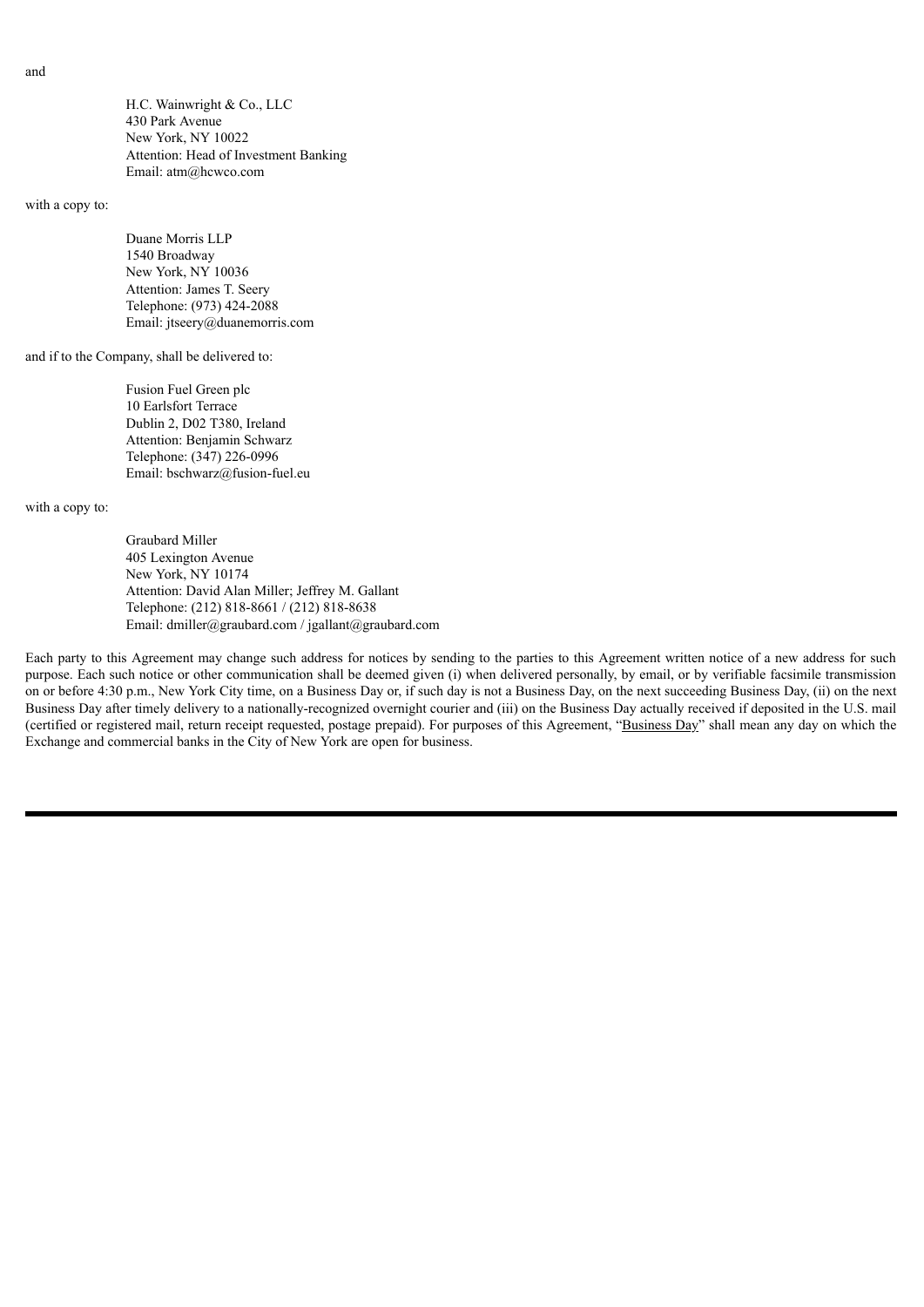15. Successors and Assigns. This Agreement shall inure to the benefit of and be binding upon the Company and each Agent and their respective successors and the affiliates, controlling persons, officers and directors referred to in Section 11 hereof. References to any of the parties contained in this Agreement shall be deemed to include the successors and permitted assigns of such party. Nothing in this Agreement, express or implied, is intended to confer upon any party other than the parties hereto or their respective successors and permitted assigns any rights, remedies, obligations or liabilities under or by reason of this Agreement, except as expressly provided in this Agreement. Neither the Company nor the Agents may assign its rights or obligations under this Agreement without the prior written consent of the other party.

16. Adjustments for Stock Splits. The parties acknowledge and agree that all share-related numbers contained in this Agreement shall be adjusted to take into account any share consolidation, stock split, stock dividend, corporate domestication or similar event effected with respect to the Placement Shares.

17. Entire Agreement; Amendment; Severability. This Agreement (including all schedules and exhibits attached hereto and Placement Notices issued pursuant hereto) constitutes the entire agreement and supersedes all other prior and contemporaneous agreements and undertakings, both written and oral, among the parties hereto with regard to the subject matter hereof. Neither this Agreement nor any term hereof may be amended except pursuant to a written instrument executed by the Company and the Agents. In the event that any one or more of the provisions contained herein, or the application thereof in any circumstance, is held invalid, illegal or unenforceable as written by a court of competent jurisdiction, then such provision shall be given full force and effect to the fullest possible extent that it is valid, legal and enforceable, and the remainder of the terms and provisions herein shall be construed as if such invalid, illegal or unenforceable term or provision was not contained herein, but only to the extent that giving effect to such provision and the remainder of the terms and provisions hereof shall be in accordance with the intent of the parties as reflected in this Agreement.

18. GOVERNING LAW AND TIME; WAIVER OF JURY TRIAL. THIS AGREEMENT SHALL BE GOVERNED BY AND CONSTRUED IN ACCORDANCE WITH THE LAWS OF THE STATE OF NEW YORK WITHOUT REGARD TO THE PRINCIPLES OF CONFLICTS OF LAWS. SPECIFIED TIMES OF DAY REFER TO NEW YORK CITY TIME. THE COMPANY AND THE AGENTS EACH HEREBY IRREVOCABLY WAIVES, TO THE FULLEST EXTENT PERMITTED BY APPLICABLE LAW, ANY AND ALL RIGHT TO TRIAL BY JURY IN ANY LEGAL PROCEEDING ARISING OUT OF OR RELATING TO THIS AGREEMENT OR THE TRANSACTIONS CONTEMPLATED HEREBY.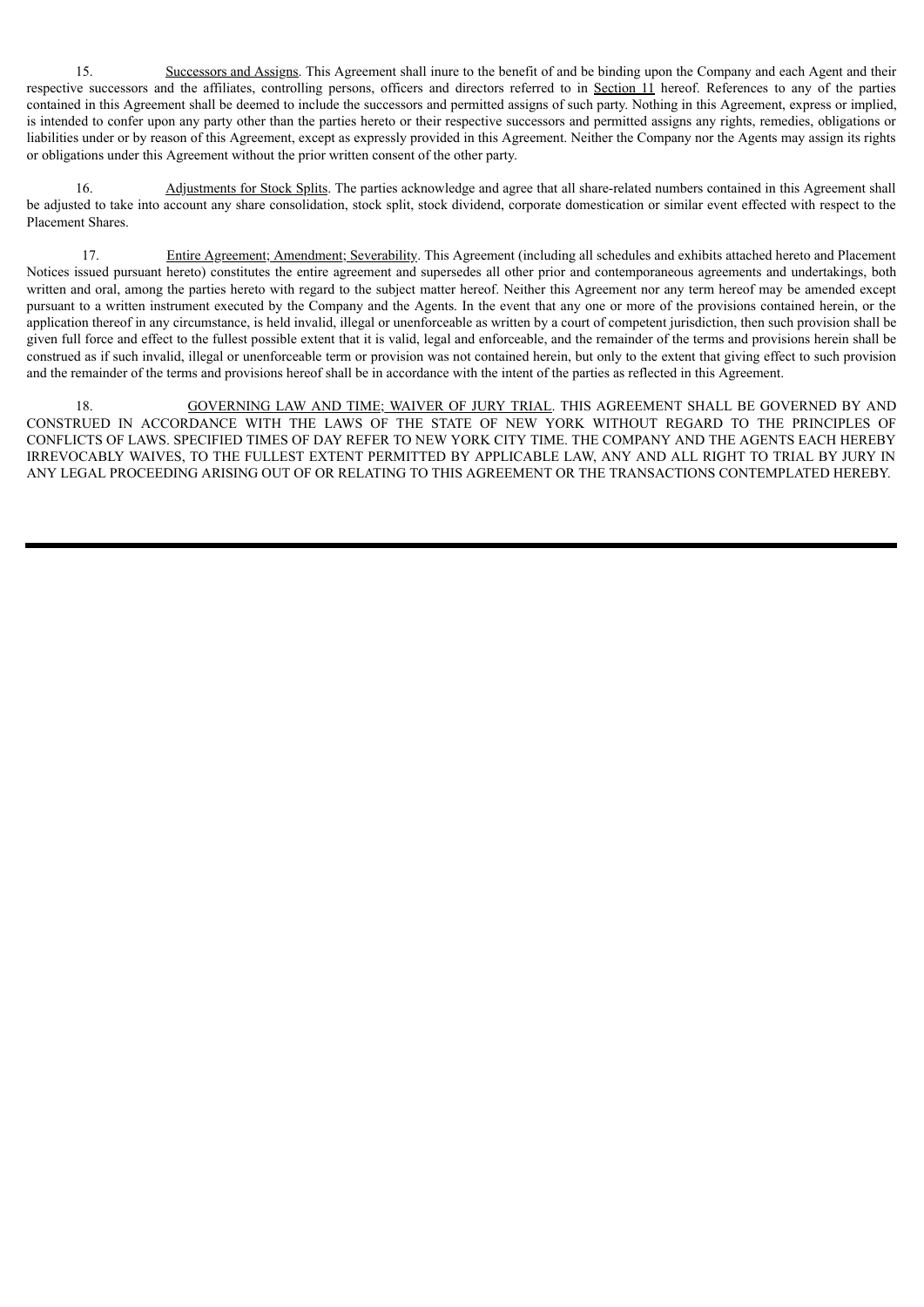19. CONSENT TO JURISDICTION. EACH PARTY HEREBY IRREVOCABLY SUBMITS TO THE NON-EXCLUSIVE JURISDICTION OF THE STATE AND FEDERAL COURTS SITTING IN THE CITY OF NEW YORK, BOROUGH OF MANHATTAN, FOR THE ADJUDICATION OF ANY DISPUTE HEREUNDER OR IN CONNECTION WITH ANY TRANSACTION CONTEMPLATED HEREBY, AND HEREBY IRREVOCABLY WAIVES, AND AGREES NOT TO ASSERT IN ANY SUIT, ACTION OR PROCEEDING, ANY CLAIM THAT IT IS NOT PERSONALLY SUBJECT TO THE JURISDICTION OF ANY SUCH COURT, THAT SUCH SUIT, ACTION OR PROCEEDING IS BROUGHT IN AN INCONVENIENT FORUM OR THAT THE VENUE OF SUCH SUIT, ACTION OR PROCEEDING IS IMPROPER. EACH PARTY HEREBY IRREVOCABLY WAIVES PERSONAL SERVICE OF PROCESS AND CONSENTS TO PROCESS BEING SERVED IN ANY SUCH SUIT, ACTION OR PROCEEDING BY MAILING A COPY THEREOF (CERTIFIED OR REGISTERED MAIL, RETURN RECEIPT REQUESTED) TO SUCH PARTY AT THE ADDRESS IN EFFECT FOR NOTICES TO IT UNDER THIS AGREEMENT AND AGREES THAT SUCH SERVICE SHALL CONSTITUTE GOOD AND SUFFICIENT SERVICE OF PROCESS AND NOTICE THEREOF. NOTHING CONTAINED HEREIN SHALL BE DEEMED TO LIMIT IN ANY WAY ANY RIGHT TO SERVE PROCESS IN ANY MANNER PERMITTED BY LAW.

20. Appointment of Agent for Service. The Company hereby irrevocably appoints Graubard Miller, 405 Lexington Avenue, New York, New York 10174 as its agent for service of process in any suit, action or proceeding described in Section 18 and agrees that service of process in any suit, action or proceeding may be made upon it at the office of such agent. The Company waives, to the fullest extent permitted by law, any other requirements of or objections to personal jurisdiction with respect thereto. The Company represents and warrants that such agent has agreed to act as the Company's agent for service of process, and the Company agrees to take any and all action, including the filing of any and all documents and instruments, that may be necessary to continue such appointment in full force and effect.

21. Use of Information. The Agents may not use any information gained in connection with this Agreement and the transactions contemplated by this Agreement, including due diligence, to advise any party with respect to transactions not expressly approved by the Company.

22. Counterparts. This Agreement may be executed in two or more counterparts, each of which shall be deemed an original, but all of which together shall constitute one and the same instrument. Delivery of an executed Agreement by one party to the other may be made by facsimile transmission or email of a .pdf attachment.

23. Effect of Headings. The section, Schedule and Exhibit headings herein are for convenience only and shall not affect the construction hereof.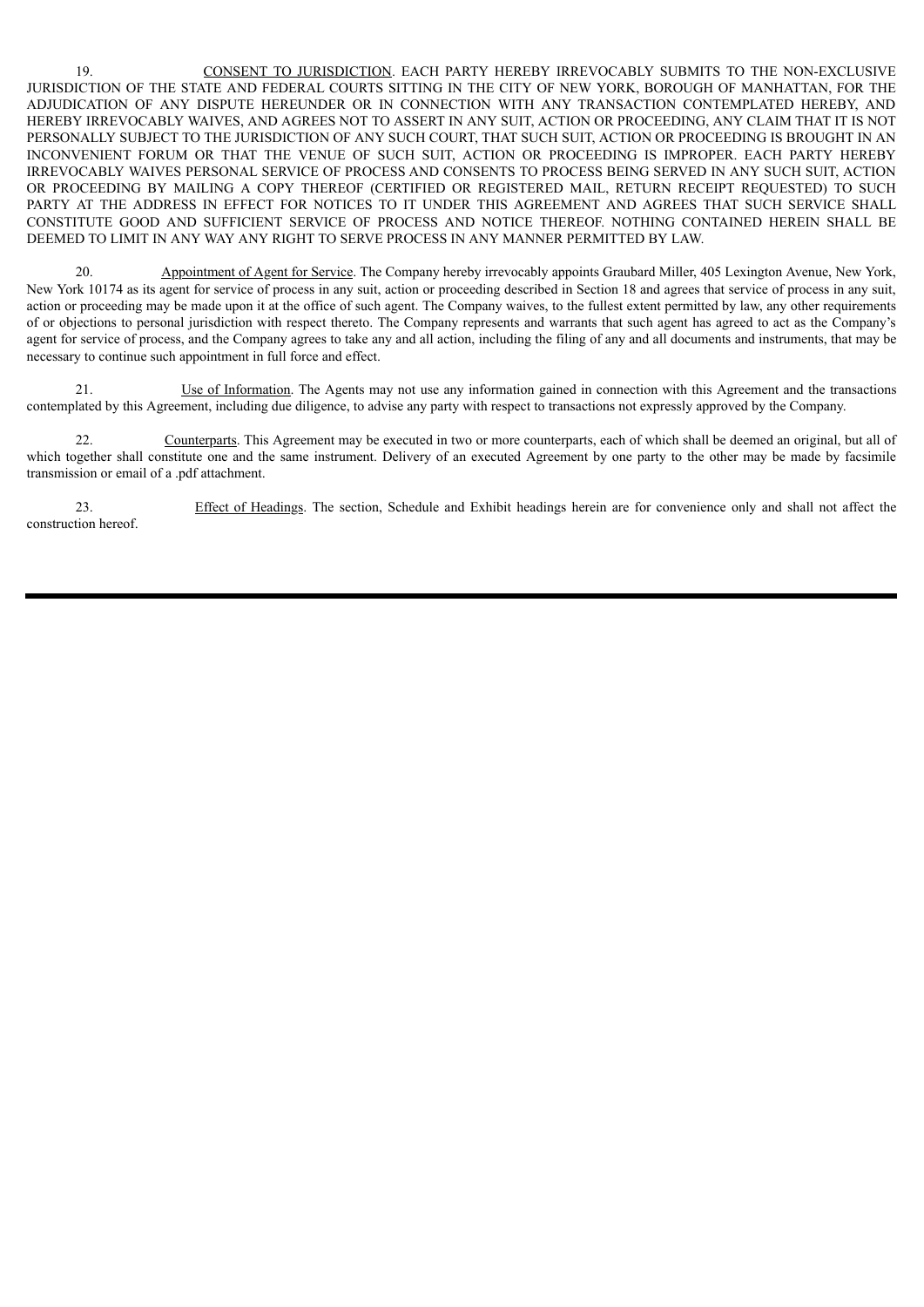24. Permitted Free Writing Prospectuses. The Company represents, warrants and agrees that, unless it obtains the prior consent of each Agent, and each Agent represents, warrants and agrees that, unless it obtains the prior consent of the Company, and in each case unless the Company is not an ineligible issuer as defined in Rule 405, it has not made and will not make any offer relating to the Placement Shares that would constitute an Issuer Free Writing Prospectus, or that would otherwise constitute a "free writing prospectus," as defined in Rule 405, required to be filed with the Commission. Any such free writing prospectus consented to by the Agents or by the Company, as the case may be, for use at a time when the Company is not an ineligible issuer, is hereinafter referred to as a "Permitted Free Writing Prospectus." The Company agrees that it will treat each Permitted Free Writing Prospectus as an "issuer free writing prospectus," as defined in Rule 433, and will comply with the requirements of Rule 433 applicable to any Permitted Free Writing Prospectus, including timely filing with the Commission where required, legending and record keeping.

25. Absence of Fiduciary Relationship. The Company acknowledges and agrees that:

a. each Agent is acting solely as agent in connection with the public offering of the Placement Shares and in connection with each transaction contemplated by this Agreement and the process leading to such transactions, and no fiduciary or advisory relationship between the Company or any of its respective affiliates, stockholders (or other equity holders), creditors or employees or any other party, on the one hand, and the Agents, on the other hand, has been or will be created in respect of any of the transactions contemplated by this Agreement, irrespective of whether or not any Agent has advised or is advising the Company on other matters, and the Agents have no obligation to the Company with respect to the transactions contemplated by this Agreement except the obligations expressly set forth in this Agreement;

b. it is capable of evaluating and understanding, and understands and accepts, the terms, risks and conditions of the transactions contemplated by this Agreement;

c. the Agents have not provided any legal, accounting, regulatory or tax advice with respect to the transactions contemplated by this Agreement and it has consulted its own legal, accounting, regulatory and tax advisors to the extent it has deemed appropriate;

d. it is aware that the Agents and their affiliates are engaged in a broad range of transactions which may involve interests that differ from those of the Company and such Agent have no obligation to disclose such interests and transactions to the Company by virtue of any fiduciary, advisory or agency relationship or otherwise; and

e. it waives, to the fullest extent permitted by law, any claims it may have against the Agents for breach of fiduciary duty or alleged breach of fiduciary duty in connection with the sale of Placement Shares under this Agreement and agrees that the Agents shall not have any liability (whether direct or indirect, in contract, tort or otherwise) to it in respect of such a fiduciary duty claim or to any person asserting a fiduciary duty claim on its behalf or in right of it or the Company, employees or creditors of Company, other than in respect of the Agents' obligations under this Agreement and to keep information provided by the Company to the Agents and their counsel confidential to the extent not otherwise publicly-available.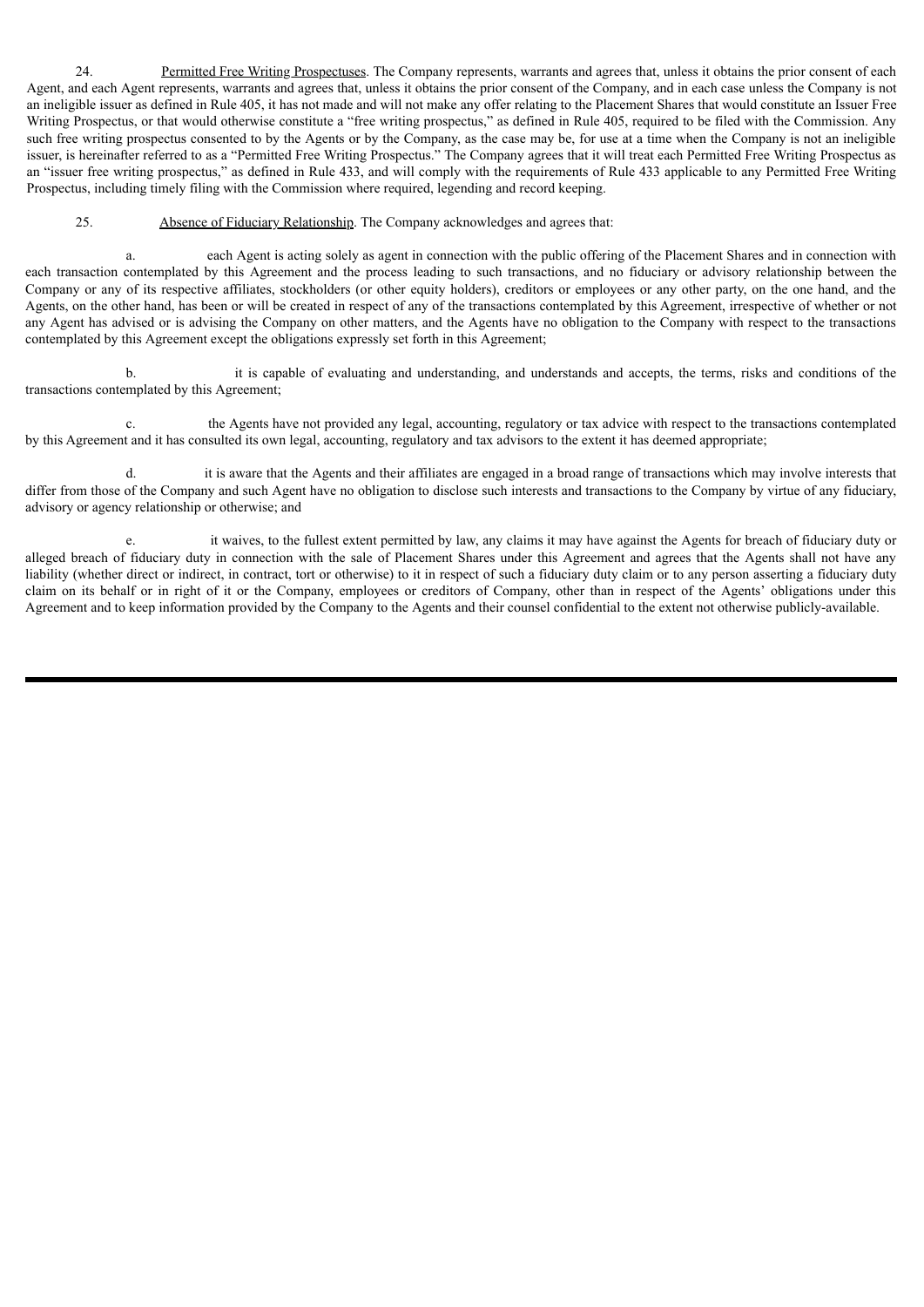26. Definitions. As used in this Agreement, the following terms have the respective meanings set forth below:

"Applicable Time" means (i) each Representation Date with respect to which the Company is obligated to deliver a certificate in the form attached hereto as Exhibit 7(1) for which no waiver is applicable and (ii) the time of each sale of any Placement Shares pursuant to this Agreement.

"Issuer Free Writing Prospectus" means any "issuer free writing prospectus," as defined in Rule 433, relating to the Placement Shares that (1) is required to be filed with the Commission by the Company, (2) is a "road show" that is a "written communication" within the meaning of Rule  $433(d)(8)(i)$ whether or not required to be filed with the Commission, or (3) is exempt from filing pursuant to Rule  $433(d)(5)(i)$  because it contains a description of the Placement Shares or of the offering that does not reflect the final terms, in each case in the form filed or required to be filed with the Commission or, if not required to be filed, in the form retained in the Company's records pursuant to Rule 433(g) under the Securities Act.

"Rule 172," "Rule 405," "Rule 415," "Rule 424," "Rule 424(b)," "Rule 430B," and "Rule 433" refer to such rules under the Securities Act.

All references in this Agreement to financial statements and schedules and other information that is "contained," "included" or "stated" in the Registration Statement or the Prospectus (and all other references of like import) shall be deemed to mean and include all such financial statements and schedules and other information that is incorporated by reference in the Registration Statement or the Prospectus, as the case may be.

All references in this Agreement to the Registration Statement, the Prospectus or any amendment or supplement to any of the foregoing shall be deemed to include the copy filed with the Commission pursuant to EDGAR; all references in this Agreement to any Issuer Free Writing Prospectus (other than any Issuer Free Writing Prospectuses that, pursuant to Rule 433, are not required to be filed with the Commission) shall be deemed to include the copy thereof filed with the Commission pursuant to EDGAR; and all references in this Agreement to "supplements" to the Prospectus shall include, without limitation, any supplements, "wrappers" or similar materials prepared in connection with any offering, sale or private placement of any Placement Shares by the Agents outside of the United States.

[Remainder of the page intentionally left blank]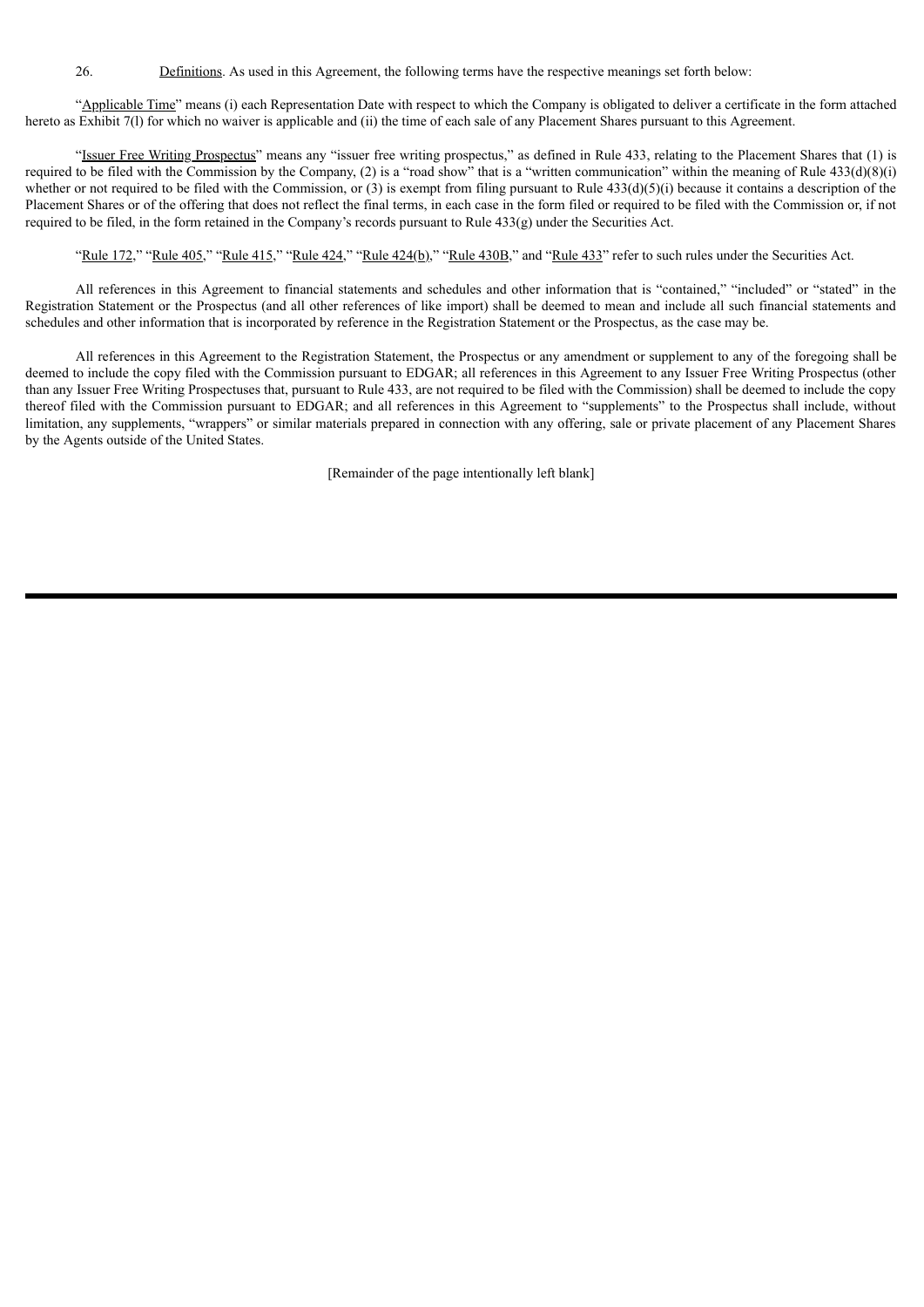If the foregoing correctly sets forth the understanding between the Company and each of the Agents, please so indicate in the space provided below for that purpose, whereupon this letter shall constitute a binding agreement between the Company and each of the Agents.

Very truly yours,

# **FUSION FUEL GREEN PLC**

By: /s/ Frederico Figueira de Chaves Name: Frederico Figueira de Chaves Title: Chief Financial Officer

## **ACCEPTED as of the date first-above written:**

# **B. RILEY SECURITIES, INC.**

By: /s/ Patrice McNicoll Name: Patrice McNicoll Title: Co-Head of Investment Banking

#### **FEARNLEY SECURITIES INC.**

By: /s/ Jan Andreas Næss Name: Jan Andreas Næss Title: CEO

# **H.C. WAINWRIGHT & CO., LLC**

By: /s/ Edward D. Silvera Name: Edward D. Silvera Title: Chief Operating Officer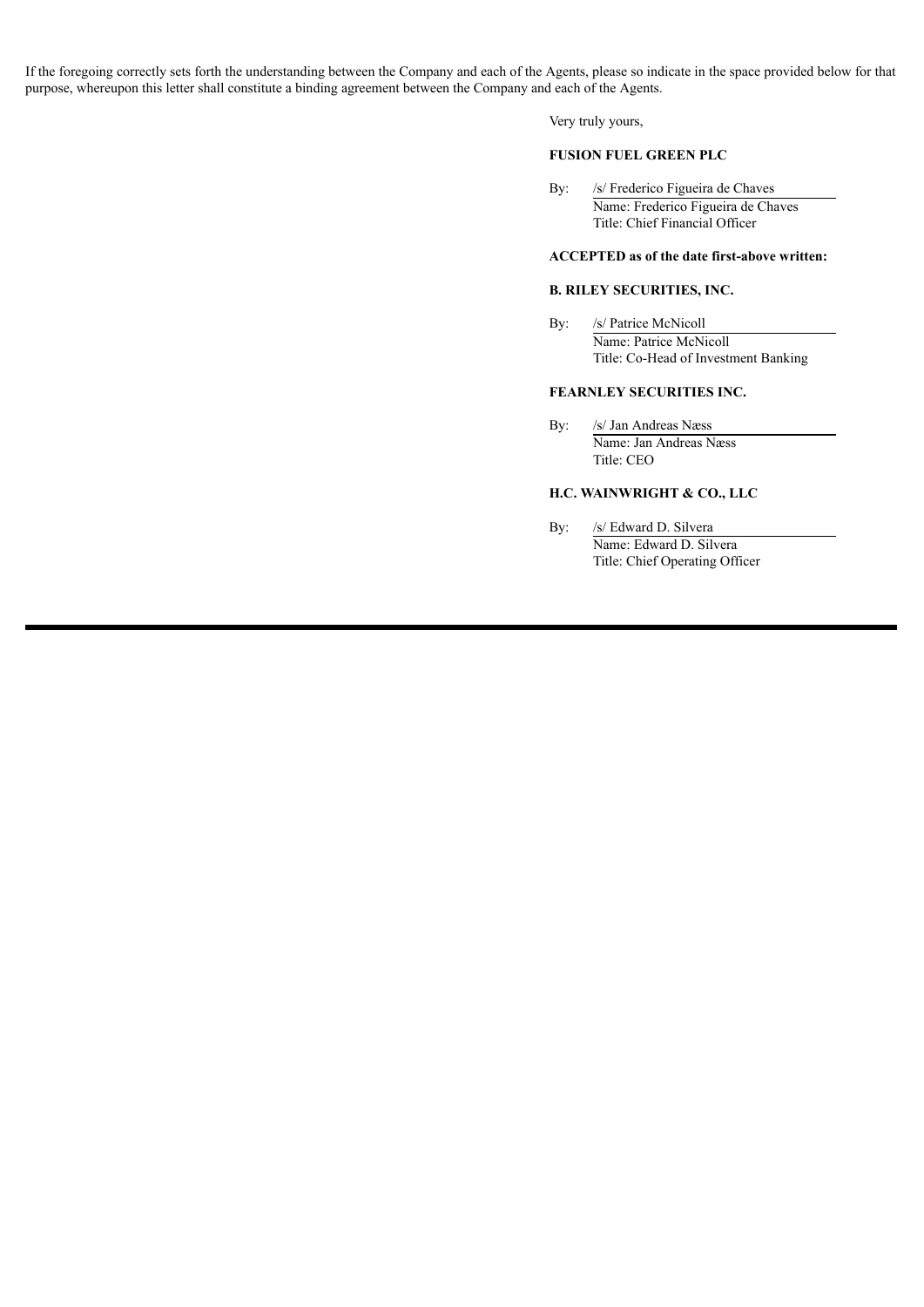<span id="page-41-0"></span>6 June 2022

#### **PRIVATE AND CONFIDENTIAL**

To: The Directors Fusion Fuel Green plc (the "**Company**") 10 Earlsfort Terrace Dublin 2 D02 T380 Ireland

#### Dear Directors,

#### 1. **Basis of Opinion**

- 1.1 We have acted as solicitors in Ireland for the Company, a public limited company organised under the laws of Ireland with registration number 669283 in connection with the preparation of a prospectus supplement, dated 6 June 2022 (the "**Prospectus Supplement**"), to the registration statement on Form F-3 (Registration No. 333-264714) (the "**Registration Statement**") filed by the Company with the United States Securities and Exchange Commission (the "**SEC**") under the Securities Act 1933, as amended (the "**Act**"), relating to the proposed issuance and sale by the Company of up to \$30,000,000 in Class A Ordinary Shares (the "**Shares**") of the Company, par value \$0.0001 per Share, pursuant to a sales agreement (the "**Sales Agreement**") dated 6 June 2022, by and among the Company and B. Riley Securities, Inc., Fearnley Securities Inc. and H.C. Wainwright & Co., LLC (the "**Transaction**"). The Shares are to be issued and/or sold pursuant to the Prospectus Supplement and the base prospectus included in the Registration Statement dated 13 May 2022 (together with the Prospectus Supplement, the "**Prospectus**"). The Sales Agreement is being filed as an exhibit to Current Report on Form 6-K and will be incorporated by reference into the Registration Statement.
- 1.2 This Opinion is solely for the benefit of the addressee of this Opinion and may not be relied upon, used, transmitted, referred to, quoted from, circulated, copied, filed with any governmental agency or authority, disseminated or disclosed by or to any other person or entity for any purpose(s) without our prior written consent. However, we hereby consent to the filing of this Opinion as an exhibit to the Current Report on Form 6-K. In giving this consent, we do not hereby admit that we are within the category of persons whose consent is required within Section 7 of the Act or the rules and requisitions of the Securities and Exchange Commission thereunder.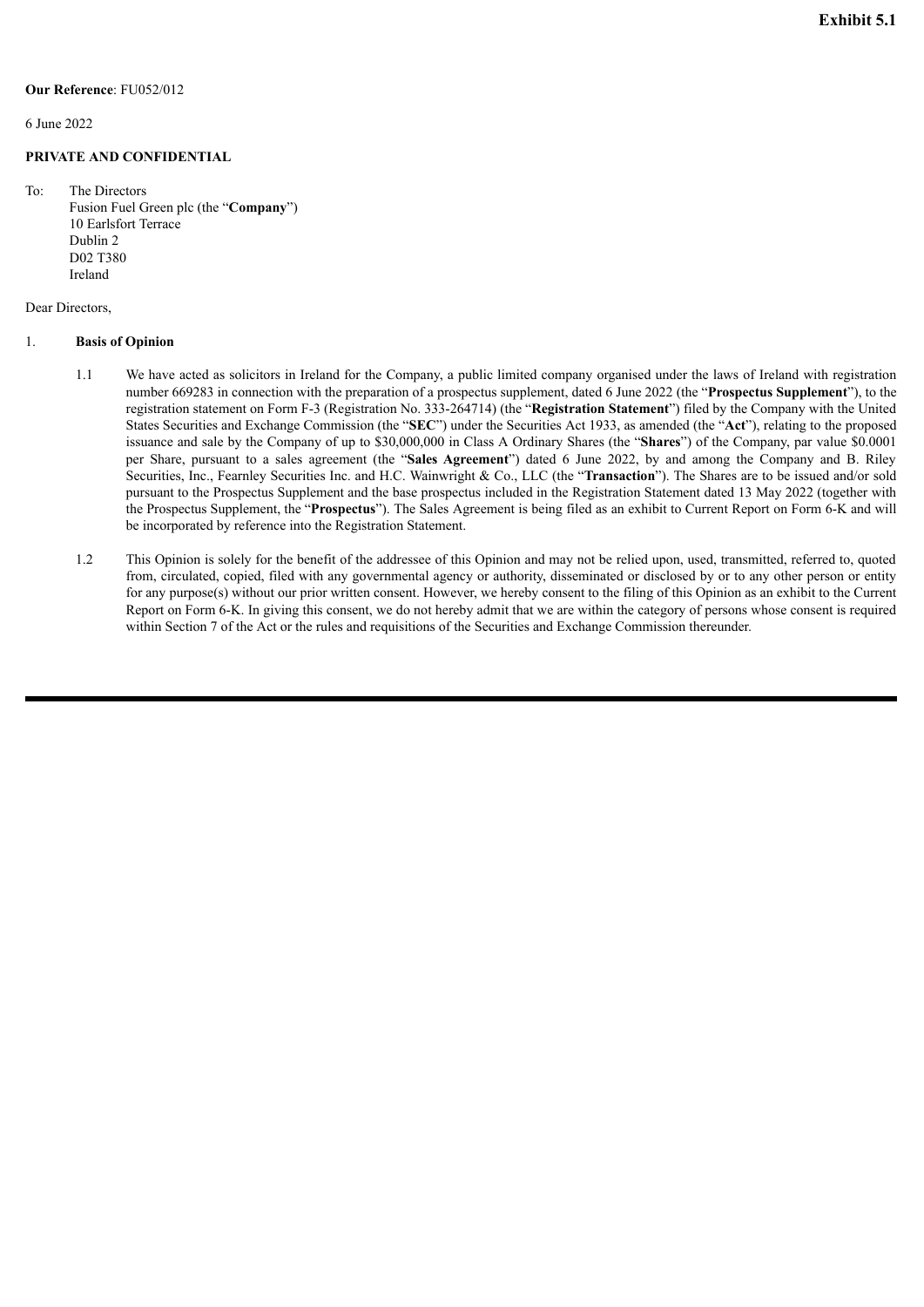- 1.3 This Opinion is given on the basis that our client is the Company. For the purposes of giving this Opinion, we have taken instructions solely from that client.
- 1.4 This Opinion is confined to and given in all respects of the basis of the laws of Ireland (meaning Ireland exclusive of Northern Ireland) in force as at the date hereof as currently applied by the courts of Ireland.
- 1.5 We have made no investigations of and we express no opinion as to the laws of any other jurisdiction or the effect thereof. In particular, we express no opinion on the laws of the European Union as they affect any jurisdiction other than Ireland. We have assumed without investigation that insofar as the laws of any jurisdiction other than Ireland are relevant, such laws do not prohibit and are not inconsistent with any of obligations or rights expressed in the Sales Agreement or Prospectus Supplement or the transactions contemplated thereby.
- 1.6 This Opinion is strictly confined to:
	- (a) the matters expressly stated herein and is not to read as extending by implication or otherwise to any other matter; and
	- (b) the Prospectus Supplement and Sales Agreement (and no other document whatsoever) and the searches listed in paragraph 1.10 below (the "**Searches**") (and no other searches whatsoever),

and is subject to the assumptions and qualifications set out below.

- 1.7 We express no opinion and make no representation or warranty, as to any matter of fact or in respect of any documents which may exist in relation to the Transaction other than the Sales Agreement and the Prospectus Supplement.
- 1.8 In giving this Opinion, we have relied upon the Searches and we give this Opinion expressly on the terms that no further investigation or diligence in respect of any matter referred to in the Searches is required of us.
- 1.9 For the purposes of this Opinion, we have reviewed:
	- (a) the constitution of the Company as at the date of this Opinion (the "**Constitution**");
	- (b) the Searches;
	- (c) a draft of the Sales Agreement; and
	- (d) a draft of the Prospectus Supplement.
- 1.10 For the purpose of giving this Opinion, we have caused to be made the following legal searches against the Company on 3 June 2022:
	- (a) on the file of the Company maintained by the Registrar of Companies in the Companies Registration Office (the "**CRO**") for mortgages, debentures or similar charges or notices thereof and for the appointment of any receiver, examiner or liquidator;
	- (b) in the Judgments Office of the High Court for unsatisfied judgments, orders, decrees and the like for the twelve years immediately preceding the date of the search; and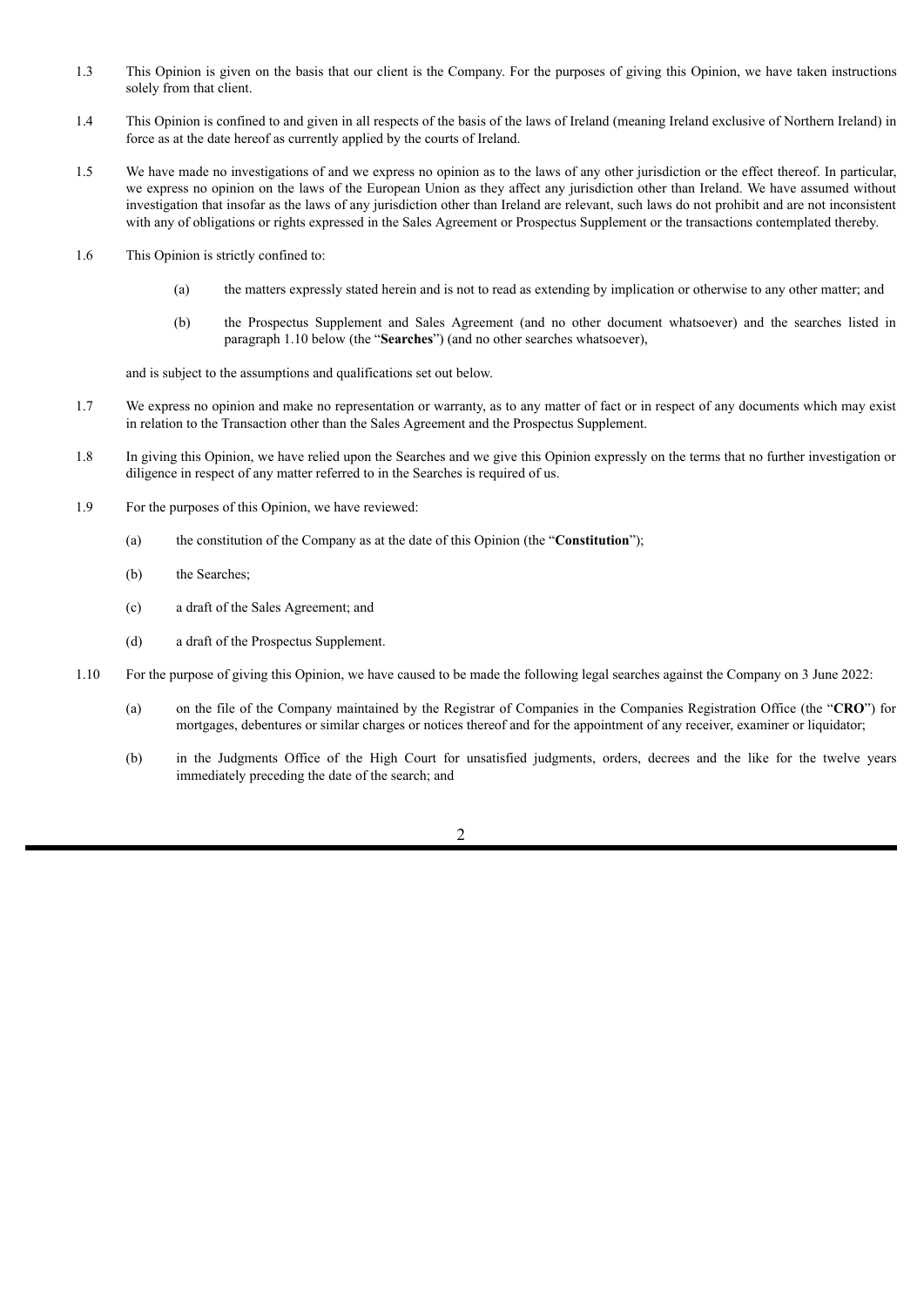- (c) in the Central Office of the High Court for any proceedings or petitions filed in respect of the Company in the last two years.
- 1.11 This Opinion is governed by and is to be construed in accordance with the laws of Ireland (as interpreted by the courts of Ireland at the date hereof) and anyone seeking to rely on this Opinion agrees, for our benefit, that the Courts of Ireland shall have exclusive jurisdiction to settle any dispute arising out of, or in connection with, this Opinion. This Opinion speaks only as of its date. We assume no obligation to update this Opinion at any time or to advise the addressee of this Opinion of any change in law or change in interpretation of law which may occur after the date of this Opinion.
- 1.12 No opinion is expressed on the taxation consequences of the Transaction and any of the matters contemplated thereby.

#### 2. **Opinion**

Subject to the assumptions and qualifications set out in this Opinion, we are of the opinion that:

- 2.1 the Company is a public limited company and is duly incorporated and validly existing under the laws of Ireland;
- 2.2 when the Shares have been duly authorised by the Company, and are issued or sold and paid for as contemplated in the Prospectus Supplement and Sales Agreement, and are registered in the register of members of the Company, such Shares will be validly issued, fully paid or credited as fully paid and non-assessable; and
- 2.3 the Company has the requisite corporate capacity to issue the Shares.

# 3. **Assumptions**

For the purpose of giving this Opinion we assume the following, without any responsibility on our part if any assumption proves to have been untrue as we have not verified independently any assumption:

## *Authenticity and bona fides*

- 3.1 The truth, completeness, accuracy and authenticity of all copy letters, resolutions, certificates, permissions, minutes, authorisations and all other documents of any kind submitted to us as originals or copies of originals, and (in the case of copies) conformity to the originals of copy documents, the genuineness of all signatures (electronic or otherwise), stamps and seals thereon, that any signatures (electronic or otherwise) are the signatures of the persons who they purport to be, that each witness to a signature actually witnessed that signature, and that each original was executed in the manner appearing on the copy.
- 3.2 That the register of members of the Company is up to date and has been correctly completed in accordance with the Constitution and the Companies Act 2014 (the "**2014 Act**"). That the final executed version of the Sales Agreement and final filed version of the Prospectus Supplement correspond in all respects with the last or final drafts of the Sales Agreement and Prospectus Supplement submitted to us.
- 3.3 That each director of the Company has disclosed any interest which he may have in the Transaction in accordance with the provisions of the 2014 Act and the Constitution and none of the directors of the Company has any interest in the Transaction except to the extent permitted by the Constitution.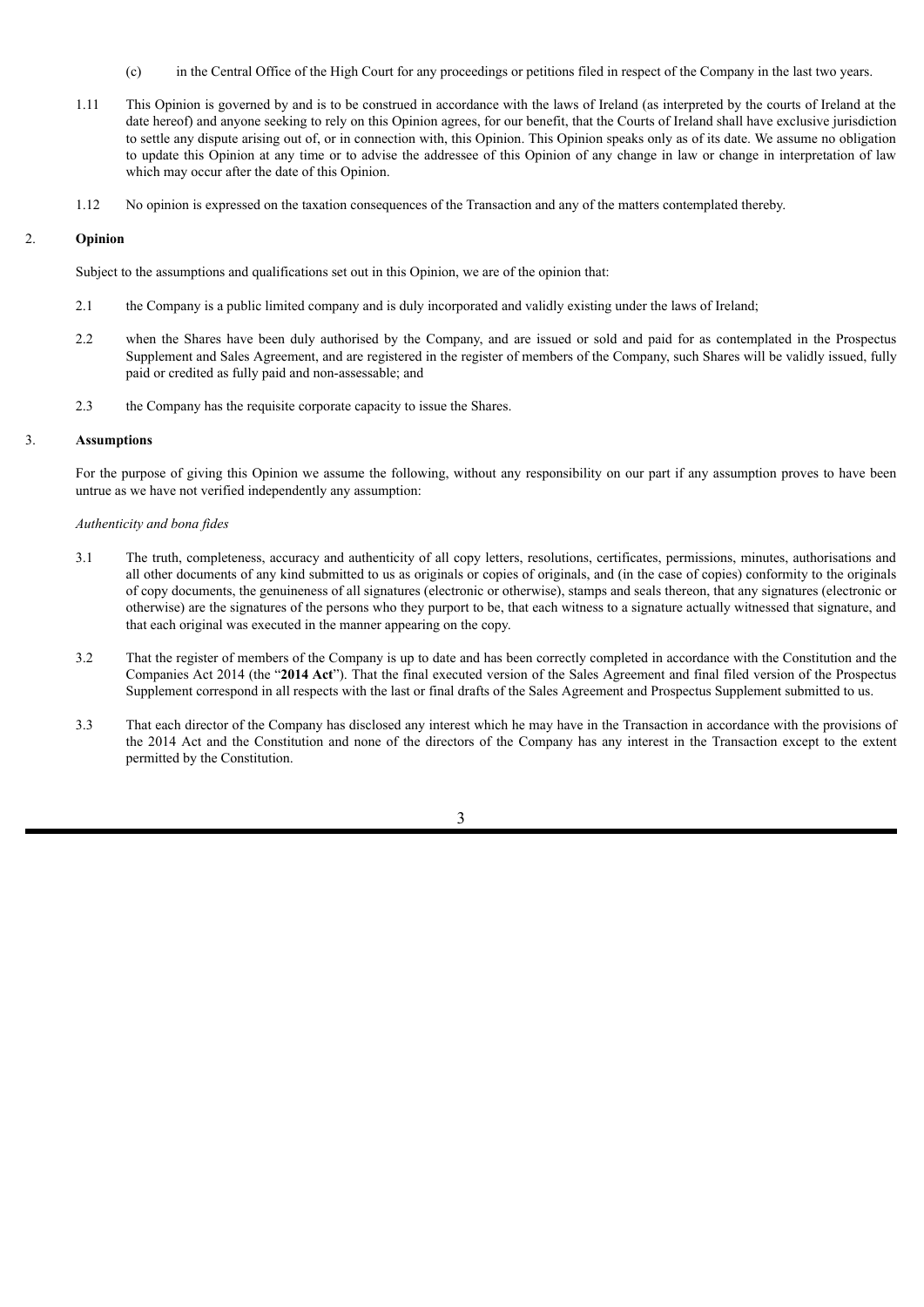3.4 The absence of fraud, coercion, duress or undue influence and lack of bad faith on the part of the parties to the documents and their respective officers, employees, agents and (with the exception of Arthur Cox LLP) advisers.

#### *Restrictions and Disqualifications*

- 3.5 That no person who has been appointed or acts in any way, whether directly or indirectly, as a director or secretary of, or who has been concerned in or taken part in the promotion of, the Company has:
	- (a) been the subject of any declaration, order or deemed order for disqualification or restriction under the 2014 Act (including Part 14, Chapters 3 and 4 thereof) or any analogous legislation; or
	- (b) received any notice under the 2014 Act (including Part 14, Chapter 5 thereof) or any analogous legislation regarding a disqualification or restriction undertaking.

#### *Accuracy of Searches and the Corporate Certificate*

- 3.6 The accuracy and completeness of the information disclosed in the Searches and that such information is accurate as of the date of this Opinion and has not since the time of such Search been altered. In this connection, it should be noted that:
	- (a) the matters disclosed in the Searches may not present a complete summary of the actual position on the matters we have caused searches to be conducted for;
	- (b) the position reflected by the Searches may not be fully up-to-date, and the possibility of this may be increased at the date of this Opinion while emergency services introduced by the Irish Government in light of the COVID-19 pandemic remain in place; and
	- (c) searches at the CRO do not necessarily reveal whether or not a prior charge has been created or a resolution has been passed or a petition presented or any other action taken for the winding-up of, or the appointment of a receiver or an examiner to, the Company or its assets.

## *No other information and compliance*

3.7 That the Prospectus Supplement and the Sales Agreement and the documents contemplated therein and the forms attached as exhibits thereto relating to the issuance and sale of the Shares are the only documents relating to the subject matter of this Transaction and that there are no agreements or arrangements in existence between the parties to the documents contemplated by the Prospectus Supplement or the Sales Agreement which in any way amend or vary the terms of the Prospectus Supplement and/or Sales Agreement or in any way bear upon or are inconsistent with the opinions stated herein.

## *Authority, Capacity, Execution and Enforceability*

3.8 The entry into the Sales Agreement, the filing of the Prospectus Supplement and the issuance and sale of the Shares: (i) does and will not contravene the laws of any jurisdiction outside Ireland; (ii) does not and will not result in any breach of any agreement, instrument and obligation to which any party thereto is a party; and (iii) will not be illegal or unenforceable by virtue of the laws of that jurisdiction.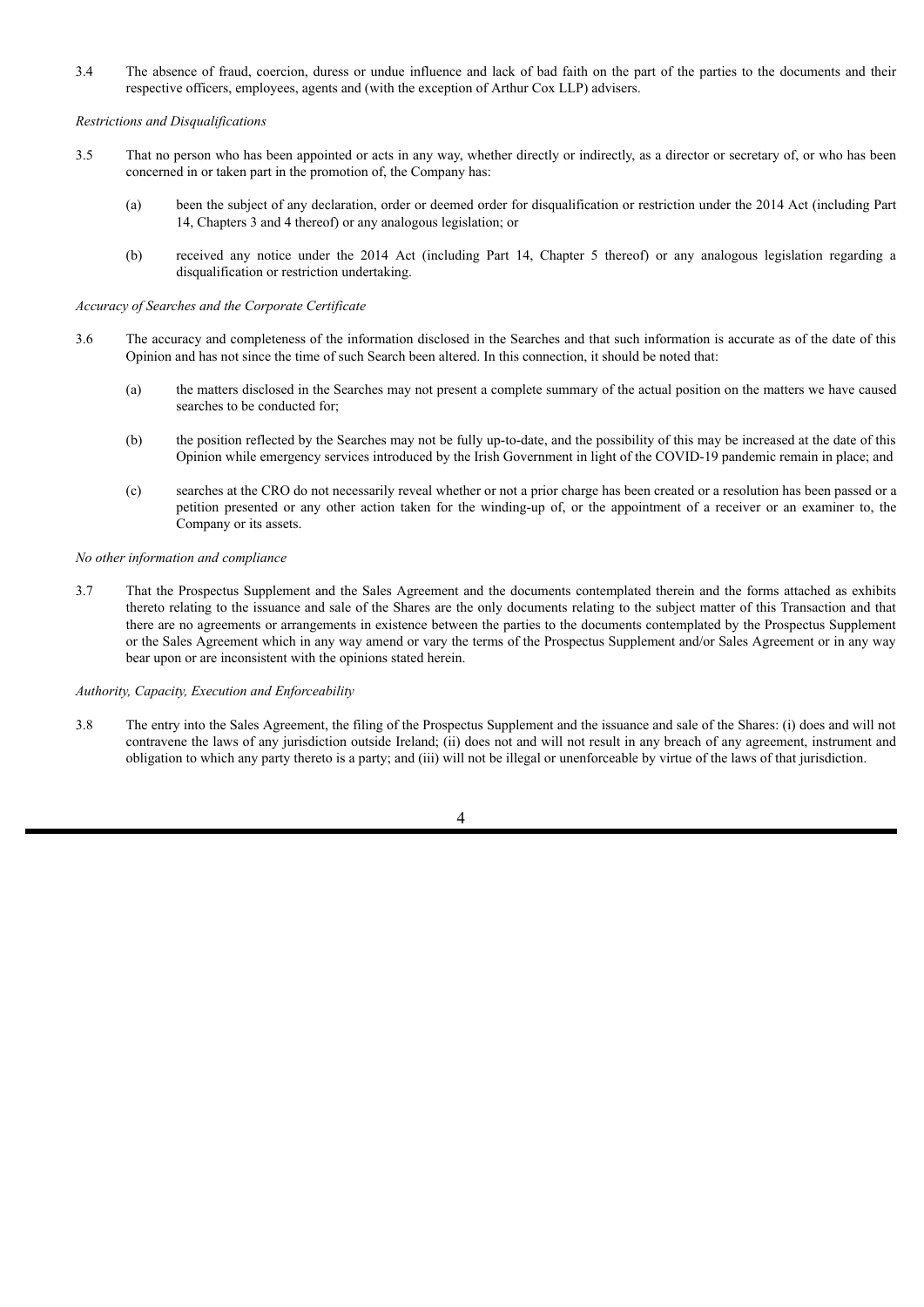- 3.9 That the Shares will be issued and sold in the manner contemplated in the Prospectus Supplement and the Sales Agreement.
- 3.10 That, at the time of the issuance and sale of any of the Shares, the effectiveness of the Prospectus Supplement (including any posteffective amendments) shall not have been terminated or rescinded.
- 3.11 That any document recording the authorisation of the transactions contemplated by the Sales Agreement and Prospectus Supplement, including any issue of Shares, is a true, complete and accurate record of an authorisation which is valid in all respects.
- 3.12 That all authorisations, approvals or licences required under any law for any party (other than the Company) to enter into or to perform any of its obligations under a transaction contemplated by the Sales Agreement and Prospectus Supplement have been obtained, remain valid and subsisting and have been complied with.
- 3.13 That no law or official directive of any jurisdiction, other than the laws of Ireland, affects any of the opinions expressed.
- 3.14 That, insofar as any obligation under any document examined is to be performed in any jurisdiction other than Ireland, its performance will not be illegal or unenforceable under the law of that jurisdiction.
- 3.15 That the formalities for execution required by the law of the place of execution of each document examined have or will be complied with.
- 3.16 That the Company will comply with its obligations under, and the representations and warranties contained in the documents referred to in, the Sales Agreement and Prospectus Supplement.

#### *Shares*

- 3.17 That the board of directors of the Company will approve the allotment and issue of the Shares in accordance with the Constitution and the 2014 Act and such Shares will be issued in compliance with the Constitution and the 2014 Act.
- 3.18 That the Sales Agreement constitutes valid and legally binding obligations of the other parties thereto, enforceable against such parties in accordance with its terms. That, upon issue, each holder of the Shares will have fully paid the amount payable to the Company for their **Shares**.
- 3.19 That, upon issue, the Shares will be duly registered and will continue to be registered in the Company's register of members.
- 3.20 That any issue of the Shares will be in compliance with the 2014 Act, the Takeover Panel Act, 1997, Takeover Rules, 2013 of Ireland (as may be amended), and all other applicable Irish company, takeover, securities, market abuse, insider dealing laws and other rules and regulations.

#### *Solvency and Insolvency*

- 3.21 That:
	- (a) the Company was not unable to pay its debts within the meaning of Sections 509(3) and 570 of the 2014 Act or any analogous provisions under any applicable laws immediately after the filing of the Prospectus Supplement; and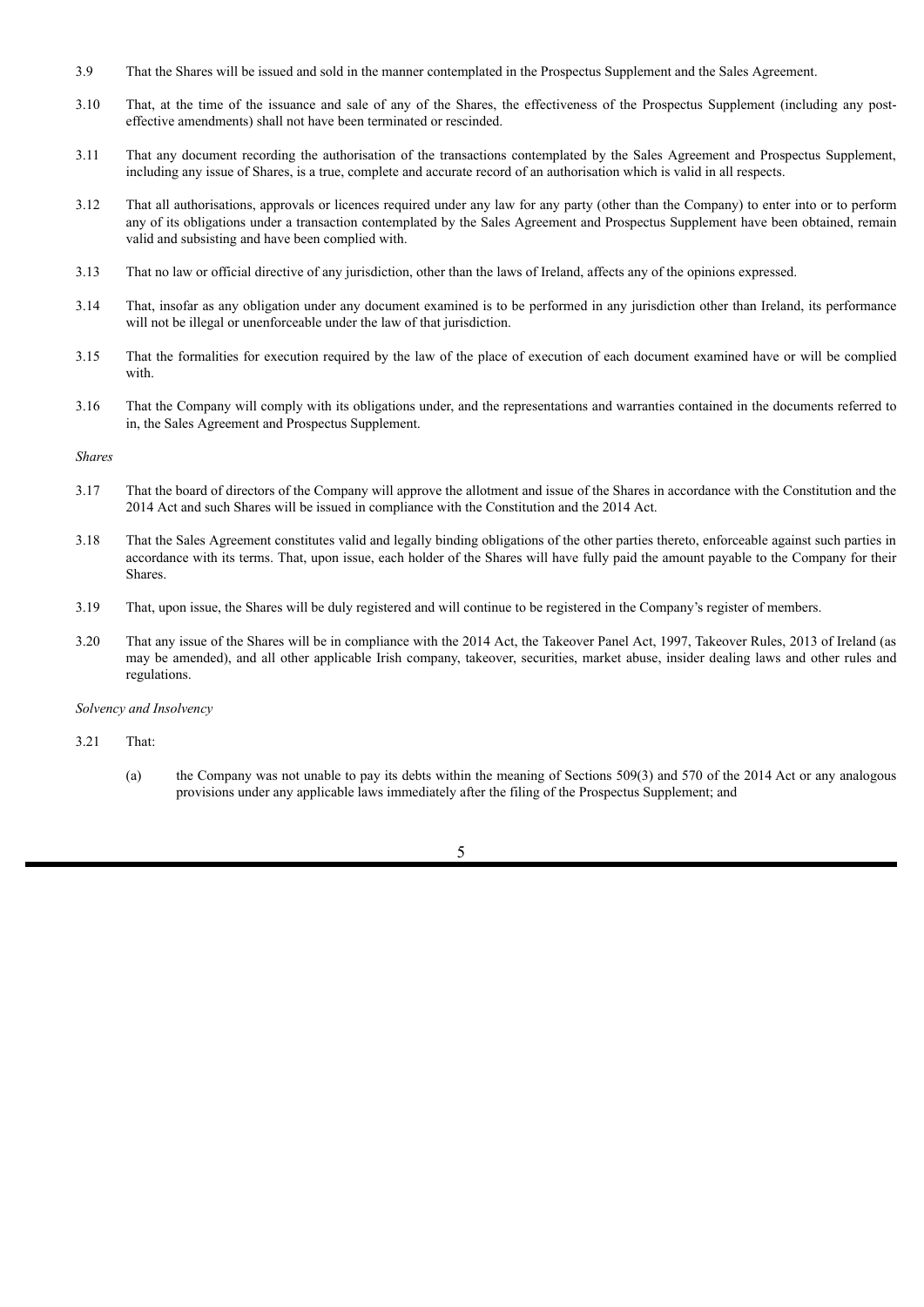- (b) the Company will not as a consequence of doing any act or thing which the Sales Agreement or Prospectus Supplement contemplates, permits or requires the relevant party to do, be unable to pay its debts within the meaning of such Sections or any analogous provision under any applicable laws.
- 3.22 That, upon the opening of any insolvency proceedings pursuant to Regulation (EU) 2015/848 of the European Parliament and of the Council of 20 May 2015 on insolvency proceedings (recast) (the "**Recast EU Insolvency Regulation**"), the Company will have its "centre of main interests" (as that term is used in Article 3(1) of the Recast EU Insolvency Regulation) in Ireland being the jurisdiction in which the Company has its registered office and will not have an "establishment" (being any place of operations where a debtor carries out or has carried out in the 3-month period prior to the request to open main insolvency proceedings a non-transitory economic activity with human means and assets) as defined in Article 2(10) of the Recast EU Insolvency Regulation outside Ireland.

# 4. **Qualifications**

The opinions set out in this Opinion are subject to the following reservations:

## *Enforcement and binding ef ect*

- 4.1 The description of obligations in this Opinion as "enforceable" refers to the legal character of the obligations assumed by the relevant party under the relevant instrument. It implies no more than the obligations are of a character which the laws of Ireland recognise and will in certain circumstances enforce. In particular, it does not mean or imply that the relevant instrument will be enforced in all circumstances in accordance with its terms or by or against third parties or that any particular remedy will be available. In particular (without limiting the foregoing):
	- (a) the binding effect and enforceability of the obligations of the Company contemplated under the Sales Agreement or Prospectus Supplement may be limited by liquidation, insolvency, bankruptcy, receivership, court protection, examinership, moratoria, reorganisation, reconstruction, company voluntary arrangements, fraud of creditors, fraudulent preference of creditors or similar laws whether in Ireland or elsewhere affecting creditors' rights generally;
	- (b) the binding effect and enforceability of the obligations of the Company under the Sales Agreement or Prospectus Supplement may also be limited as a result of the provisions of the laws of Ireland applicable to contracts held to have become frustrated by events happening after their execution, and any breach of the terms of any document by the party seeking to enforce such document;
	- (c) enforcement may be limited by general principles of equity. In particular, equitable remedies are not available where damages are considered to be an adequate remedy; the remedy of specific performance is discretionary and will not normally be ordered in respect of a monetary obligation; and injunctions are granted only on a discretionary basis and accordingly we express no opinion on such matters;
	- (d) claims may become barred under the Statute of Limitations 1957 or may be or become subject to the defence of set-off or counterclaim;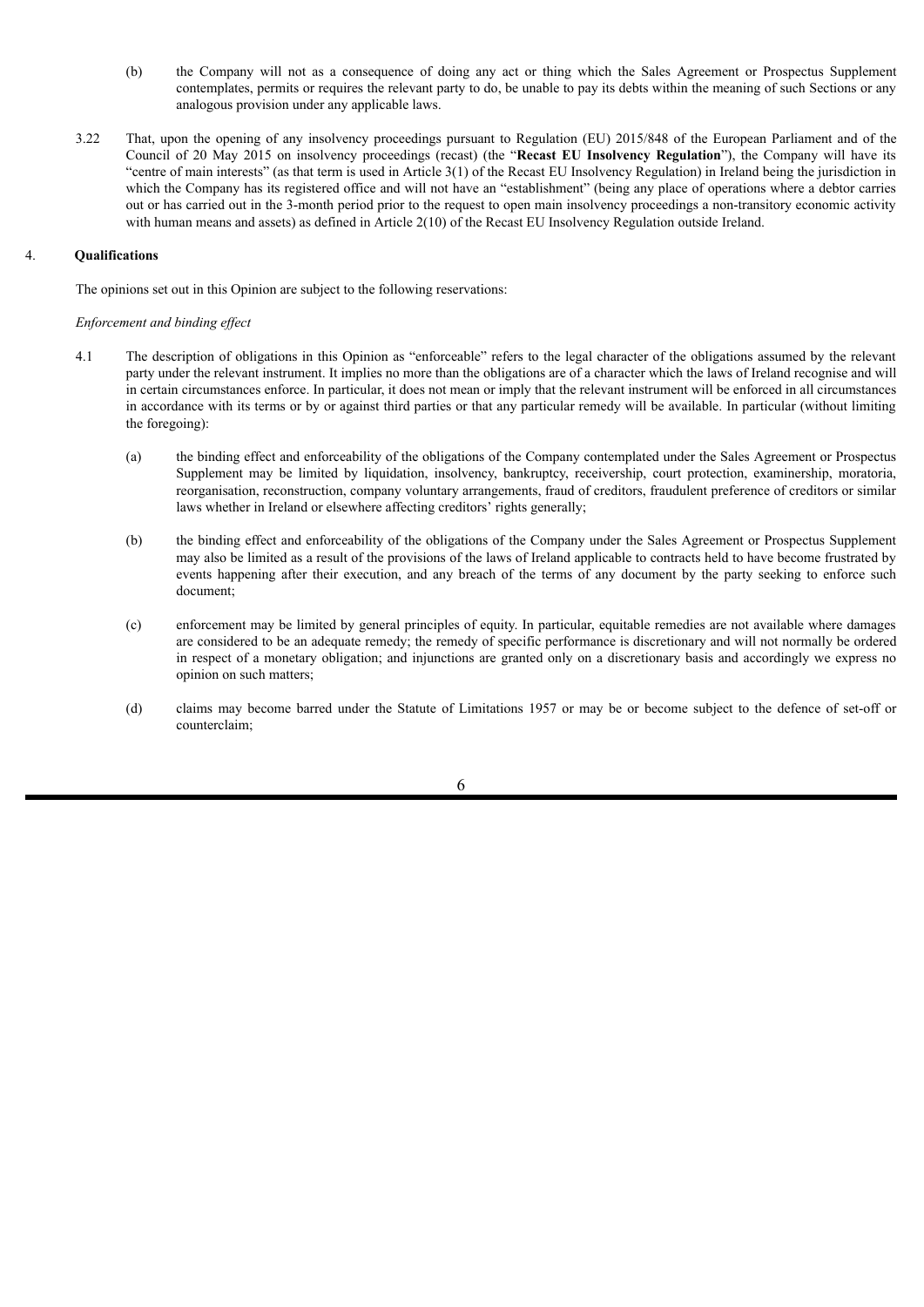- (e) enforcement will be subject to, netting, claims and attachment and any other rights of another party to a contract; and
- (f) enforcement may be limited by reason of fraud.
- 4.2 Where any obligations of any person are to be performed in jurisdictions outside Ireland, such obligations may not be enforceable under Irish law to the extent that performance thereof would be illegal under the laws of any such jurisdiction or contrary to public policy under the laws of any such jurisdiction and an Irish court may take into account the law of the place of performance in relation to the manner of performance and to the steps to be taken in the event of defective performance.
- 4.3 Where a judgment creditor seeks to enforce his judgment, he can only do so in accordance with the applicable rules of Irish courts. The making of an execution order against particular assets, such as a charging order over land or a beneficial interest therein or most types of investment or a third party debt order over a bank account or certain other debts, is a matter for the Court's discretion.

#### *General Matters*

- 4.4 A determination or a certificate as to any matter provided for in the Sales Agreement may be held by an Irish court not to be final, conclusive or binding if such determination or certificate could be shown to have an unreasonable, incorrect or arbitrary basis or not to have been given or made in good faith.
- 4.5 Where a party to the Sales Agreement is vested with a discretion or may determine a matter in its opinion, Irish law may require that such discretion is exercised reasonably or that such opinion is based upon reasonable grounds.
- 4.6 A particular course of dealing among the parties or an oral amendment, variation or waiver may result in an Irish court finding that the terms of the Sales Agreement have been amended, varied or waived even if such course of dealing or oral amendment, variation or waiver is not reflected in writing among the parties.
- 4.7 The effectiveness of any provisions in the Sales Agreement excusing a party from a liability or duty otherwise owed are limited by Irish law, particularly in relation to a fundamental breach of the contract.
- 4.8 We express no opinion as to any obligation which the Sales Agreement may purport to establish in favour of any person who is not a party thereto.
- 4.9 Any provision of any of the Sales Agreement which constitutes, or purports to constitute, a restriction on the exercise of any statutory power by any party thereto or any other person may be ineffective.
- 4.10 To the extent that any matter is expressly to be determined by future agreement or negotiation, the relevant provision may be unenforceable or void for uncertainty.